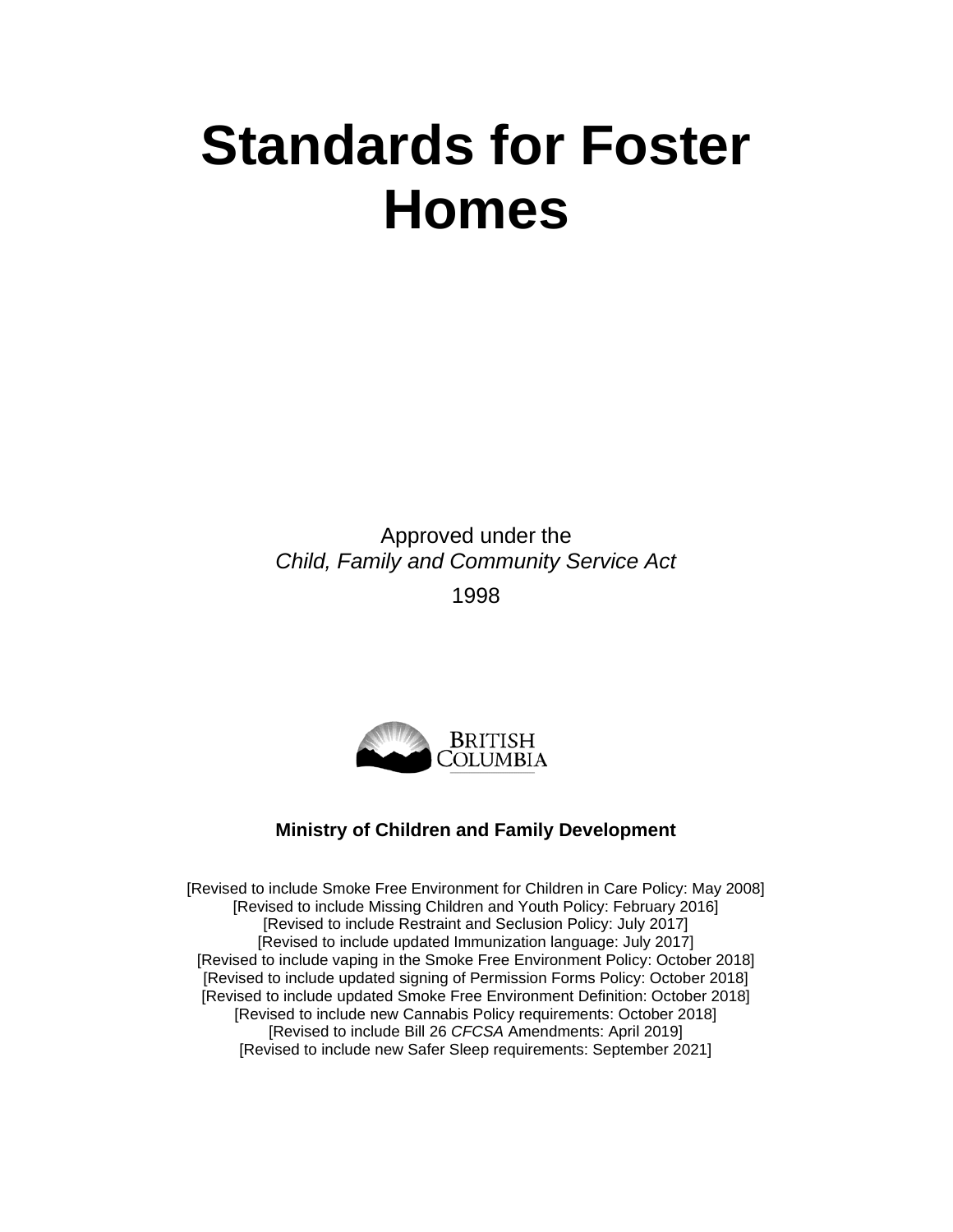### **Acknowledgments**

Developing the Standards for Foster Homes has involved the hard work and dedication of many people over a period of years. While it is not possible to list the names of every individual, the Standards for Foster Homes Committee acknowledge all of the valuable contributions that have been made.

The Standards for Foster Homes have been developed with the participation of the British Columbia Federation of Foster Parent Associations and the Federation of BC Youth in Care Networks.

Message from the Minister & the BC Federation of Foster Parent Associations

Foster families in British Columbia do very important work in building brighter futures for children, providing safety and nurturing while meeting many challenges.

The Standards for Foster Homes describe the expected level of service for children and youth in care residing in foster homes. These mandatory standards are intended to ensure that children and youth in care receive services of the highest possible quality. We hope this document will be useful to foster families and ministry staff working together to achieve this goal.

Kay Dahl President British Columbia Federation of Foster Parent Associations

Ross Dawson Director of Child Protection Ministry of Children and Family Development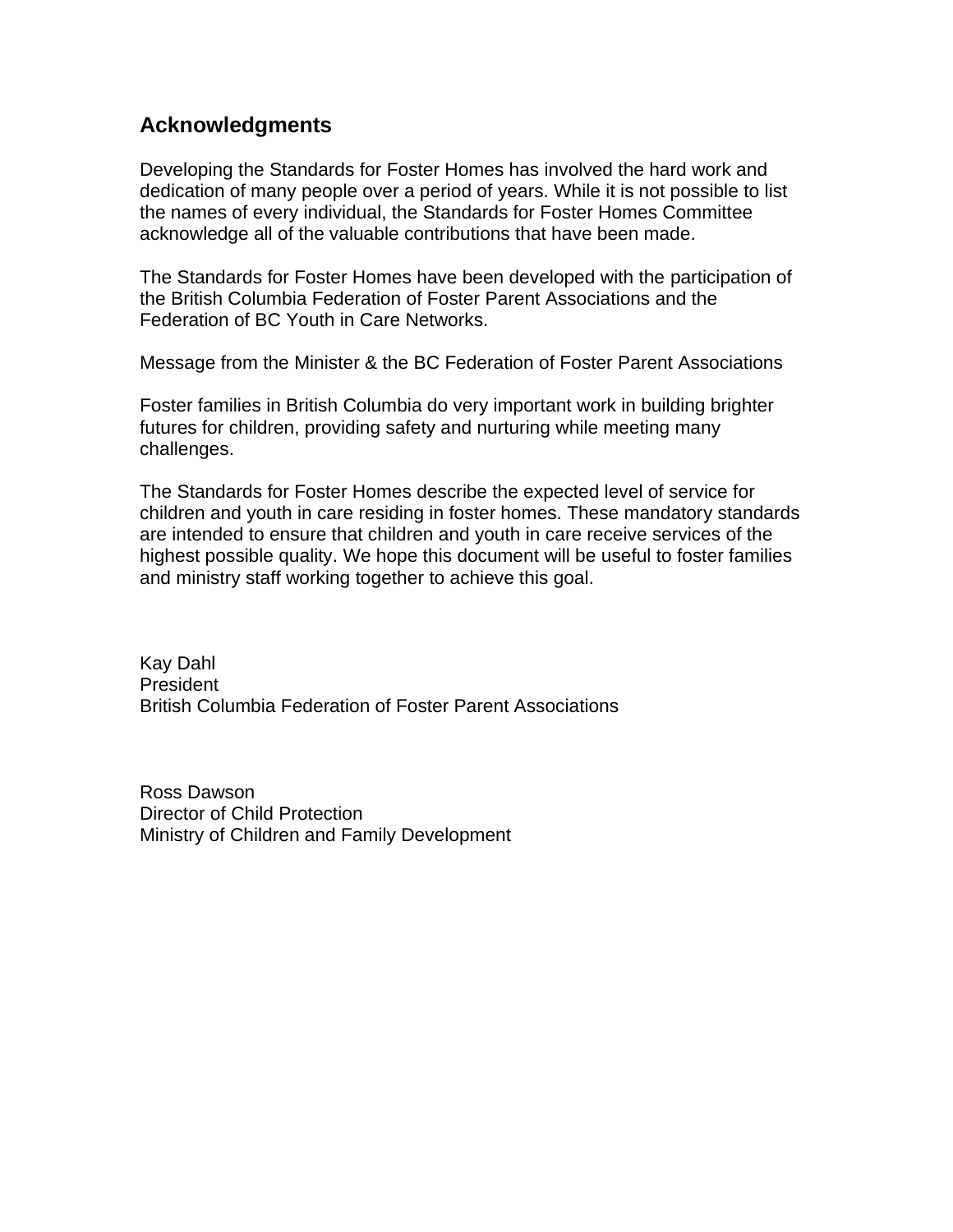## Contents

| A.                                                                       |  |
|--------------------------------------------------------------------------|--|
|                                                                          |  |
|                                                                          |  |
|                                                                          |  |
|                                                                          |  |
| STANDARD A.2 Involving Children and Their Families in Decision-Making 12 |  |
|                                                                          |  |
|                                                                          |  |
|                                                                          |  |
|                                                                          |  |
|                                                                          |  |
|                                                                          |  |
|                                                                          |  |
| <b>B.</b>                                                                |  |
|                                                                          |  |
|                                                                          |  |
|                                                                          |  |
|                                                                          |  |
| <b>STANDARD B.2</b>                                                      |  |
|                                                                          |  |
|                                                                          |  |
|                                                                          |  |
| <b>STANDARD B.3</b>                                                      |  |
|                                                                          |  |
|                                                                          |  |
|                                                                          |  |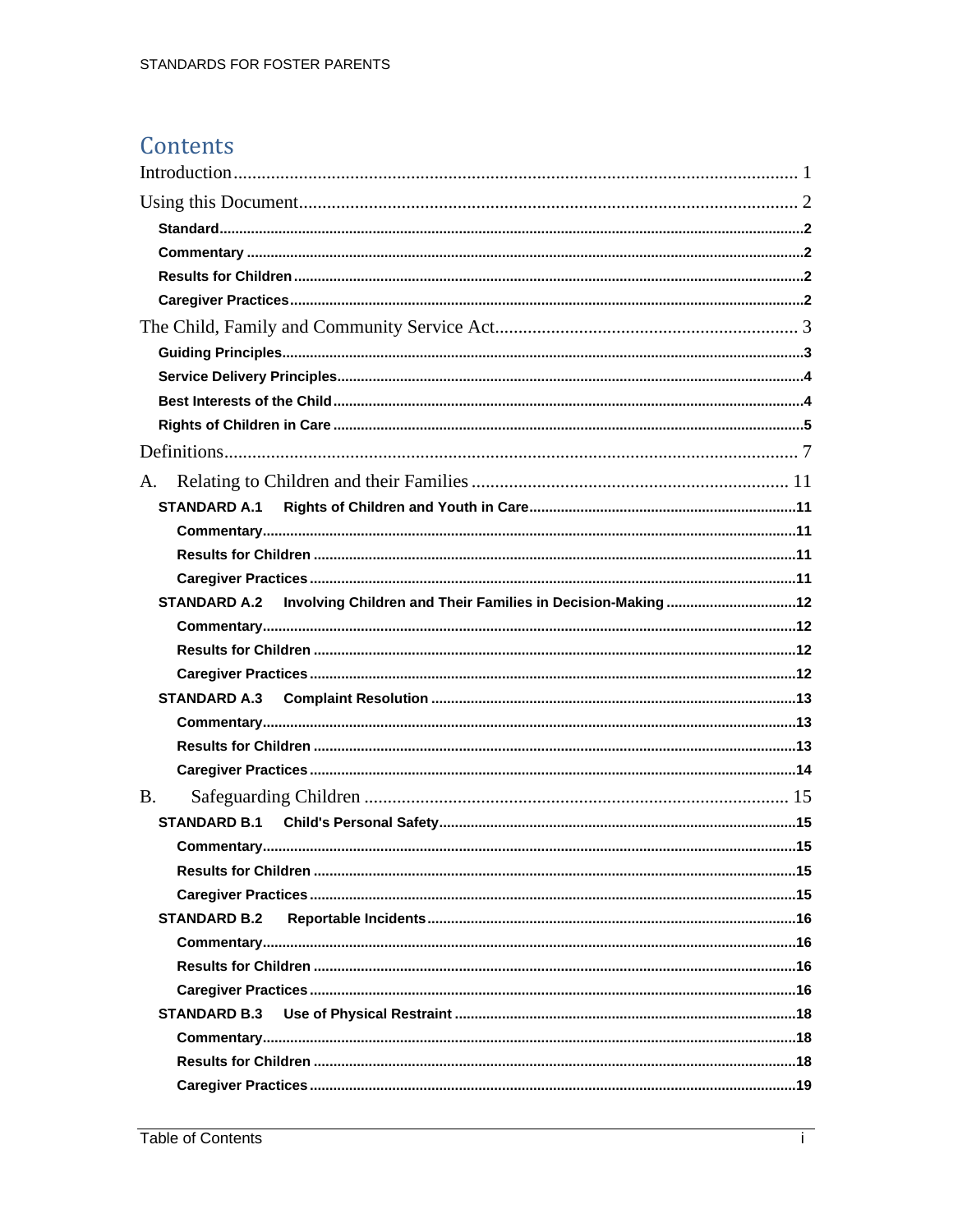| $C_{\cdot}$ |                                                                                                  |  |
|-------------|--------------------------------------------------------------------------------------------------|--|
|             |                                                                                                  |  |
|             |                                                                                                  |  |
|             |                                                                                                  |  |
|             |                                                                                                  |  |
|             |                                                                                                  |  |
|             |                                                                                                  |  |
|             |                                                                                                  |  |
|             |                                                                                                  |  |
|             | <b>STANDARD C.3</b>                                                                              |  |
|             |                                                                                                  |  |
|             |                                                                                                  |  |
|             |                                                                                                  |  |
| D.          |                                                                                                  |  |
|             | <b>STANDARD D.1</b>                                                                              |  |
|             |                                                                                                  |  |
|             |                                                                                                  |  |
|             |                                                                                                  |  |
|             |                                                                                                  |  |
|             |                                                                                                  |  |
|             |                                                                                                  |  |
|             |                                                                                                  |  |
|             |                                                                                                  |  |
|             | Supporting the Indigenous child/youth's right to know and belong to their<br><b>STANDARD D.3</b> |  |
|             |                                                                                                  |  |
|             |                                                                                                  |  |
|             |                                                                                                  |  |
|             |                                                                                                  |  |
|             |                                                                                                  |  |
|             |                                                                                                  |  |
|             |                                                                                                  |  |
|             |                                                                                                  |  |
|             | <b>STANDARD D.5</b>                                                                              |  |
|             |                                                                                                  |  |
|             |                                                                                                  |  |
|             |                                                                                                  |  |
|             | <b>STANDARD D.6</b>                                                                              |  |
|             |                                                                                                  |  |
|             |                                                                                                  |  |
|             |                                                                                                  |  |
|             | <b>STANDARD D.7</b>                                                                              |  |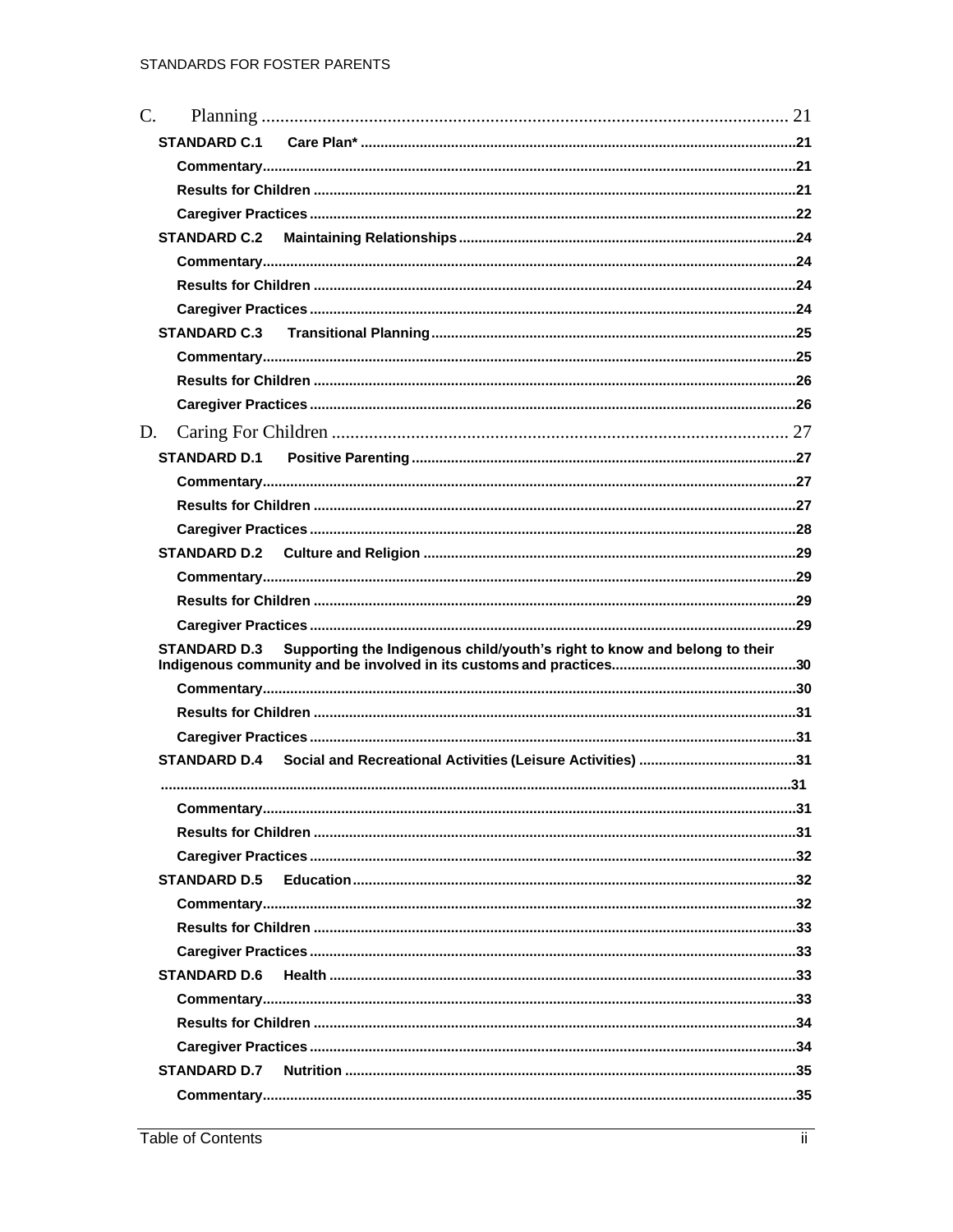| <b>STANDARD D.9</b> |                                                                            |     |
|---------------------|----------------------------------------------------------------------------|-----|
|                     |                                                                            |     |
|                     |                                                                            |     |
|                     |                                                                            |     |
| E.                  |                                                                            |     |
|                     |                                                                            |     |
|                     |                                                                            |     |
|                     |                                                                            |     |
|                     |                                                                            |     |
|                     |                                                                            |     |
|                     |                                                                            |     |
|                     |                                                                            |     |
|                     |                                                                            |     |
| F.                  |                                                                            |     |
|                     |                                                                            |     |
|                     |                                                                            |     |
|                     |                                                                            |     |
|                     |                                                                            |     |
|                     |                                                                            |     |
|                     |                                                                            |     |
|                     |                                                                            |     |
|                     |                                                                            |     |
| Appendices.         |                                                                            | . 1 |
| <b>Appendix 1</b>   |                                                                            |     |
| <b>Appendix 2</b>   | Key Elements of Training for Caregivers in the Use of Physical Restraint   |     |
|                     |                                                                            |     |
|                     |                                                                            |     |
|                     |                                                                            |     |
|                     |                                                                            |     |
|                     |                                                                            |     |
| Appendix 3          |                                                                            |     |
| <b>Appendix 4</b>   | Social and Recreational Activities for Children and Youth in Care: Signing |     |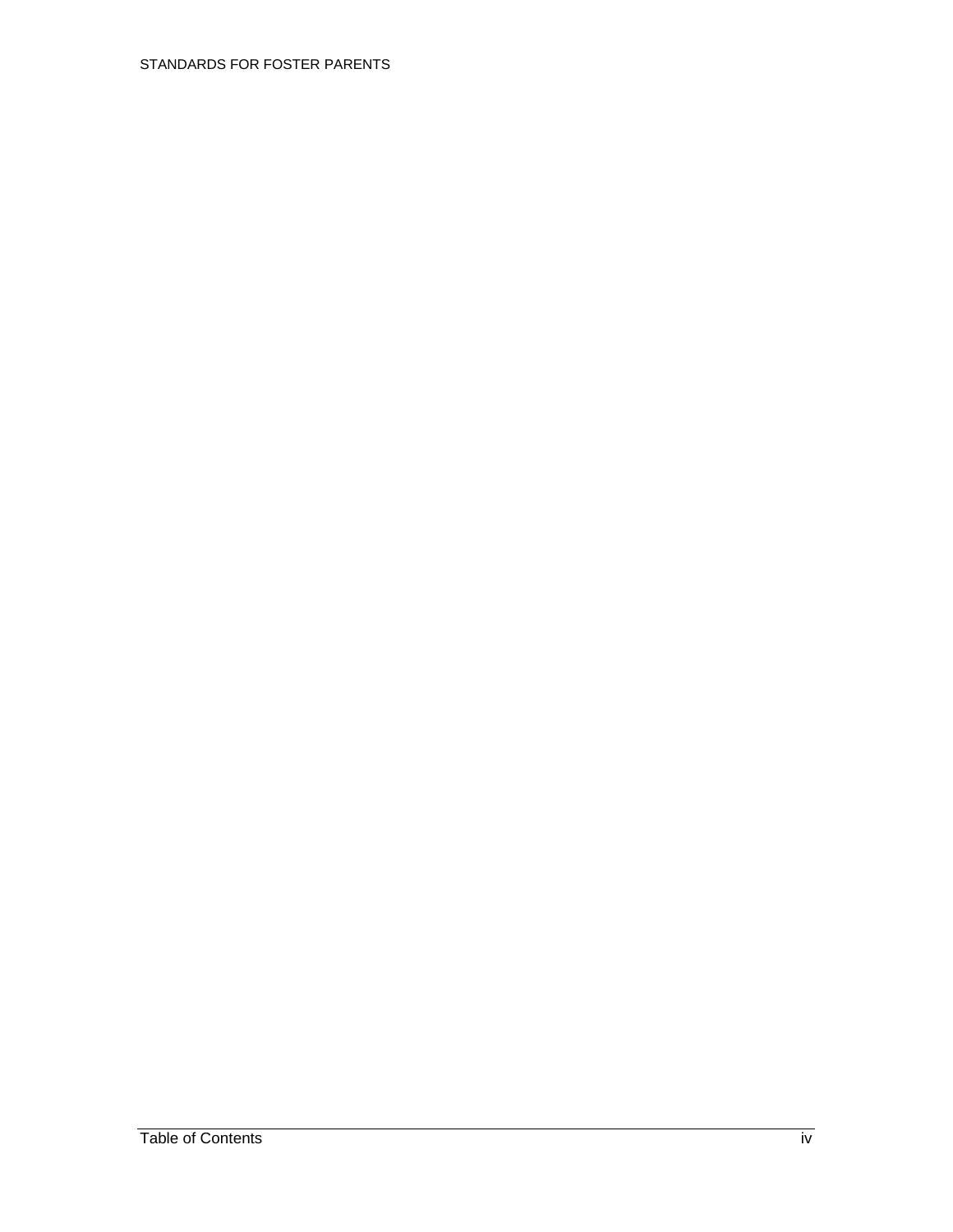# **Introduction**

<span id="page-6-0"></span>The purpose of the Standards for Foster Homes is to ensure consistent, high quality foster care services for children and youth in care. The standards in this document are well-researched and establish a structured, useable and effective approach to caring for children in foster homes. The standards state what children in care, families, caregivers, ministry staff and the public can expect of foster care services in British Columbia.

The standards are mandatory and describe expected outcomes for children and youth in care who reside in foster homes, including the practical steps caregivers must take to achieve the expected outcomes.

The standards in this document apply to:

 foster homes approved by a director designated under Section 91 of the *Child, Family and Community Service Act* where the caregiver resides in the care setting and has no more than one full-time-equivalent employee\*, and individual foster homes subcontracted by or in the employ of a specialized residential resource contractor and employing not more than one full-timeequivalent employee\*. Foster families, children in care and social workers will benefit by referring to, and discussing together, the individual standards on a regular basis. Working together to achieve the desired outcomes stated in the individual standards will promote a positive experience for the child or youth in care and the foster family. Furthermore, it will confirm for the foster parent that they are providing a service for children in care that meets or exceeds provincial standards.

A useful reference on foster care is the Foster Family Handbook which was developed by the British Columbia Federation of Foster Parent Associations and the Ministry of Children and Family Development. It provides essential information on the Family Care Home program.

<sup>\*</sup> One full-time-equivalent employee is a person or persons whose total combined working hours are 40 hours per week. (Exemption: A person or persons providing relief care services for the foster parents while residing either in the foster parents' usual place of dwelling or in their own usual place of dwelling.)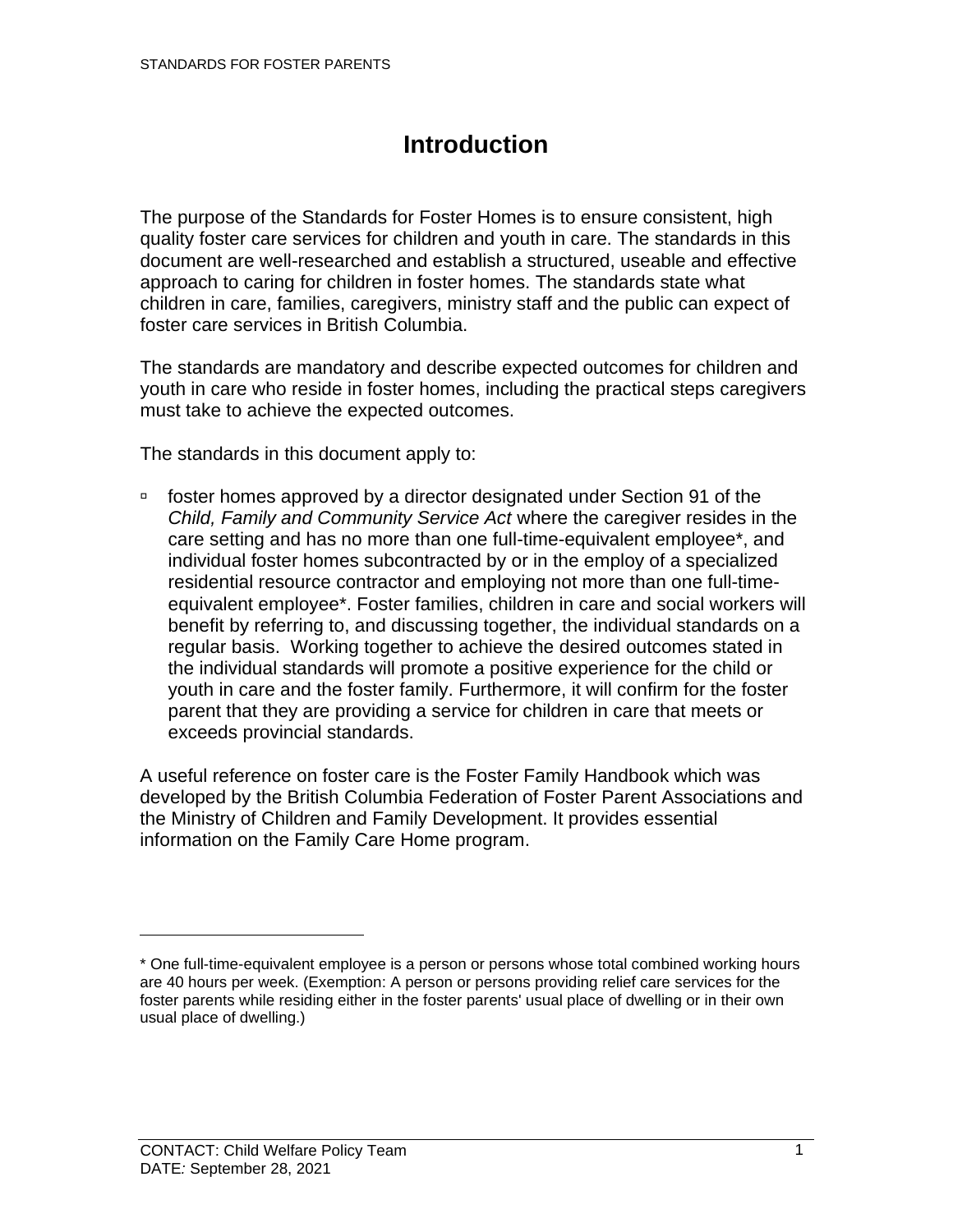# **Using this Document**

<span id="page-7-0"></span>The Standards for Foster Homes is divided into the following categories which cover key areas in the delivery of services to children and youth:

- Relating to Children and Their Families
- Safeguarding Children
- Planning
- Caring for Children
- Environment of Care
- Foster Home Administration.

Each category contains standards. Individual standards are set out in the following format:

#### <span id="page-7-1"></span>**Standard**

- The standards in this document describe expected outcomes for children and youth in care who reside in foster homes.
- Caregivers must comply with each standard for every child placed in their care.

### <span id="page-7-2"></span>**Commentary**

• Provides further explanation and rationale for the standard.

#### <span id="page-7-3"></span>**Results for Children**

- Identify what the child experiences when the standard has been met and the desired outcome has been achieved.
- Relate to personal perceptions of the child and do not require the child to form judgments about the effectiveness or quality of the service.

### <span id="page-7-4"></span>**Caregiver Practices**

- Identify the practical steps the caregiver must take to comply with the standard and achieve the desired outcome.
- Reflect the best practices in caring for children.

The Results for Children and Caregiver Practices categories provide a number of criteria for measuring compliance with the individual standards. Rarely is there a single criterion which can reliably measure the outcome of a service. Therefore, the combination of a number of criteria must be considered in making a reasonable judgment of the extent to which the desired outcome has been achieved.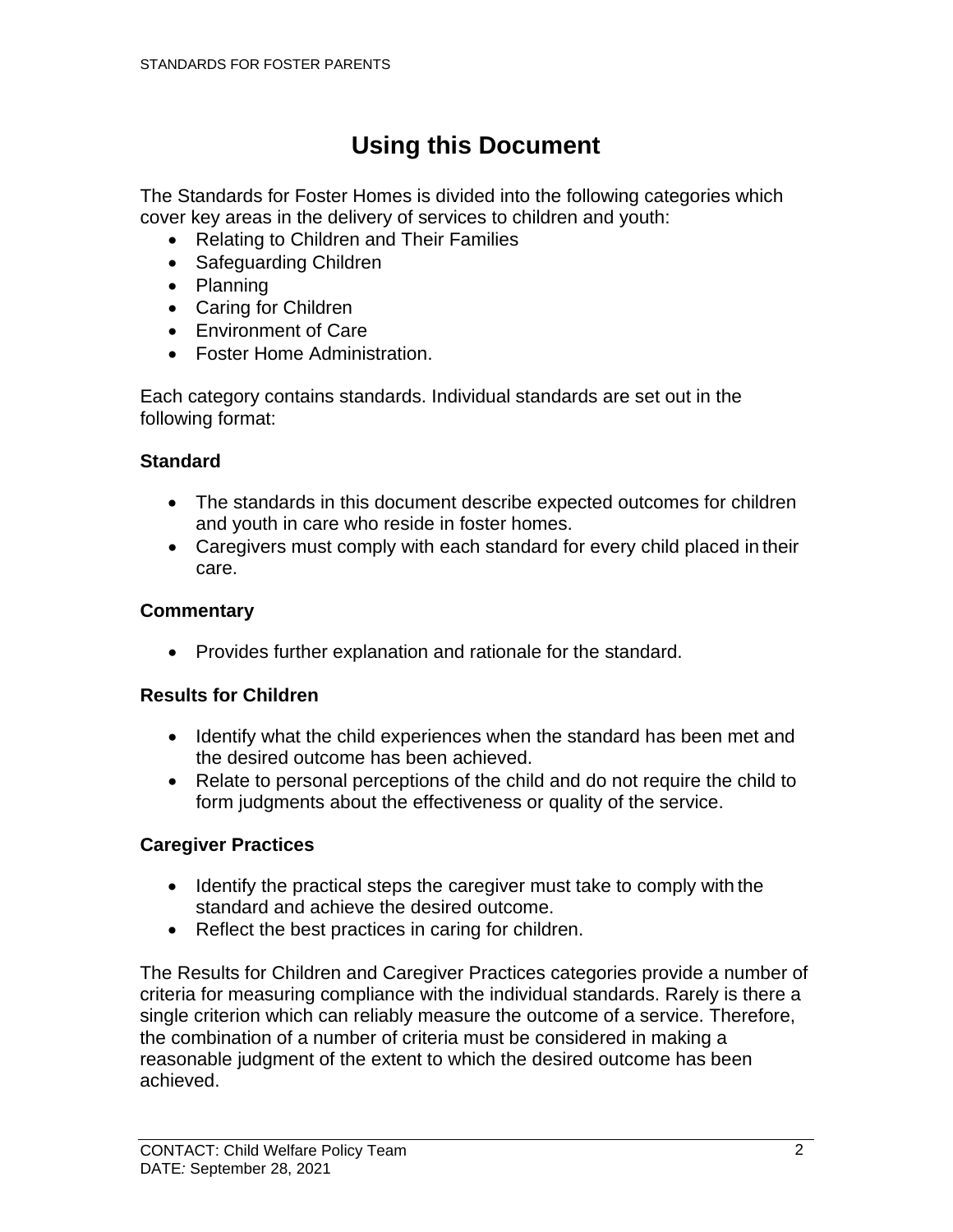### **The Child, Family and Community Service Act**

<span id="page-8-0"></span>The *Child, Family and Community Service Act* (1996) is the provincial legislation that provides the legal authority for child welfare services in British Columbia, including foster care. The Standards for Foster Homes must be administered and interpreted within the context of this *Act*.

The following four sections of the *Child, Family and Community Service Act* are of particular importance to understanding and applying the standards in this document:

- Guiding Principles (section 2)
- Service Delivery Principles (section 3)
- Best Interests of Child (section 4)
- Rights of Children in Care (section 70).

### <span id="page-8-1"></span>**Guiding Principles**

The Guiding Principles form the basis for practice and decision-making underthe *Act*. They reflect society's values regarding children and families. It is important to note that this section of the act directs that the safety and well-being of children is the paramount consideration in all decisions and actions taken under the *Act*.

- the safety and well-being of children are the paramount considerations;
- children are entitled to be protected from abuse, neglect and harm or threat of harm;
- a family is the preferred environment for the care and upbringing of children and the responsibility for the protection of children rests primarily with the parents;
- Indigenous families and Indigenous communities share responsibility for the upbringing and well-being of Indigenous children;
- if, with available support services, a family can provide a safe and nurturing environment for a child, support services should be provided;
- the child's views should be taken into account when decisions relating to a child are made;
- Indigenous children are entitled to
	- $\circ$  (i) learn about and practise their Indigenous traditions, customs and languages, and
	- $\circ$  (ii) belong to their Indigenous communities; and
- decisions relating to children should be made and implemented in a timely manner.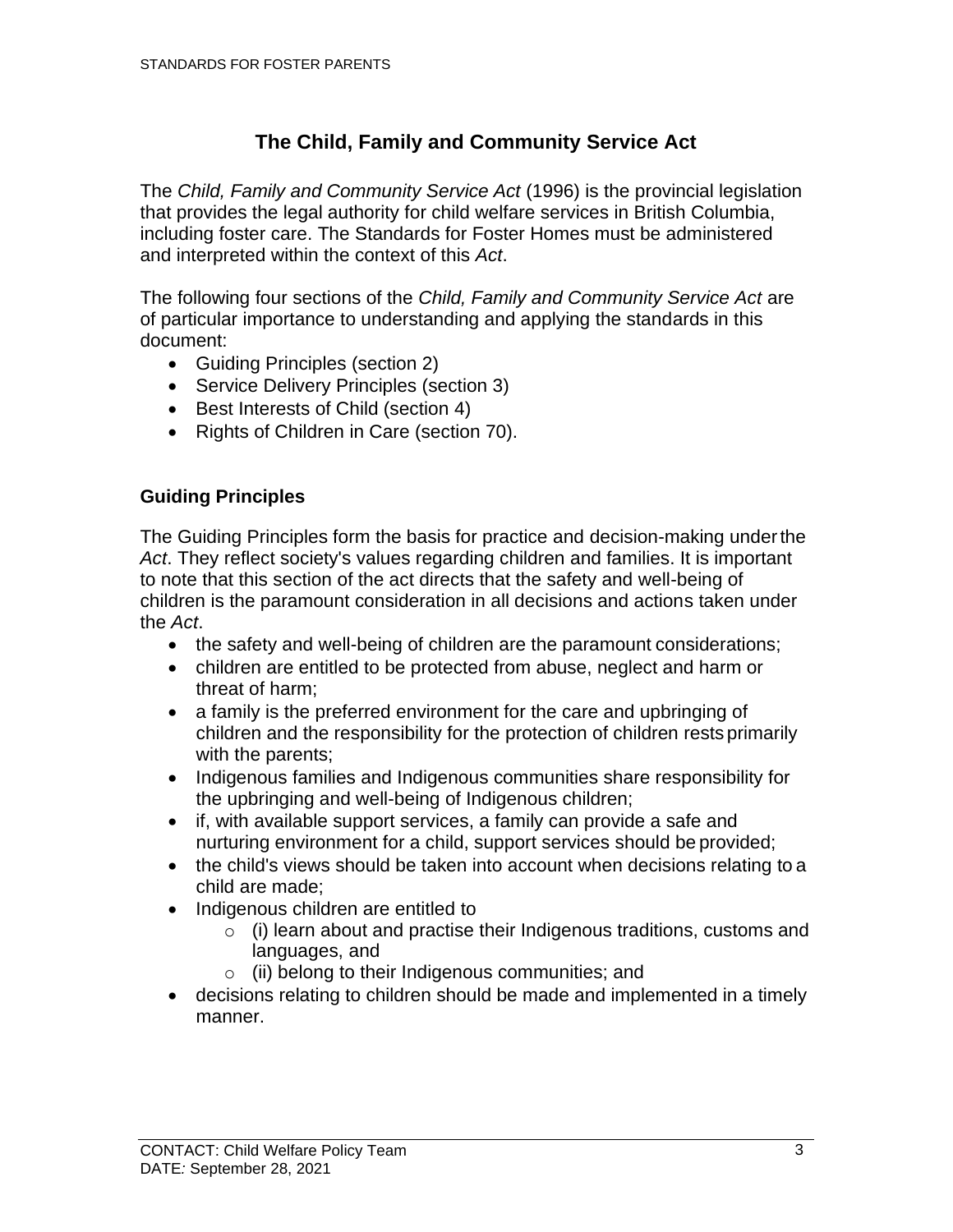### <span id="page-9-0"></span>**Service Delivery Principles**

The Service Delivery Principles define the manner in which all services under the *Act* are to be delivered.

- families and children should be informed of the services available to them and encouraged to participate in decisions that affect them;
- Indigenous people should be involved in the planning and delivery of services to Indigenous families and their children;
- services should be planned and provided in ways that are sensitive to the needs and the cultural, racial and religious heritage of those receiving the services;
- the impact of residential schools on Indigenous children, families and communities should be considered in the planning and delivery of services to Indigenous children and families;
- services should be integrated, wherever possible and appropriate, with services provided by other ministries, community agencies and Community Living British Columbia established under the Community Living Authority Act; and,
- the community should be involved, wherever possible and appropriate, in the planning and delivery of services, including preventive and support services to families and children.

### <span id="page-9-1"></span>**Best Interests of the Child**

The *Child, Family and Community Service Act* states that actions and decisions must take into consideration the best interests of the child. Because the concept of a child's best interests can mean different things to different people, the *Act*  specifies that all relevant factors must be considered in determining the child's best interests, including the following:

- the child's safety:
- the child's physical and emotional needs and level of development;
- the importance of continuity in the child's care;
- the quality of the relationship the child has with a parent or other person and the effect of maintaining that relationship;
- the child's cultural, racial, linguistic and religious heritage;
- the child's views; and
- the effect on the child if there is delay in making a decision.
- If the child is an Indigenous child, the following factors must be considered in determining the child's best interests:
	- the importance of the child being able to learn about and practise their Indigenous traditions, customs and language; and
	- the importance of the child belonging to their Indigenous community.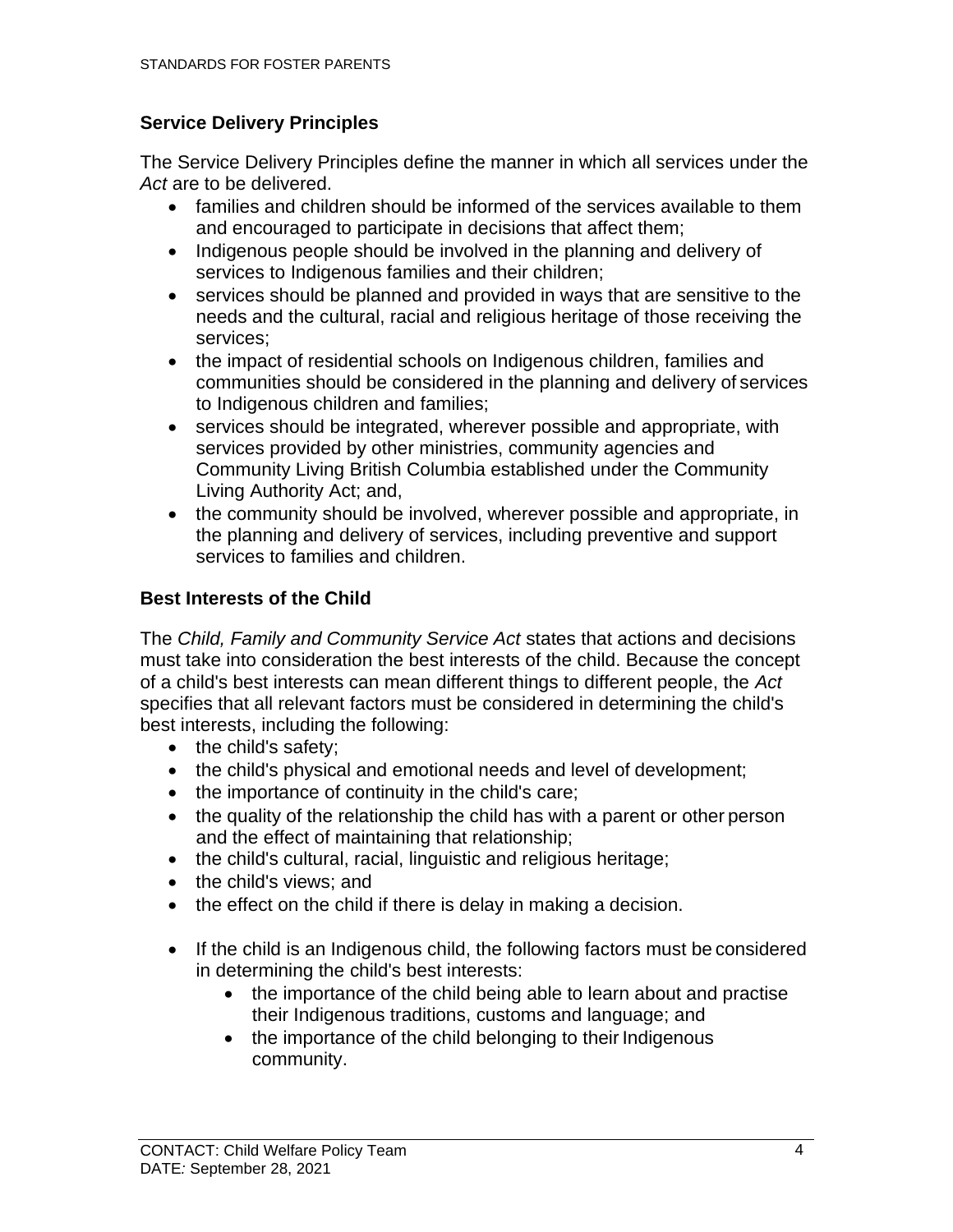#### <span id="page-10-0"></span>**Rights of Children in Care**

The rights of children and youth in care are enshrined in the *Act* as legal requirements that are enforceable. The rights must be affirmed and respected by everyone working with children and youth in care including social workers and caregivers. It is the responsibility of every caregiver to ensure that any services they provide to children are consistent with the rights.

Anyone who believes that the rights of a child or youth in care have been violated can make a complaint to the Ministry of Children and Family Development. The ministry will attempt to resolve the concern through informal consultation. If the concern is not resolved in this manner, it can be submitted to the ministry's formal complaint resolution process.

Under section 70 of the *Child, Family and Community Service Act*, children in care have the following rights:

- to be fed, clothed and nurtured according to community standards and to be given the same quality of care as other children (including the caregiver's children) in the placement;
- to be informed about their plans of care;
- to be consulted and to express their views, according to their abilities, about significant decisions affecting them;
- to reasonable privacy and to possession of their personal belongings;
- to be free from corporal punishment;
- to be informed of the standard of behaviour expected by their caregivers or prospective adoptive parents and of the consequences of not meeting the expectations of their caregiver's or prospective adoptive parents, as applicable;
- to receive medical and dental care when required;
- to participate in social and recreational activities if available and appropriate and according to their abilities and interests;
- to receive the religious instruction and to participate in the religious activities of their choice;
- to receive guidance and encouragement to maintain their cultural heritage;
- to be provided with an interpreter if language or disability is a barrier to consulting with them on decisions affecting their custody or care;
- to privacy during discussions with members of their families subject to subsection (2);
- to privacy during discussions with a lawyer, the representative or a person employed or retained by the representative under the *[Representative for](http://www.bclaws.ca/civix/document/id/complete/statreg/06029_01) [Children and Youth Act](http://www.bclaws.ca/civix/document/id/complete/statreg/06029_01)*, the Ombudsperson, a Member of the Legislative Assembly or a Member of Parliament;
- to be informed about and to be assisted in contacting the representative under the *[Representative for Children and Youth Act](http://www.bclaws.ca/civix/document/id/complete/statreg/06029_01)*, or the Ombudsperson;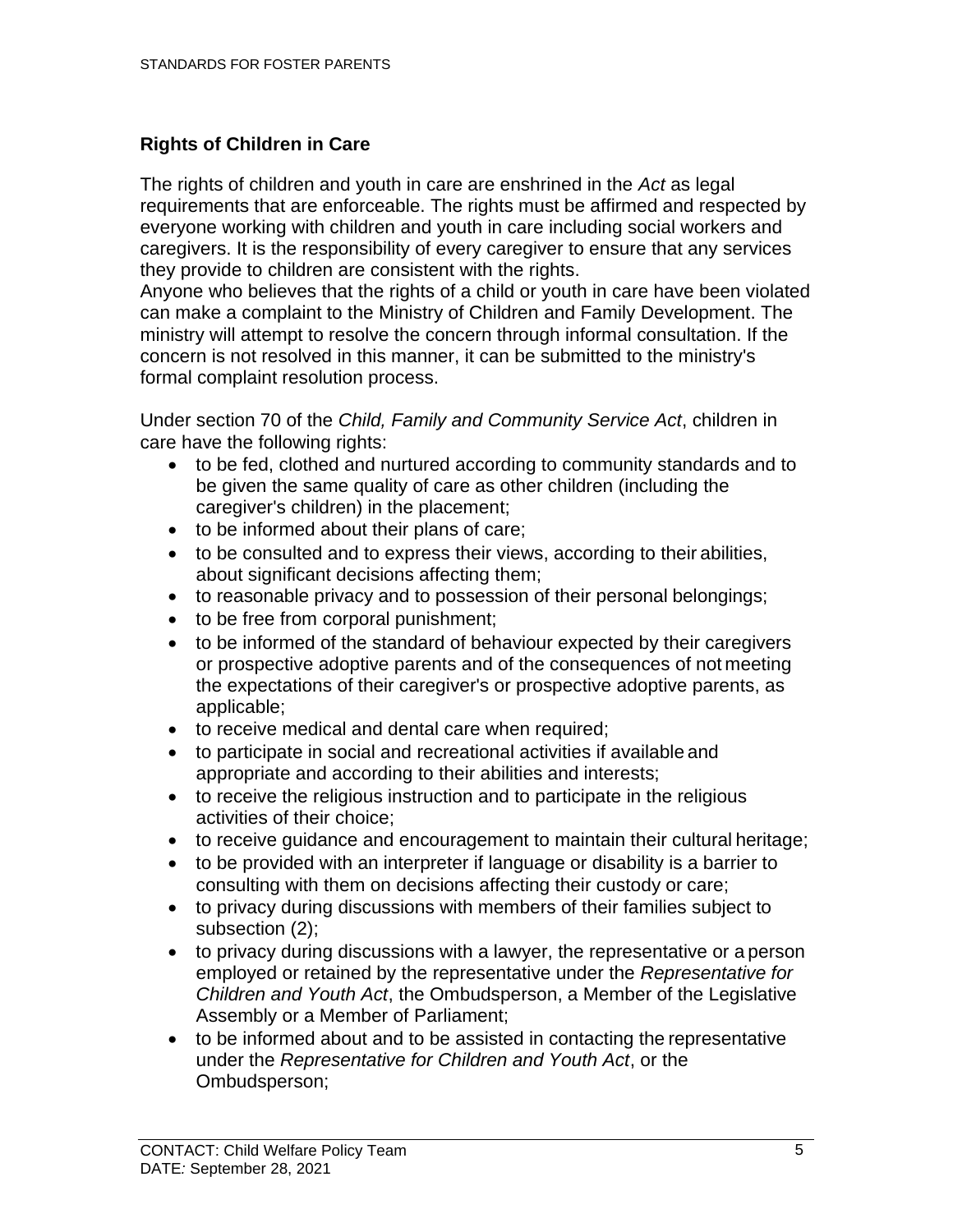- to be informed of their rights and the procedures available for enforcing their rights, under
	- o this Act, or
- the *Freedom of Information and Protection of Privacy Act.* In addition to the rights set out above, Indigenous children have the right to
	- $\circ$  receive guidance, encouragement and support to learn about and practise their Indigenous traditions, customs and languages, and
	- o belong to their Indigenous communities.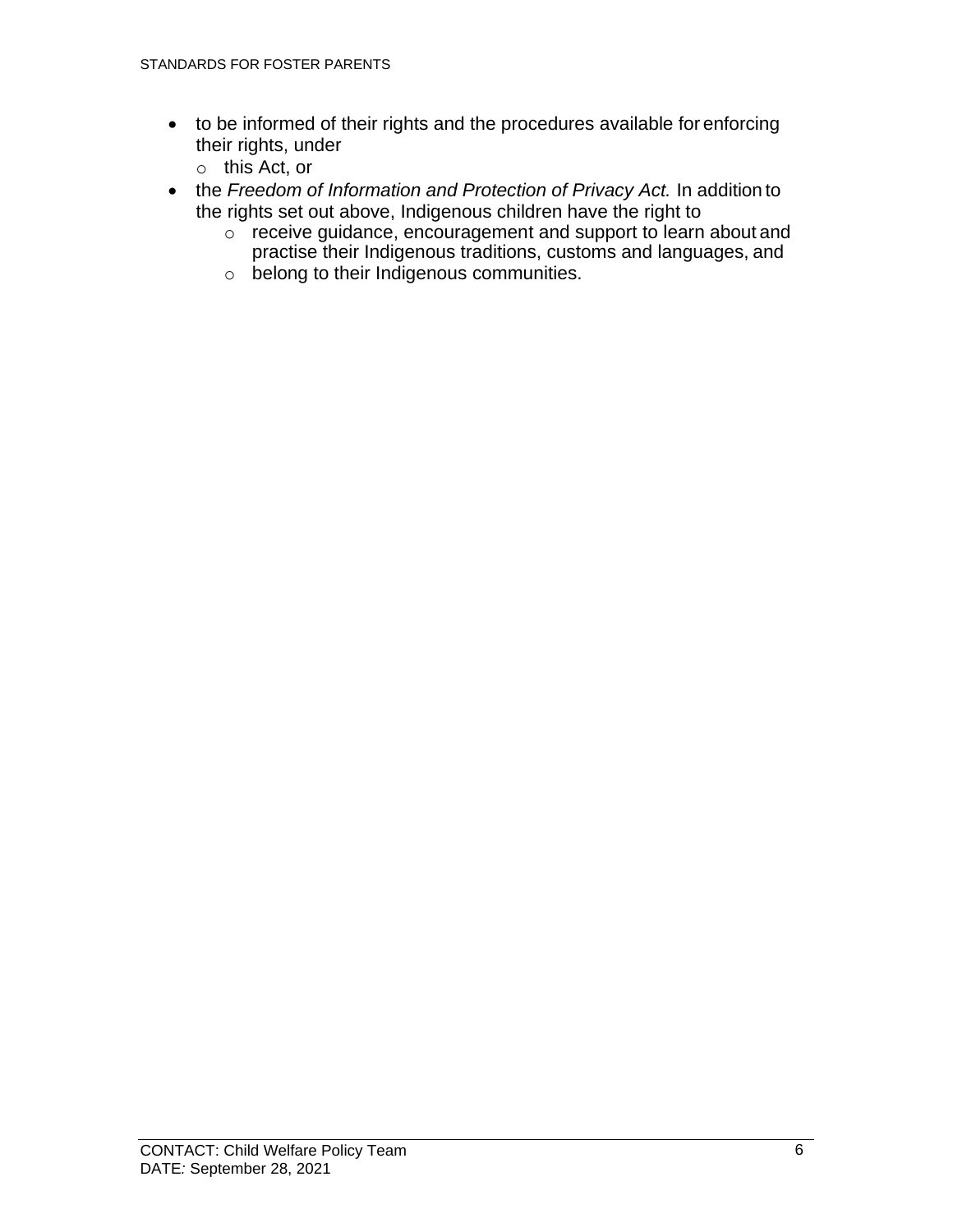# **Definitions**

#### <span id="page-12-0"></span>**Caregiver:**

Means a person with whom a child is placed by a director and who, by agreement with the director, is authorized to carry out the rights and responsibilities, under the agreement, of the director.

#### **Caregiver Practices:**

Statements describing the actions expected of a caregiver in providing a particular aspect of service. The statements are criteria for measuring the extent to which the relevant standard has been met.

#### **Caregiver's responsibility under the care plan:**

The specific services the child will receive from the caregiver, as identified in the care plan.

#### **Child**:

Person under the age of 19 years, placed with a caregiver by a director, and includes a youth.

#### **Child's individual service record:**

Information related to a child placed in the home, maintained on an individualized basis. The record belongs to the director and forms part of the director's records for the child.

#### **Comprehensive life skills:**

Those age and developmentally appropriate skills imparted to the child which include but are not limited to:

- self-advocacy skills;
- interpersonal relationships;
- self-care habits that promote personal safety and well-being;
- problem-solving and decision-making;
- independent living skills;
- social skills:
- traditional cultural activities;
- exploring vocational opportunities;
- accessing and using community resources and services;
- use and value of money; and
- communication skills.

#### **Confinement:**

The state of being held within a space from which the person is not able to exit without the permission of another and within which his or her movements may be restricted.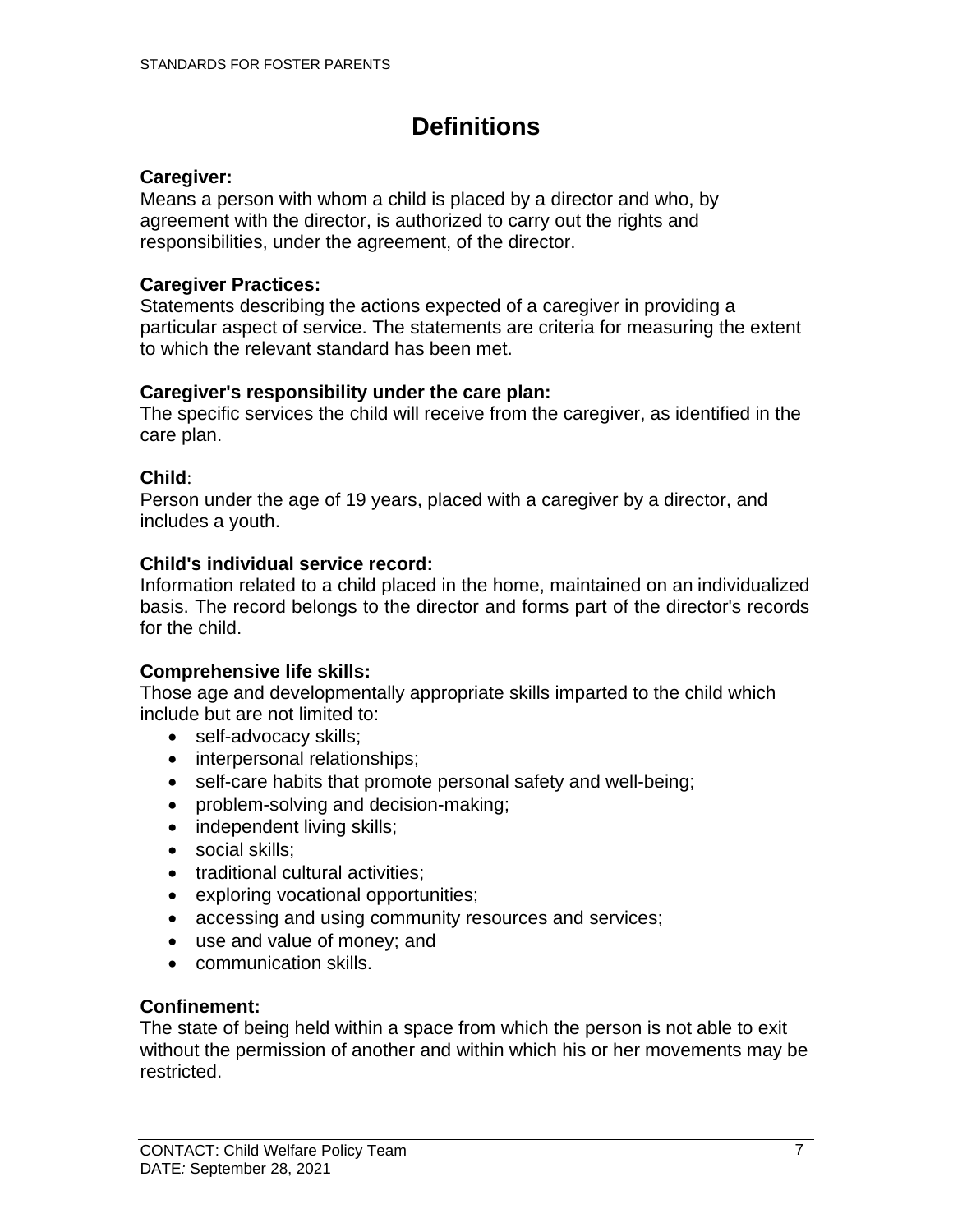#### **Director:**

Person designated by the Minister of Children and Family Development under section 91 of the *Child, Family and Community Service Act* to ensure the safety and well-being of children in British Columbia.

#### **Emergency plan:**

A plan, specific to a household, which describes emergency procedures including but not limited to:

- the method of getting out of the house in the case of fire;
- the location of safe places in each room of the house in the case of an earthquake; and
- emergency telephone numbers to call in the case of other situations (or, if no telephone, describes how to obtain help in emergencies).

#### **Exit:**

An exit is a passage way providing safe access out of a building and on to ground level.

#### **Indigenous Child:**

"Indigenous child" means a child

- who is a First Nation child,
- who is a Nisga'a child,
- who is a Treaty First Nation child,
- who is under 12 years of age and has a biological parent who
	- o is of Indigenous ancestry, including Metis and Inuit, and
	- o considers himself or herself to be Indigenous, or
- who is 12 years of age or over, of Indigenous ancestry, including Metis and Inuit, and considers himself or herself to be Indigenous;

#### **First Nation means any of the following:**

- a band as defined in the Indian Act (Canada);
- an Indigenous legal entity prescribed by regulation;

#### **First Nation child:**

means a child who is a member or is entitled to be a member of a First Nation;

#### **Others of significance:**

Persons identified in the care plan as being important to the child.

#### **Parent:**

Includes:

- the mother of a child;
- the father of a child;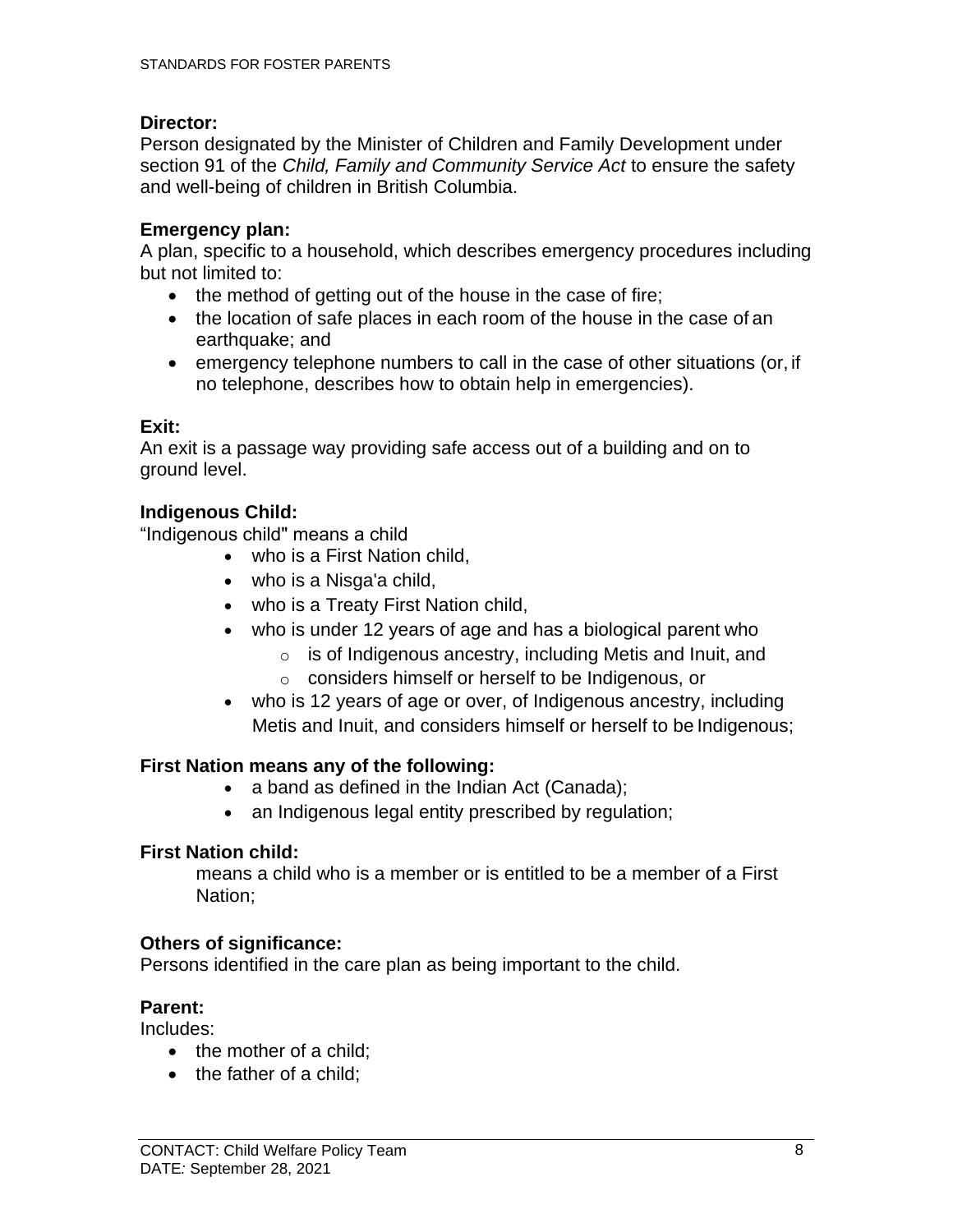- a person to whom guardianship or custody of a child has been granted by a court of competent jurisdiction or by an agreement; and
- a person with whom a child resides and who stands in the place of the child's parent or guardian,

but does not include a caregiver, prospective adoptive parent or director.

#### **Physical environment:**

The building in which the child is accommodated, as well as the ground surrounding the building. This includes detached buildings in the immediate vicinity used to store vehicles and equipment, or to house animals.

#### **Restraint:**

Is the act of intentionally restricting the ability of a child or youth to move or take action.

### **Results for Children:**

That which is expected to occur as a result of the provision of a particular aspect of service, and which provides a measure of the extent to which the relevant standard has been met.

#### **Right**:

A specific entitlement recognized by law as defined in the *Child, Family and Community Service Act* and other relevant legislation.

#### **Seclusion**:

As one of the prohibited behaviour management practices, seclusion or confinement is described as "containment of a child/youth within any space from which they are not able to exit without the permission of another or within which their movements may be restricted." This does not include the behavioural management approach of periods of "time out," where a child/youth exercises a degree of cooperation and self-control.

#### **Smoke and Vapour Free Environment:**

Neither smoking nor vaping takes place at any time in enclosed spaces where children in care would be exposed to second-hand smoke/vapour or the residual toxins from second-hand smoke/vapour (including but not limited to tobacco, cannabis, and e-substances). This includes a foster caregiver's residence and vehicle. This does not restrict spiritual activities relating to the use of tobacco.

#### **Standard:**

A Standard is a statement describing the outcome that is expected to occur in response to the provision of a specific component of service. Compliance is mandatory.

#### **Time-out:**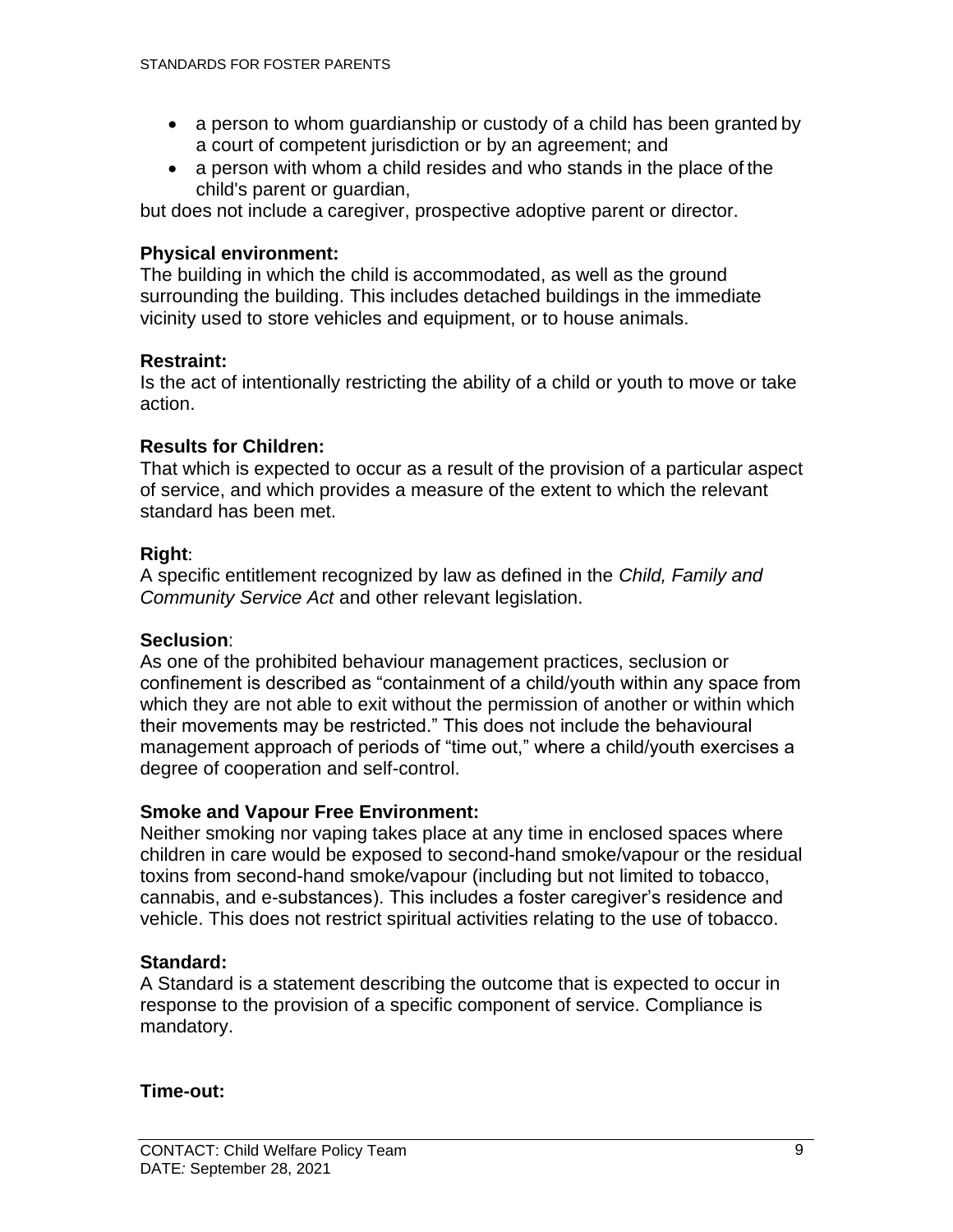A time-out is an intervention in which the child or youth removes themselves, or is removed from the immediate setting. The intervention is to be reasonable under the circumstances, and is intended to benefit the child or youth for the purpose of regaining self-control. The period of time involved:

- is brief:
- has a predetermined maximum; and
- takes into consideration the developmental needs of the child.

### **Treaty First Nation:**

In relation to a Treaty First Nation child, means the Treaty First Nation of which the child is a Treaty First Nation child;

### **Significant life events:**

Are events that hold substantial meaning for children; for example, birthdays, graduations, personal losses, traditional holidays and anniversaries.

### **Transition:**

Is a significant change in the life of the child, as identified in the child's care plan and the caregiver's responsibility under the care plan.

### **Youth**:

Youth is a person who is 16 years of age or over but is under 19 years of age, placed with a caregiver by a director.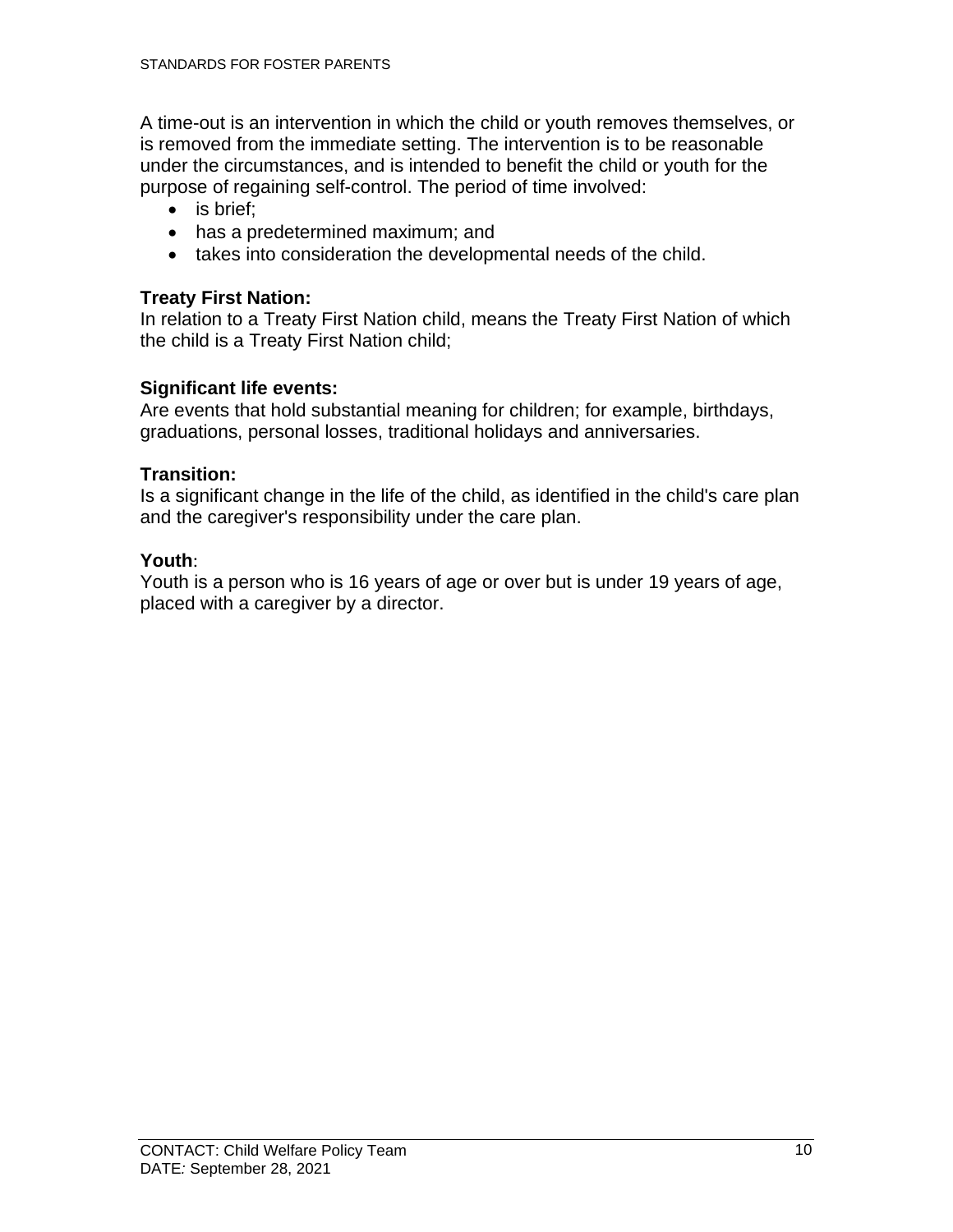# **A. Relating to Children and their Families**

### <span id="page-16-0"></span>**STANDARD A.1 Rights of Children and Youth in Care**

Children and youth are assisted to understand their rights under the *Child, Family and Community Service Act* and the procedures for enforcing them.

### <span id="page-16-1"></span>**Commentary**

The guarantee of special rights to children and youth in care is one way of ensuring that children and youth in care are empowered as active partners of parents, social workers and caregivers in planning their future. This active participation encourages them to become self-determining adults in future years. Furthermore, it is important that children and youth in care get help with any problems they are experiencing in care before the situation deteriorates to the point where a formal complaint is registered. This is more likely to occur in an environment where children's rights are clearly honoured and fulfilled.

### <span id="page-16-2"></span>**Results for Children**

A.1.1 Children and youth confirm that they understand their rights under the *Child, Family and Community Service Act* and the procedures for enforcing them.

A.1.2 Children and youth confirm that their rights are fulfilled.

### <span id="page-16-3"></span>**Caregiver Practices**

A.1.3 The caregiver assists children and youth in understanding their rightsunder the *Child, Family and Community Service Act* and the procedures for enforcing them.

A.1.4 The caregiver conducts their duties in a manner consistent with the rights of children and youth in care.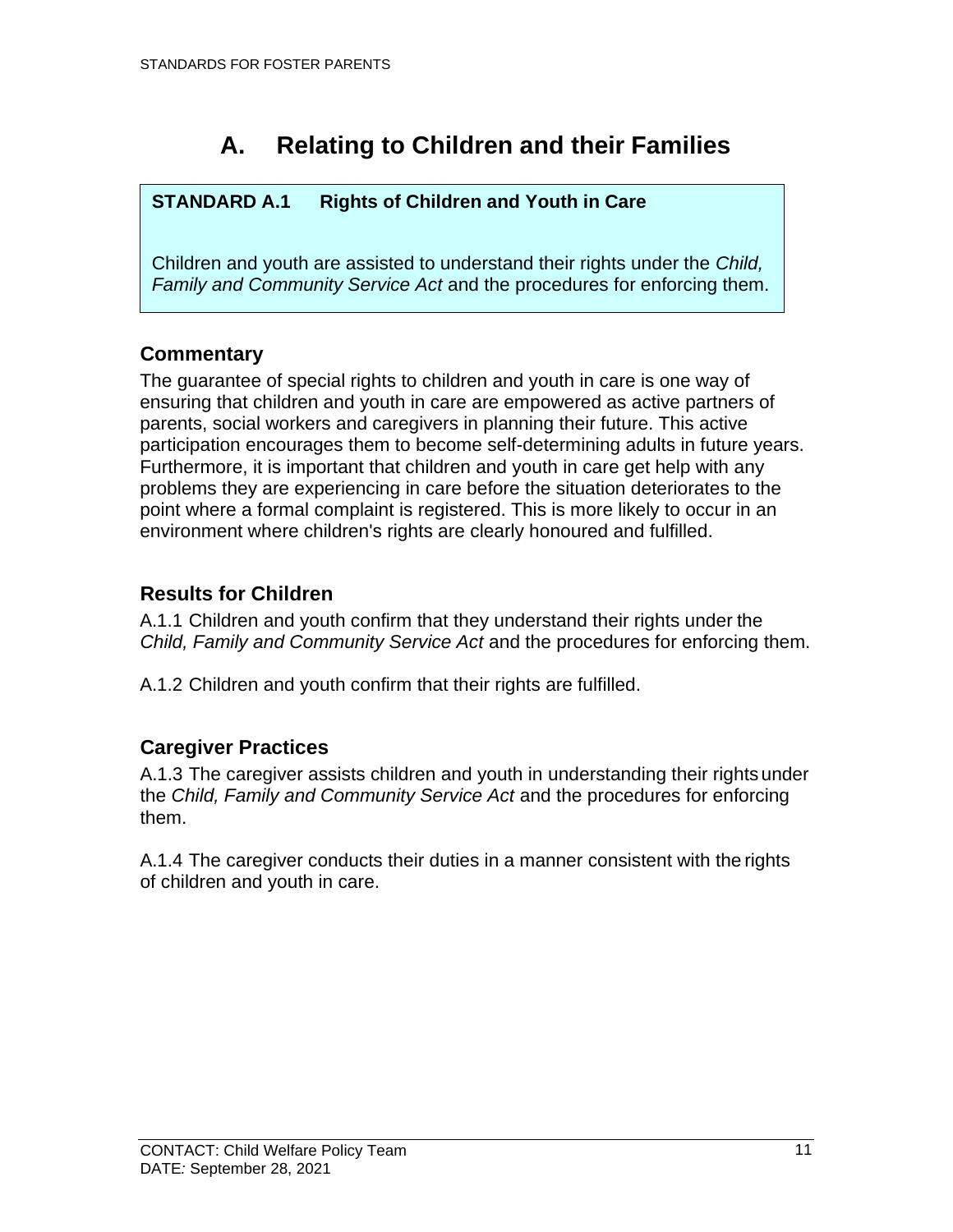#### **STANDARD A.2 Involving Children and Their Families in Decision-Making**

Children and their families are consulted and encouraged to express their views, according to their abilities, about significant decisions affecting them.

Indigenous people are consulted and involved in the planning and delivery of services to their children/youth.

### <span id="page-17-0"></span>**Commentary**

Significant decisions affecting children and families include those that are seen from their perspective as significant. Children and families need to be able to express their views in clear and constructive ways as part of the decision-making process. The practice of consulting with children and families involves sharing information, listening to views, considering views and finding ways of incorporating views into decisions. Children and youth in care often sense that their fate is decided by unfamiliar adults who make decisions over which the child or youth has no control. When social workers and caregivers demonstrate to children and youth that their views will be seriously considered, children and youth are encouraged to develop trust in adults and self-determination.

### <span id="page-17-1"></span>**Results for Children**

A.2.1 Children confirm that they are consulted and are able to express their views about decisions that affect them.

A.2.2 Children confirm their views are not automatically subordinated to the views of their family or others.

A.2.3 Children and their family members confirm that, within the context of the child's care plan, they are consulted in decisions which affect them.

A.2.4 Indigenous child/youth confirm their right to learn about and practise their Indigenous traditions, customs, and language and to belong to their Indigenous communities is upheld.

### <span id="page-17-2"></span>**Caregiver Practices**

A.2.5 The caregiver consults with the child regarding significant decisions that affect the child.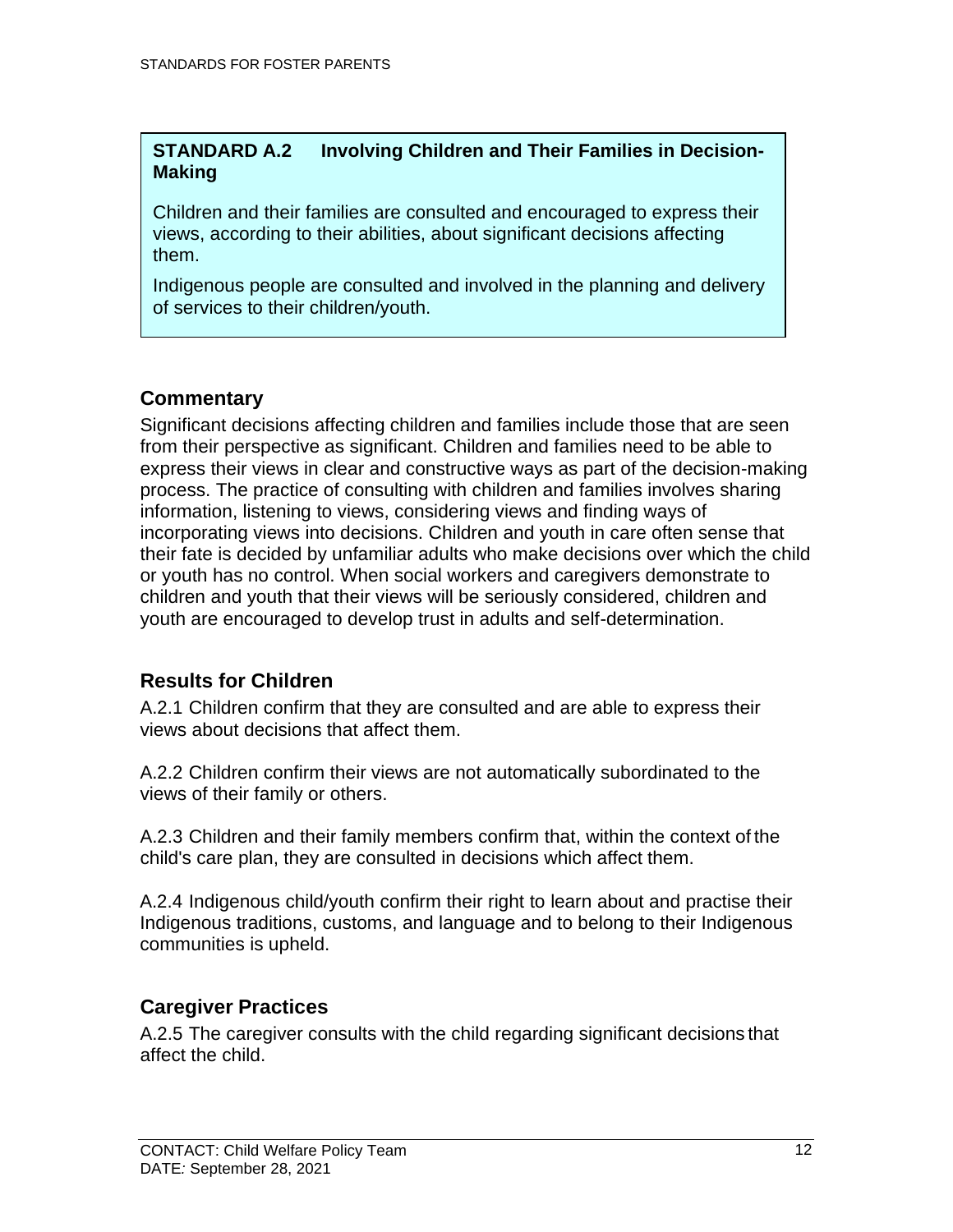A.2.6 Within the context of the child's care plan, the caregiver consults with the child's family regarding significant decisions that affect the family and the lives of their children.

A.2.7 The opinions and views of children and their families are listened to and the caregiver ensures that those views are considered in the decision-making process.

A.2.8 The caregiver involves Indigenous families and communities in the planning and delivery of services to their children, as appropriate.

### **STANDARD A.3 Complaint Resolution**

Children are encouraged to express their concerns and any complaint is addressed seriously and without delay.

### <span id="page-18-0"></span>**Commentary**

It is important that children and youth in care become comfortable in asserting themselves in constructive ways, including when expressing dissatisfaction. Providing an environment of care in which children and youth are encouraged to express dissatisfaction in a constructive manner will reduce the likelihood of circumstances deteriorating to the point where a formal complaint is registered.

### <span id="page-18-1"></span>**Results for Children**

A.3.1 Children confirm that the caregiver encourages them to bring their concerns into the open and has supported, or believes the caregiver would support them to formulate and present a complaint to the appropriate authority.

A.3.2 Children confirm that they are aware of the internal complaints process of the Ministry of Children and Family Development.

A.3.3 Children confirm that they are informed about and assisted to contact the representative or a person employed or retained by the representative under th[e](http://www.bclaws.ca/civix/document/id/complete/statreg/06029_01) *[Representative for Children and Youth Act](http://www.bclaws.ca/civix/document/id/complete/statreg/06029_01)*.

A.3.3 Children confirm that they are informed about and assisted to contact the Office for Children and Youth.

A.3.4 Children who have made complaints confirm that the complaints were dealt with, even if not resulting in agreement.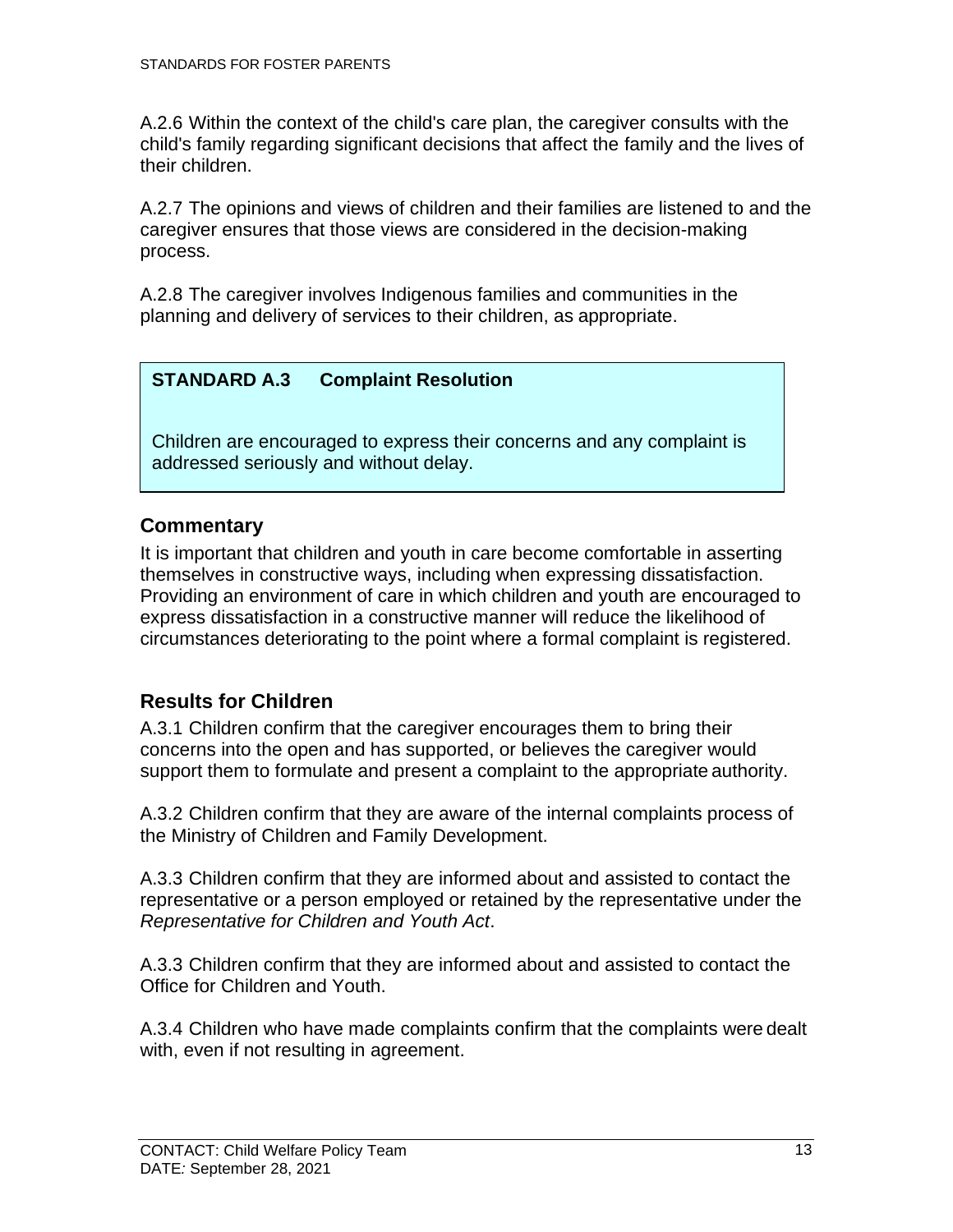### <span id="page-19-0"></span>**Caregiver Practices**

A.3.5 The caregiver assists children in understanding that they are entitled to discuss all matters, including any problems or complaints, affecting them with their social worker, their caregiver or other appropriate authorities. Other appropriate authorities include, but are not limited to:

- a) the representative or a person employed or retained by the representative under the *[Representative for Children and Youth](http://www.bclaws.ca/civix/document/id/complete/statreg/06029_01) Act*;
- b) the Ombudsperson; and
- c) the Information and Privacy Commissioner.

A.3.6 The caregiver informs the child about and assists them to contact the representative under the *[Representative for Children and Youth](http://www.bclaws.ca/civix/document/id/complete/statreg/06029_01) Ac*t.

A.3.7 The caregiver assists children in understanding that there will be no reprisals for lodging a complaint.

A.3.8 The caregiver keeps a record of the incidence and outcomes of complaints.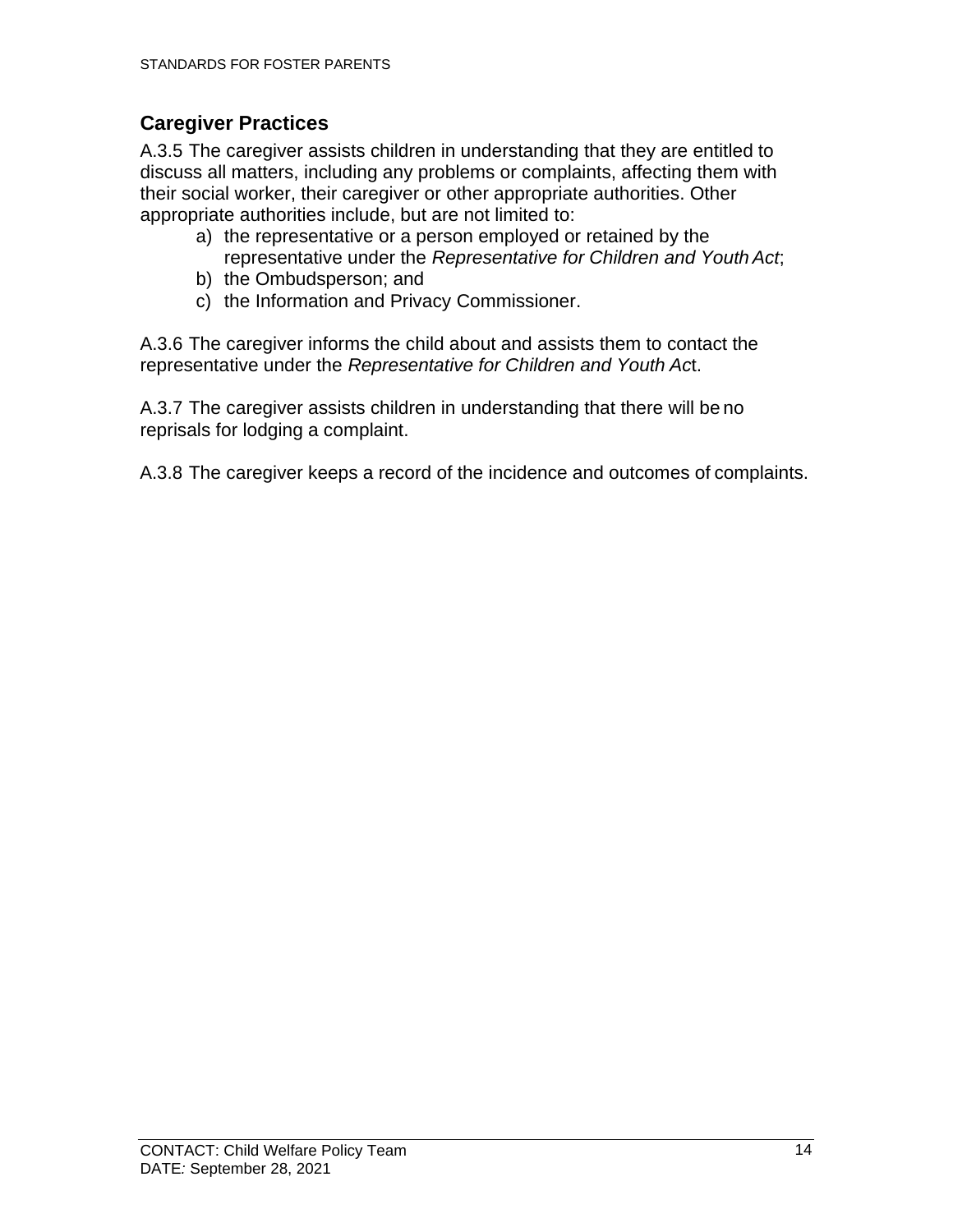# **B. Safeguarding Children**

### <span id="page-20-0"></span>**STANDARD B.1 Child's Personal Safety**

Children are protected from harm or the threat of harm from self or others.

### <span id="page-20-1"></span>**Commentary**

The safety and well-being of children are the paramount considerations under the *Child, Family and Community Service Act*. It is the responsibility of the caregiver and the child's social worker to take all reasonable steps to reduce the level of risk that a child may be exposed to. This is a fundamental requirement for the healthy development of the child.

### <span id="page-20-2"></span>**Results for Children**

B.1.1 Children confirm that they have not been harmed and that they know how to contact their social worker or a responsible adult if they do not feel safe.

B.1.2 Children are aware of the purpose of, and know how to use, emergency telephone numbers.

### <span id="page-20-3"></span>**Caregiver Practices**

B.1.3 If the caregiver observes, or has reported to them, any indication of abuse or neglect of a child, the caregiver promptly reports the information to a social worker.

B.1.4 The caregiver takes immediate action to ensure the safety of a child who has been harmed, threatened with harm, or feels unsafe.

B.1.5 The caregiver conducts regular checks on the child on a daily basis to ensure the child is safe and well.

B.1.6 The caregiver provides additional information about the care and circumstances of the child as requested by the child's social worker.

B.1.7 The caregiver assists in the development and implementation of a supervision plan for children who have been victims of perpetrators of abuse.

B.1.8 The caregiver ensures that emergency telephone numbers are clearly displayed near the telephone(s) for the use of children.

B.1.9 The caregiver notifies the child's social worker as soon as possible, prior to any move of the household.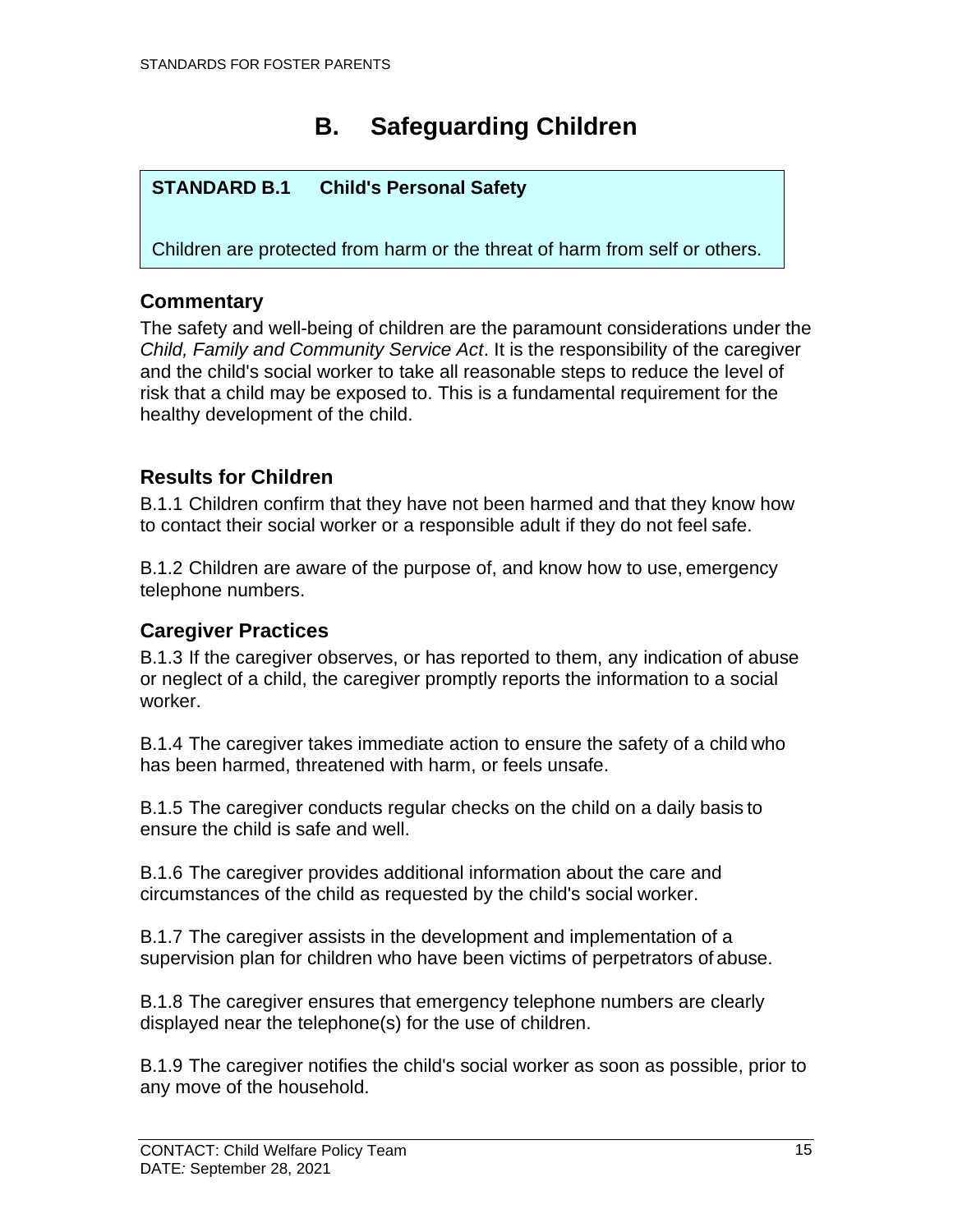### **STANDARD B.2 Reportable Incidents**

All information of significance to the safety and well-being of children is promptly reported to a social worker.

#### <span id="page-21-0"></span>**Commentary**

If the social worker is unavailable, the report is made to another social worker or the supervisor in the same district office. After regular office hours, the report is made to an After Hours social worker. After Hours social workers are available 24 hours per day, seven days per week.

### <span id="page-21-1"></span>**Results for Children**

B.2.1 Children confirm that they have been informed about reportable incidents and about what will happen if such an incident occurs.

### <span id="page-21-2"></span>**Caregiver Practices**

B.2.2 The caregiver notifies the child's social worker immediately after the occurrence of any of the following reportable incidents in order that the child's social worker can plan for the ongoing safety and well-being of the child:

- a) the death of a child or youth;
- b) accident or illness of a child or youth requiring medical treatment or hospitalization;
- c) allegations of abuse, neglect or mistreatment of a child or youth;
- d) any displays of self-injurious or high-risk behaviour by a child or youth;
- e) gestures, threats, or attempts of suicide by a child or youth;
- f) situations when a child or youth is missing, including any subsequent information obtained about the child or youth during their absence (see Appendix 1 for the definition of Missing Child/Youth and revised procedural requirements);
- g) situations when a child or youth has observed, been involved in, or exposed to a high-risk situation or disaster, such as a fire or multiple abuse situation in a school, that may cause emotional trauma or posttraumatic stress;
- h) any intervention by the police or law enforcement authorities with a child or youth;
- i) situations involving the use of physical restraint or any other prohibited behaviour management practices, including the use of seclusion or safe room;
- j) the unauthorized removal or attempted removal of a child or youth from the home, facility, school or day program;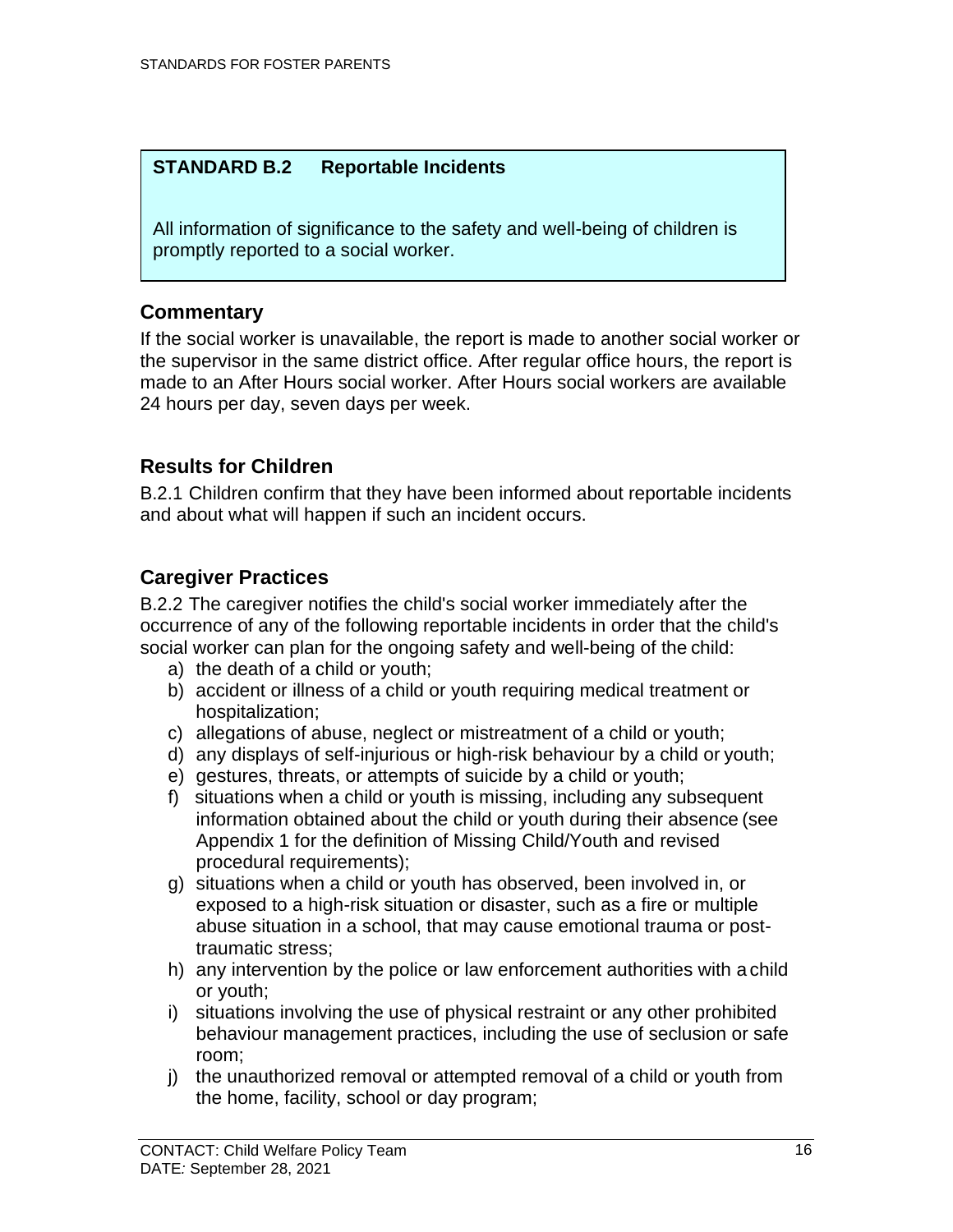- k) marked behavioural changes exhibited by a child or youth;
- l) suspension of a child or youth from their school or day program;
- m) plans, not previously authorized, for the child or youth to be cared for by another person overnight; and
- n) any other circumstance affecting the safety or well-being of a child or youth.

B.2.3 The caregiver notifies at least the resource social worker of the following incidents in order that the resource social worker can support the caregiver in planning for the short- and long-term viability of the placement for the child or youth:

- a) limitation in the ability of the caregiver to meet the safety and wellbeing needs of a child or youth placed, or about to be placed with the caregiver;
- b) limitation in the ability of the caregiver to meet other written caregiver service expectations;
- c) criminal charge or conviction of a caregiver or other member of the household;
- d) court supervised parole or probation of a caregiver or other member of the household;
- e) the onset or recurrence of a physical, emotional or mental condition or substance abuse problem of a caregiver or other member of the household, that could reasonably be expected to impair the caregiver's ability to care for the child;
- f) serious illness or injury of a caregiver or other member of the household;
- g) changes in the household composition (for example, people moving in or out of the household);
- h) significant change in the caregiver's financial circumstances that have potential to affect the care of the child or youth; and
- i) significant increase in the use of alternative care arrangements forthe child or youth.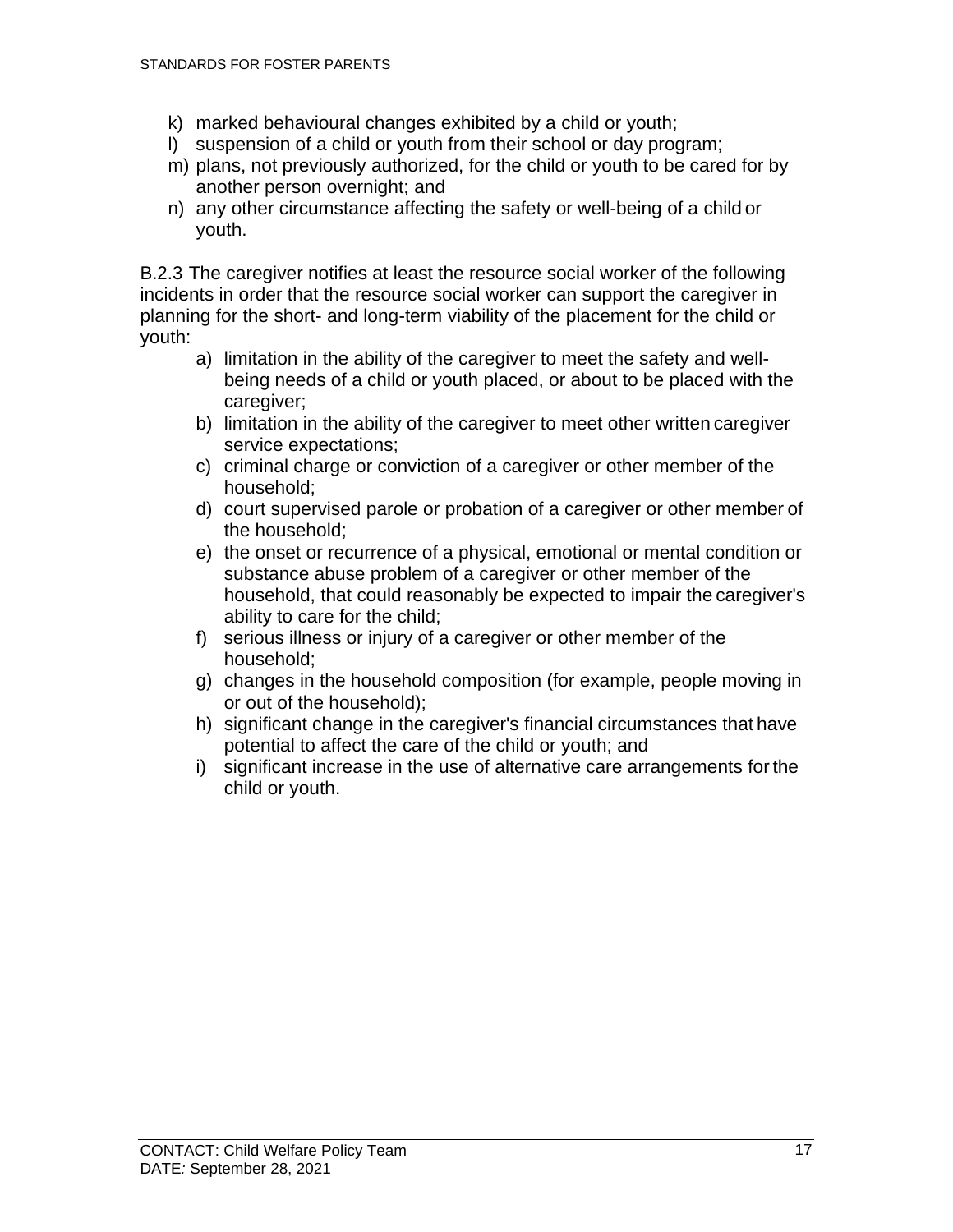### **STANDARD B.3 Use of Physical Restraint**

Children live in a home where physical restraint is used only in extraordinary circumstance to protect the child or others from immediate physical harm when:

- less restrictive means have been considered or attempted and determined to be insufficient in the circumstances; or
- as an extraordinary measure approved of by 'a designated director' and outlined in the child or youth's individual care plan; and
- where restraint is allowed in the child or youth's care plan, restraint is performed by caregivers or service providers trained in crisis intervention, including the safe use of restraint.

#### <span id="page-23-0"></span>**Commentary**

Although caregivers take all reasonable steps in all circumstances to avoid the need for the use of restraint, including emergency restraint, there may be occasions when for a variety of reasons, the child is not able to cope successfully with the situation they find themselves in. In extraordinary circumstances, and when the use of restraint has been approved by 'a designated director' and is included in the child or youth's care plan, it may be necessary to use physical restraint in order to protect the child or others from immediate physical harm that they may be exposed to.

If restraint is used:

- physical restraint involves the least control necessary to ensure immediate safety and is appropriate to the child's level of development and condition;
- efforts are made to re-establish communication and end restraint as soon as possible; and
- the child or youth is never left attended while under restraint.

### <span id="page-23-1"></span>**Results for Children**

B.3.1 Children confirm they have been informed about potential situations in which physical restraint may need to be used in order to protect themselves or others around them from immediate harm.

B.3.2 Children confirm that if physical restraint has been used with them, they have been informed about the reasons for the intervention.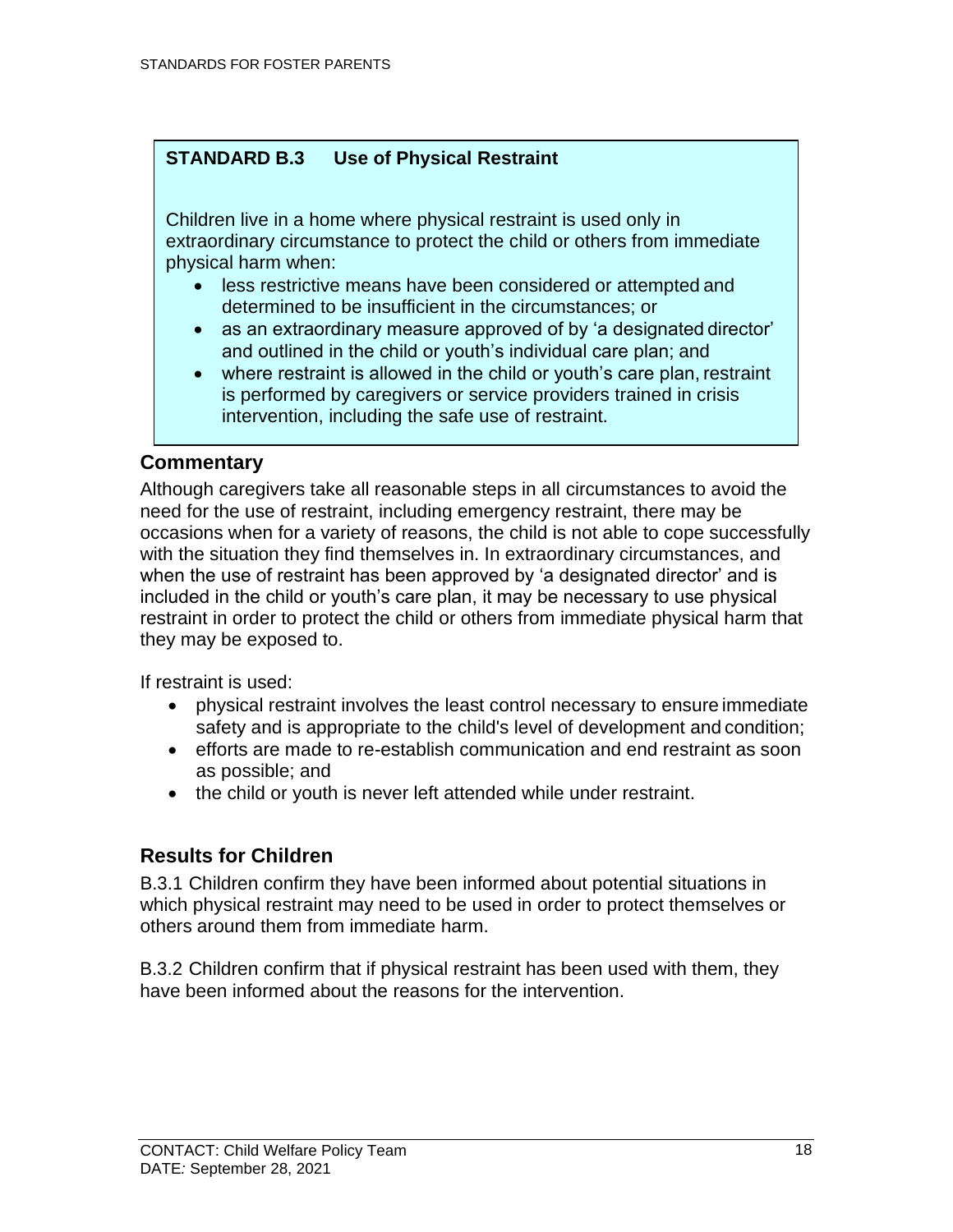B.3.3 Children confirm that if physical restraint has been used with them, they have participated in a debriefing of the episode with caregivers.

B.3.4 Children confirm that if they have witnessed physical restraint being used, they have participated in a debriefing of the episode with caregivers.

B.3.5 Children confirm that they have had their physical and emotionalwell-being assessed by caregivers following an episode requiring the use of physical restraint.

### <span id="page-24-0"></span>**Caregiver Practices**

B.3.6 The caregiver uses trauma-informed approaches and positivemanagement strategies and preventive measures in order to avoid situations that may lead to physical harm.

B.3.7 The caregiver confirms that physical restraint may be used only to protect a child or others, including the caregiver, from immediate physical harm or as an extraordinary measure approved of by 'a designated director' and outlined in the child or youth's care plan.

B.3.8 The caregiver confirms they have made reasonable efforts to acquire the training needed to safely apply physical restraint. (See Appendix 2 for more information.)

B.3.9 The caregiver confirms that if physical restraint has been used with a child, the reasons for the use of physical restraint have been explained to the child.

B.3.10 The caregiver confirms that if a child has witnessed physical restraint being used, they have explained to that child the reasons for use of physical restraint.

B.3.11 The caregiver confirms that they have assessed and, if necessary, addressed the child's physical and emotional well-being after physical restraint has been used.

B.3.12 The caregiver confirms that if physical restraint has been used, the circumstances have been documented from both the caregiver's and the child's perspective.

B.3.13 The caregiver confirms that if physical restraint has been used, it has been reported immediately to the child's social worker.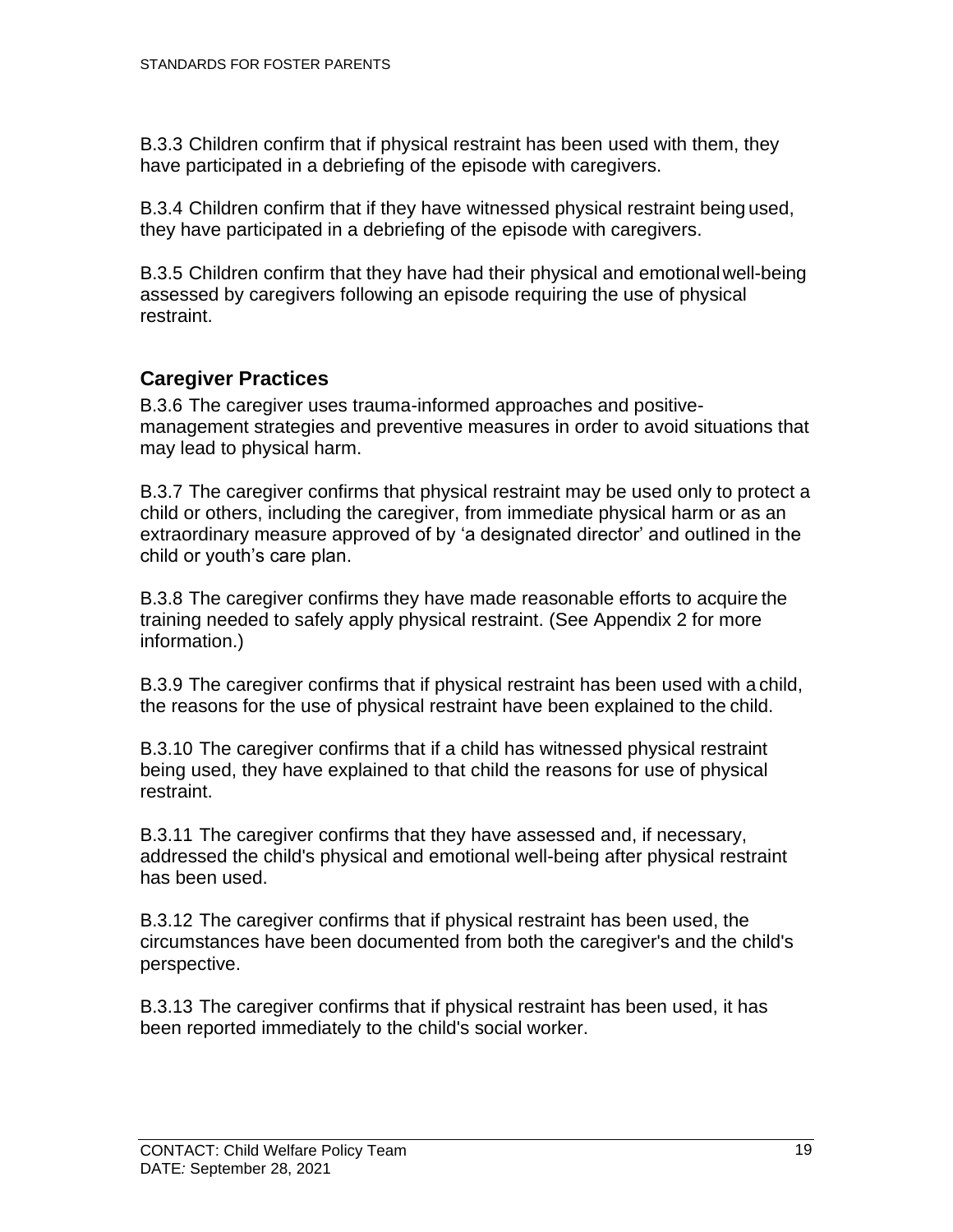$\triangleright$  For more information about the use of restraint and/or seclusion, refer to Policy 5.12: Restraint and Seclusion Regarding Children and Youth in Care.

Note: As one of the prohibited behaviour management practices, seclusion or confinement is described as "containment of a child/youth within any space from which they are not able to exit without the permission of another or within which their movements may be restricted." This does not include the behavioural management approach of periods of "time out," where a child/youth exercises a degree of cooperation and self-control.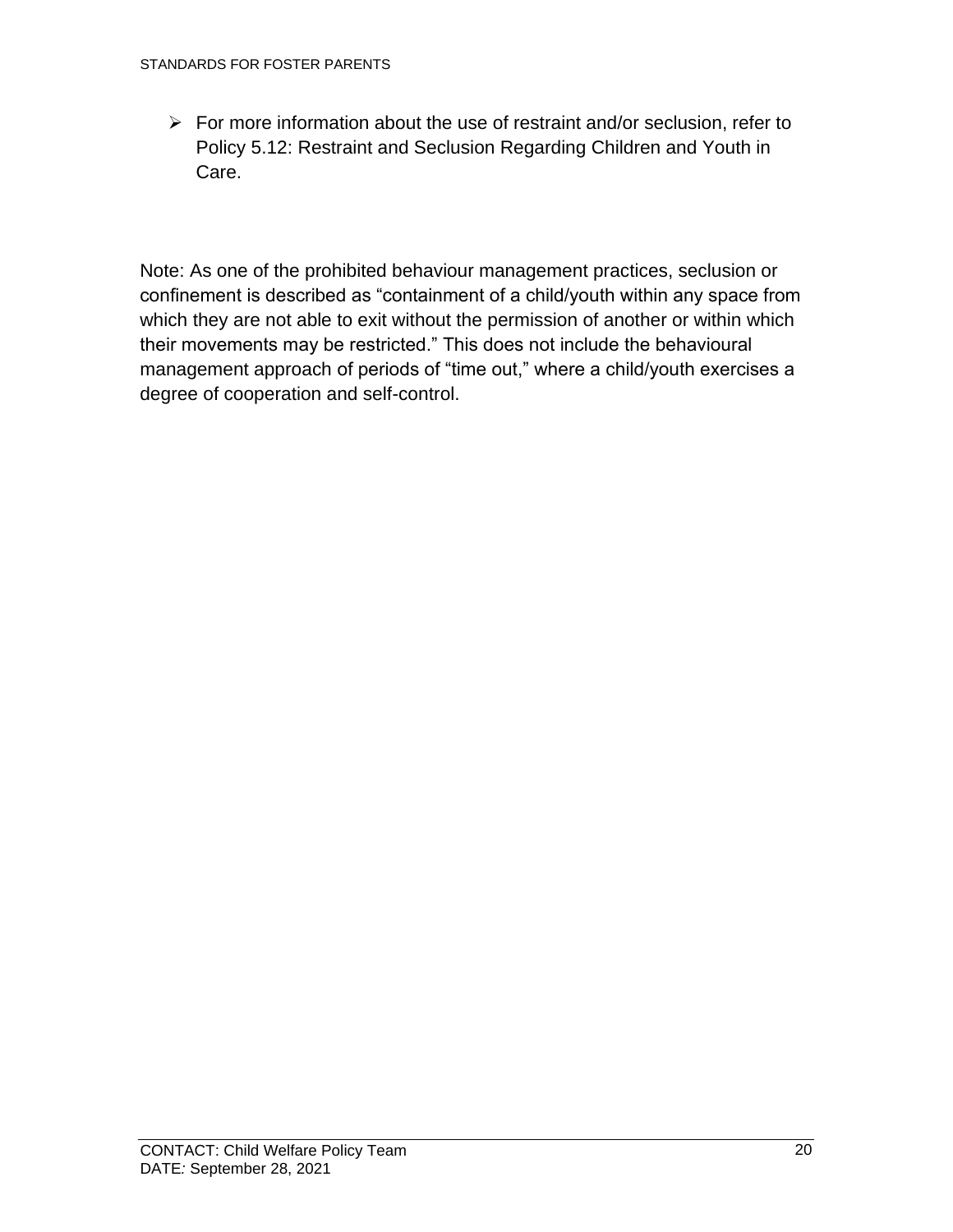# **C. Planning**

### <span id="page-26-0"></span>**STANDARD C.1 Care Plan\***

Each child or youth is entitled to have a written, individual care plan of care which has been developed in consultation with the caregiver, the child and where possible, their parents. \*See Appendix 3 for more information.

All planning for Indigenous children takes into consideration:

- The principle that Indigenous families and Indigenous communities share responsibility for the upbringing and wellbeing of Indigenous children;
- The importance of the child being able to learn about and practise their Indigenous traditions, customs and language, and belong to their Indigenous community.
- <span id="page-26-1"></span>• The impact of colonization, in particular residential schools, to assess strengths and recognize resiliency when planning and delivering services specific to the child/youth and their family.

### **Commentary**

The caregiver is expected to be informed about the circumstances surrounding the child and to participate in the development and reviews of the child's care plan. The caregiver will have certain responsibilities under the care plan, including keeping the child's social worker informed about developments concerning the child. Caregivers are expected to accept responsibility for only those aspects of the care plan that they are capable of carrying out.

### <span id="page-26-2"></span>**Results for Children**

C.1.1 Children confirm that, at or near the time of placement, the caregiver has provided an explanation for that placement based on the child's care plan and children confirm that they have understood the explanation.

C.1.2 Indigenous child/youth confirm they have had opportunities to be involved with extended family, Indigenous community members, delegated Aboriginal agency (DAA) serving their community (if applicable), and other related Indigenous organizations (e.g. Friendship Centres) or cultural Knowledge Keepers.

C.1.3Children confirm that the caregiver has encouraged and assisted them to participate within their ability in the development and reviews of their care plan.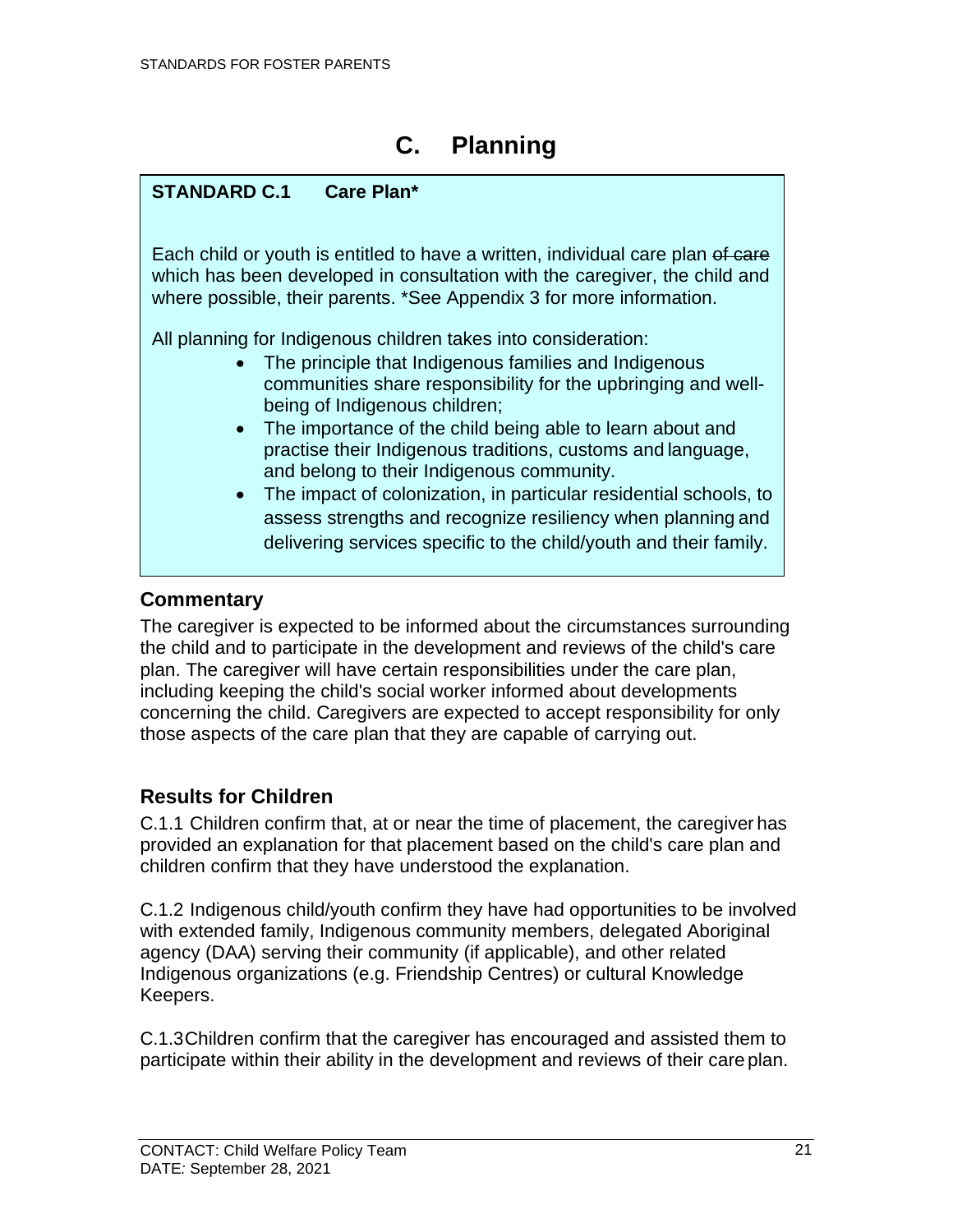C.1.4 Children confirm that the caregiver has attempted to help them understand the role of professionals who work directly with them, either at home or elsewhere.

### <span id="page-27-0"></span>**Caregiver Practices**

C.1.5 The caregiver advocates for and participates in the development and reviews of the child's care plan.

C.1.6 The caregiver encourages and assists the child to participate within their ability in the development and reviews of their care plan.

C.1.7 Before or at the time of placement, the caregiver will have in their records the following information (if available from the child's social worker) to ensure the safety and well-being of the child accepted into the home:

- a) the child's full name, gender, birth date and legal status;
- b) the circumstances leading to the placement including:
	- i. family information relevant to caring for the child;
	- ii. cautions or restrictions on the child's activities or contacts; and
	- iii. the names and telephone numbers of family members or significant others, as noted in the care plan, who are available as supports to the child;
- c) the child's known interests, abilities, strengths and presenting issues;
- d) the child's physical and emotional health and any health concerns, including required medications, allergies, dietary restrictions and physical limitations;
- e) the name of the child's social worker, the district office and telephone number, and the name and telephone number of the social worker and office to call in the case of an emergency;
- f) the child's physician's name and telephone number and child's personal health number;
- g) the name of the school or day program that the child is or has been attending; and
- h) specific routine monitoring of the child as identified in the care plan.

C.1.8The caregiver keeps all information about the child and family confidential. The caregiver shares information only with other persons or agencies needed to carry out the child's care plan, or as permitted by law.

C.1.9 In cases of emergency placements or in other instances where the information outlined above is not known to the child's social worker at the time of placement, the caregiver cooperates with the child's social worker to obtain the information as soon as possible.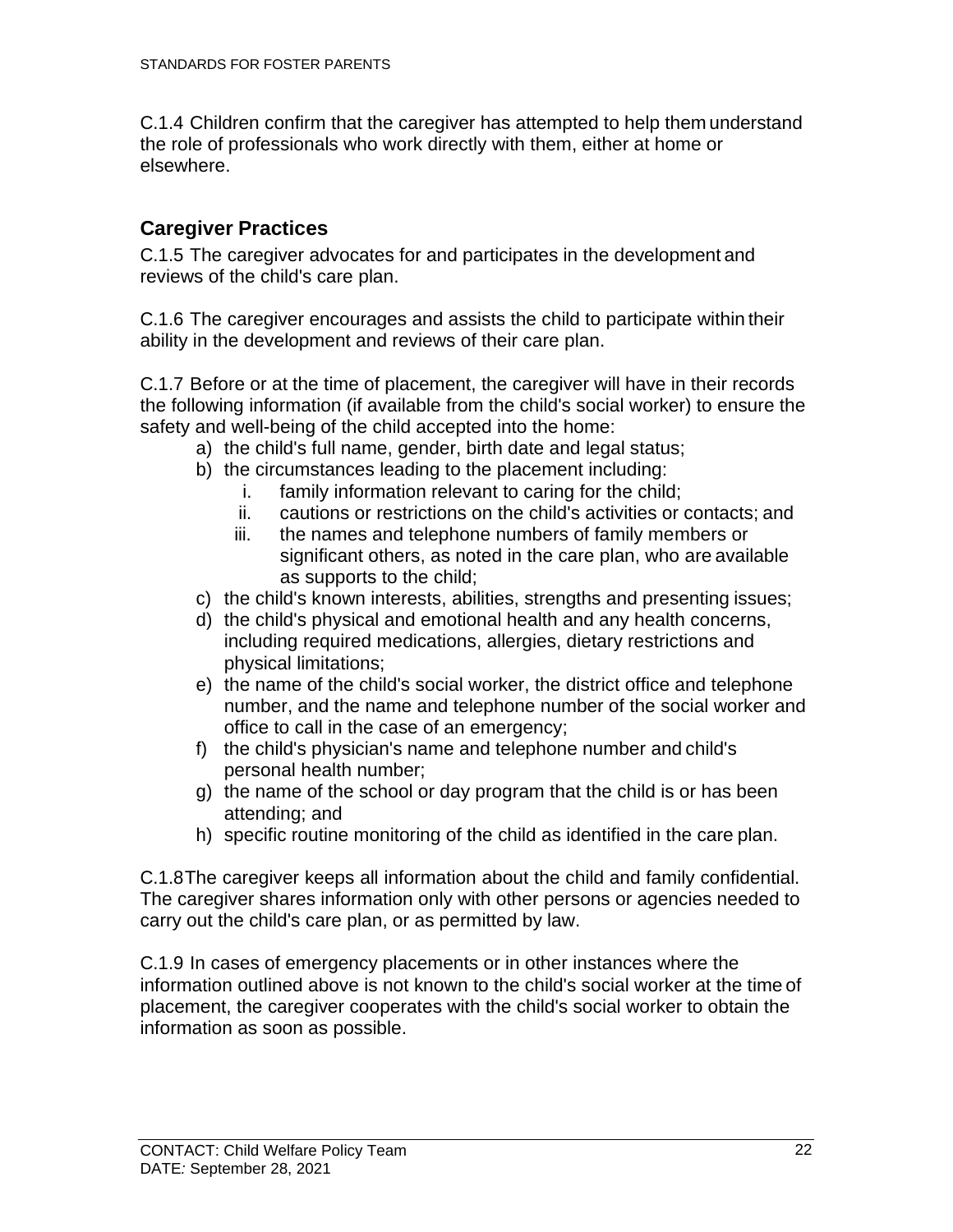C.1.10 Before or at the time of placement, the caregiver discusses with the child's social worker the sleeping arrangements for the child to ensure that these arrangements meet the child's needs for adult supervision, safety, privacy and adequate sleep.

C.1.11 Before or at the time of placement the caregiver discusses with the social worker (and the child's family as authorized by the child's social worker) the following:

- a) the care needs of the child;
- b) the steps to be taken by the caregiver and by the child's social worker to meet these needs. Immediate care needs include: emotional and physical safety, clothing, medication, continuity of school or vocational or day programs, and arrangements for impending appointments such as doctor's visits and court appearances;
- c) the involvement of the child's family in matters such as visits and telephone calls, including any conditions and restrictions;
- d) the involvement of any necessary support.

C.1.12At the time of placement the caregiver, in a manner that is sensitive to the emotional state and developmental level of the child:

- a) introduces the child to the other members of the household;
- b) shows the child the layout of the home and their sleeping area;
- c) tells the child what the household routines, expectations and rules are;
- d) gives the child the opportunity to ask questions and discuss their concerns;
- e) attempts to help the child understand why they have been placed in the home; and
- f) attempts to help the child understand the role of professionals who work directly with them, either at home or elsewhere.

C.1.13 Following placement and on an ongoing basis, the caregiver provides the child's social worker with information about their experience with the child, including:

- a) progress in the desired outcomes outlined in the care plan;
- b) the child's current functioning in health, education, identity, family and social relationships, social presentation and emotional and behavioural development; and
- c) the caregiver's capacity to meet the caregiver's responsibilities under the care plan.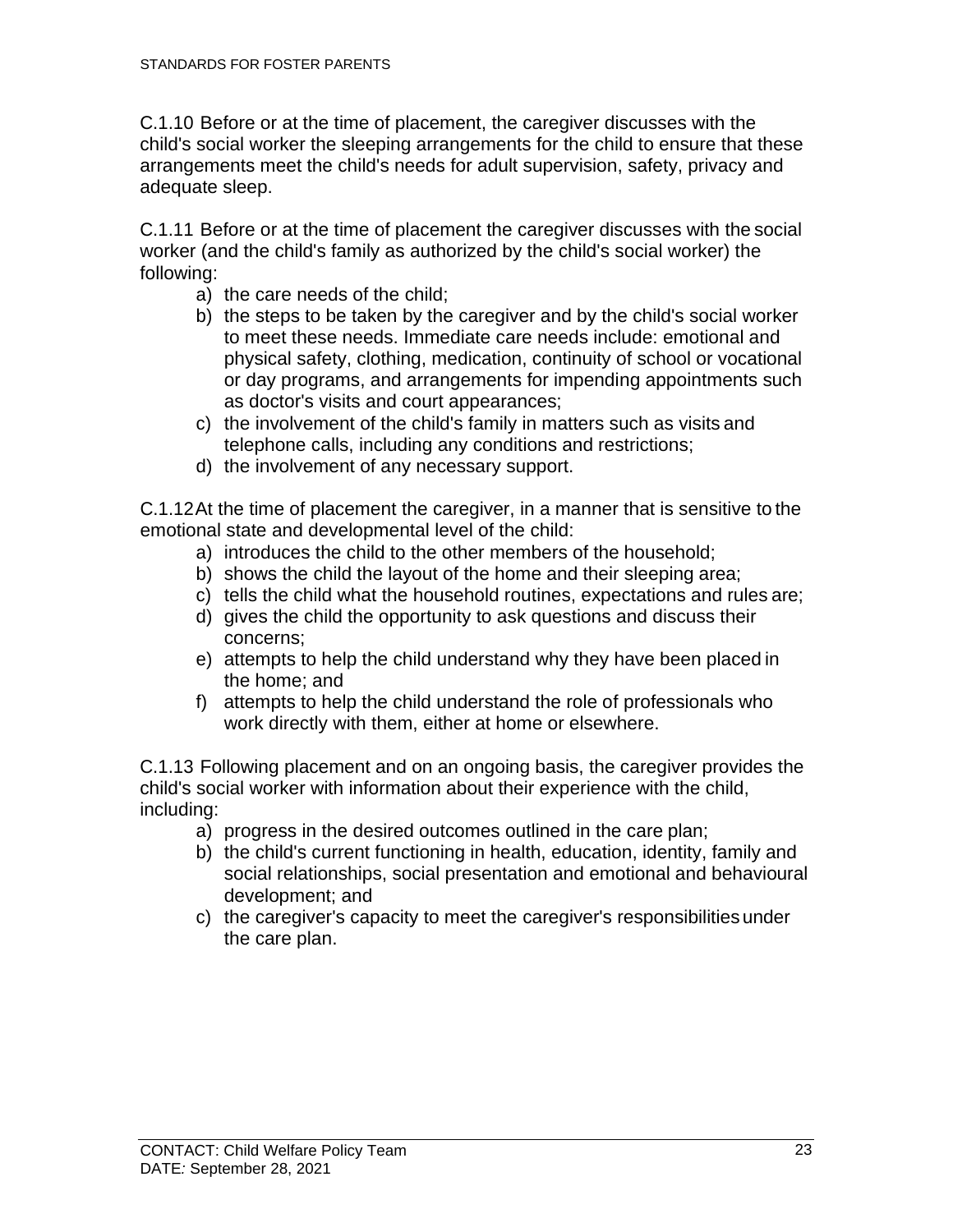### **STANDARD C.2 Maintaining Relationships**

Children are encouraged and supported to maintain relationships with their families and others of significance to them including, for Indigenous children, relationships with their Indigenous community, in accordance with their care plan.

### <span id="page-29-0"></span>**Commentary**

Continuity of quality relationships is one of the most important factors in achieving positive outcomes for children. Child welfare research indicates that children who experience continuity of quality relationships are less likely to have ongoing emotional and behavioural problems. Quality relationships provide a crucial network of support in the child's life. Whenever possible and in accordance with the care plan, children and youth are supported and encouraged to maintain and strengthen relationships with parents, siblings, extended family members, cultural community and any other significant relationships.

### <span id="page-29-1"></span>**Results for Children**

C.2.1 Children confirm that they are encouraged and helped to maintain or restore contact with their parents, family and significant others in accordance with the care plan.

C.2.2 Children confirm that in situations where it is determined by court order or in their care plan that it is not in their best interest to have contact with their parents, family or significant others, caregivers have made efforts to assist them in coming to terms with that decision.

C.2.3 Children confirm that they are encouraged to develop and maintain positive friendships.

C.2.4 Children confirm that they are provided reasonable opportunities to receive visitors in the home, including family members and friends.

C.2.5 Indigenous children/youth confirm their Indigenous community hasbeen involved in planning and decision making, where possible and appropriate.

### <span id="page-29-2"></span>**Caregiver Practices**

C.2.6 The caregiver fulfills their role and responsibilities with the child's family members, as specified in the care plan.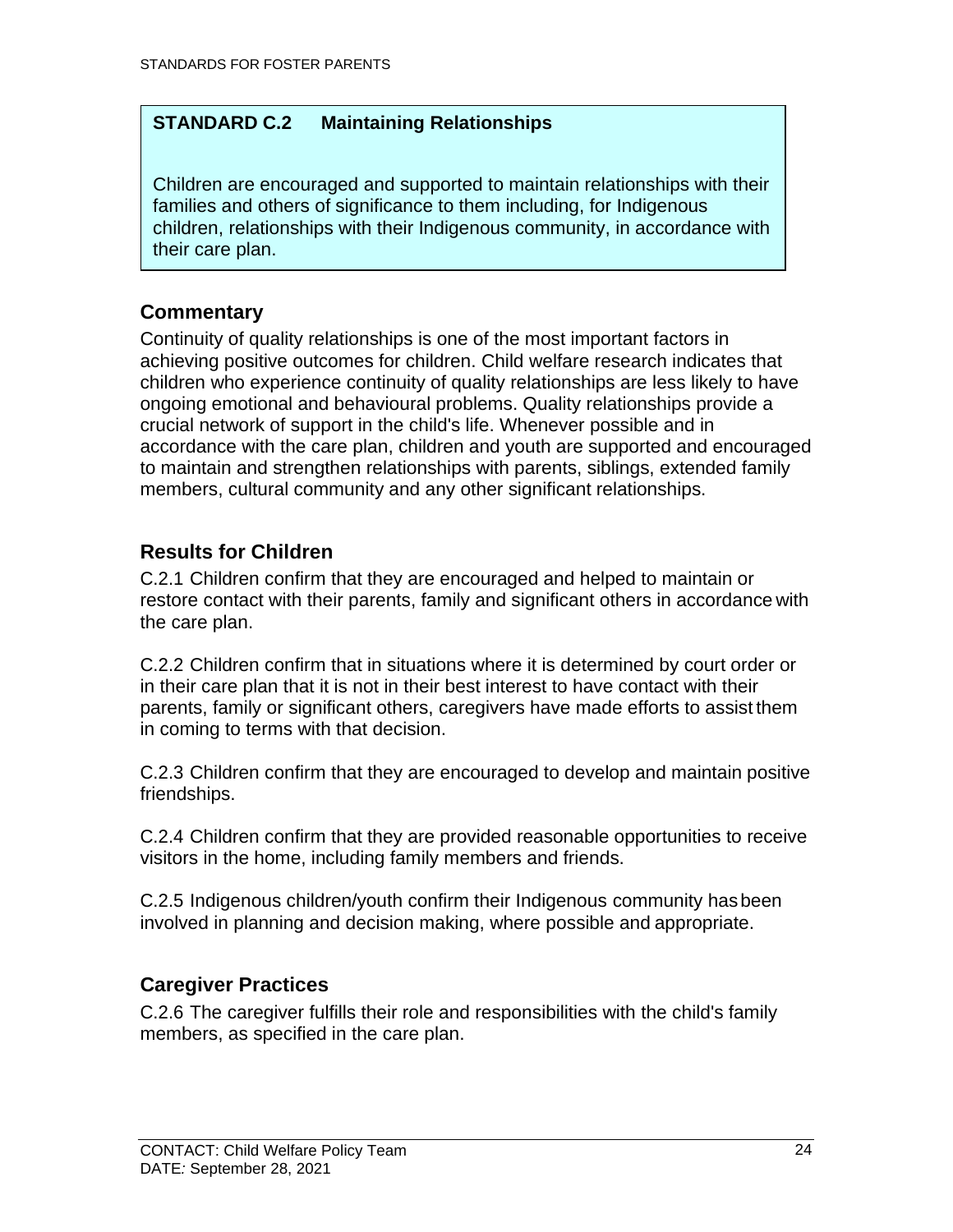C.2.7 The caregiver encourages the child to have contact with their family unless such access has been denied or restricted by the child's social worker, or court order.

C.2.8 Unauthorized denials of visits, telephone contacts or correspondence with family members are not used by the caregiver as consequences for the child.

C.2.9 When the care plan indicates that a child cannot have contact with their parents or family members; the caregiver helps the child come to terms with this.

C.2.10 The caregiver encourages the child to develop and maintain positive friendships.

C.2.11 Within the context of the child's care plan, the caregiver provides reasonable opportunities for the child to receive visitors in the home, including family members and friends.

C.2.12 The caregiver has information about the child's Indigenous community and their traditions, customs, and language.

C.2.13 The caregiver supports the involvement of the Indigenous children's extended family, Indigenous community members, delegated Aboriginal agency (DAA) serving their community (if applicable), and other related Indigenous organizations (e.g. Friendship Centres) or cultural Knowledge Keepers when assessing, planning and providing services.

### **STANDARD C.3 Transitional Planning**

Children receive assistance in making successful transitions to new living circumstances as identified in the caregiver's responsibilities under the care plan.

### <span id="page-30-0"></span>**Commentary**

The move from one set of life circumstances to another can be accompanied by reactions similar to those a child may experience on first coming into foster care. An active and positive response from the caregiver in acknowledging and planning a response to the needs associated with such a transition will increase the likelihood that the transition will be successful for the child.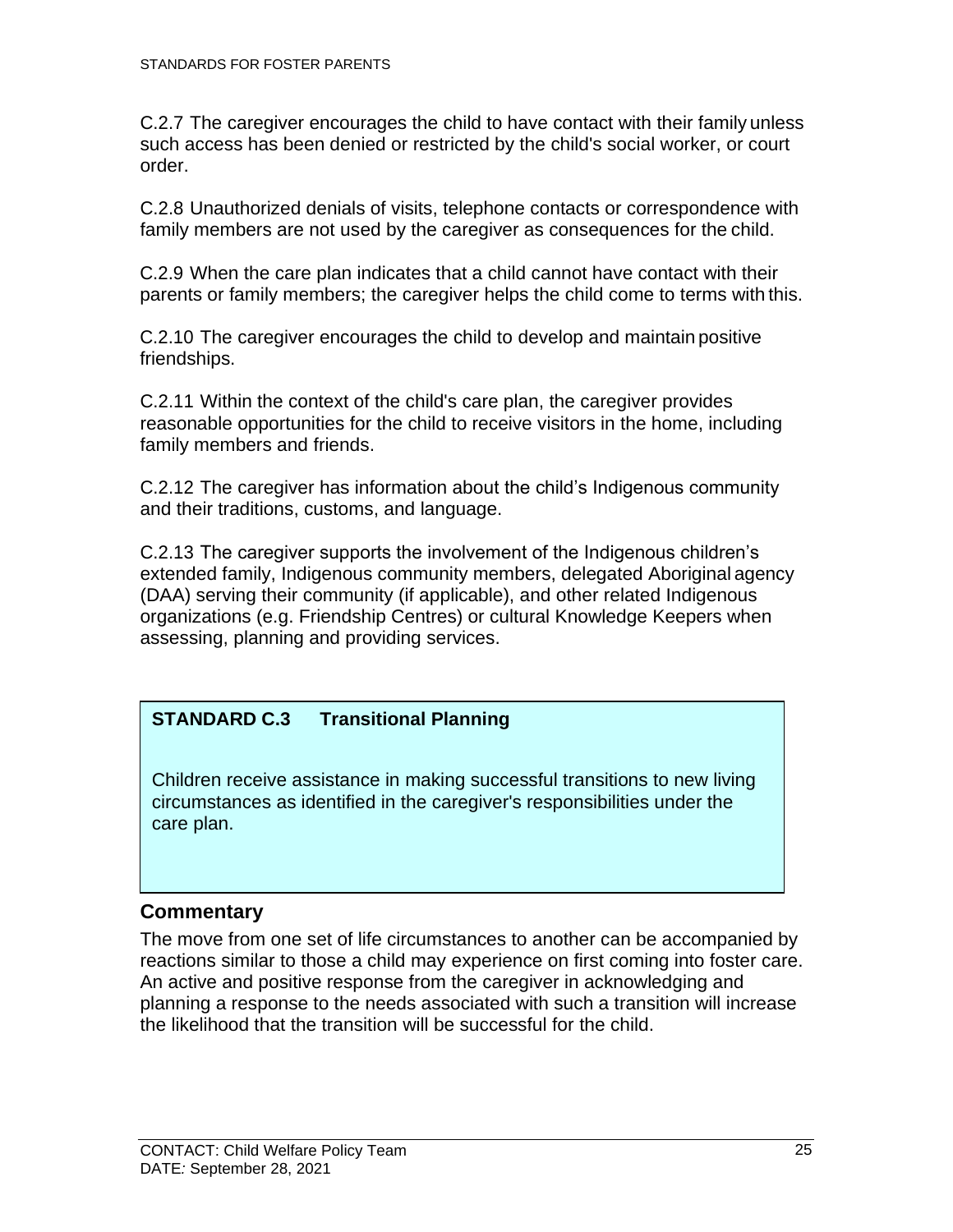### <span id="page-31-0"></span>**Results for Children**

C.3.1 Children confirm that they are prepared for transitions.

C.3.2 Children who are leaving the care of a director confirm that the caregiver is enabling them to prepare for this eventuality.

C.3.3 Children anticipating leaving the home are able to describe their involvement in making adequate plans for their future.

C.3.4 Children confirm that they take their personal belongings with them when they move from the foster home.

### <span id="page-31-1"></span>**Caregiver Practices**

C.3.5 The caregiver in conjunction with the child's care plan, engages in the preparation of the child for adulthood by:

- a) assisting the child to build and maintain healthy relationships;
- b) assisting the child to understand their own sexuality;
- c) assisting the child to develop their self-esteem; and
- d) teaching comprehensive life skills.

C.3.6 The caregiver cooperates with the child's social worker in planning forthe child's move from the foster home.

C.3.7 The caregiver:

- a) helps the child cope with their feelings about leaving the foster home;
- b) helps the child develop a positive view of their next living arrangement;
- c) reinforces the child's experience and gains made while in the foster home, and their readiness to move to a new experience; and
- d) supports the plan for the child, whether they are moving home, to another placement, to an adoptive family or living independently.

C.3.8 The caregiver packs all of the child's personal belongings and clothing in appropriate containers and sends them with the child when they move from the foster home.

C.3.9 When the child moves from the foster home, the caregiver ensures that all original records and information about the child, including the health care passport, are given to the child's social worker.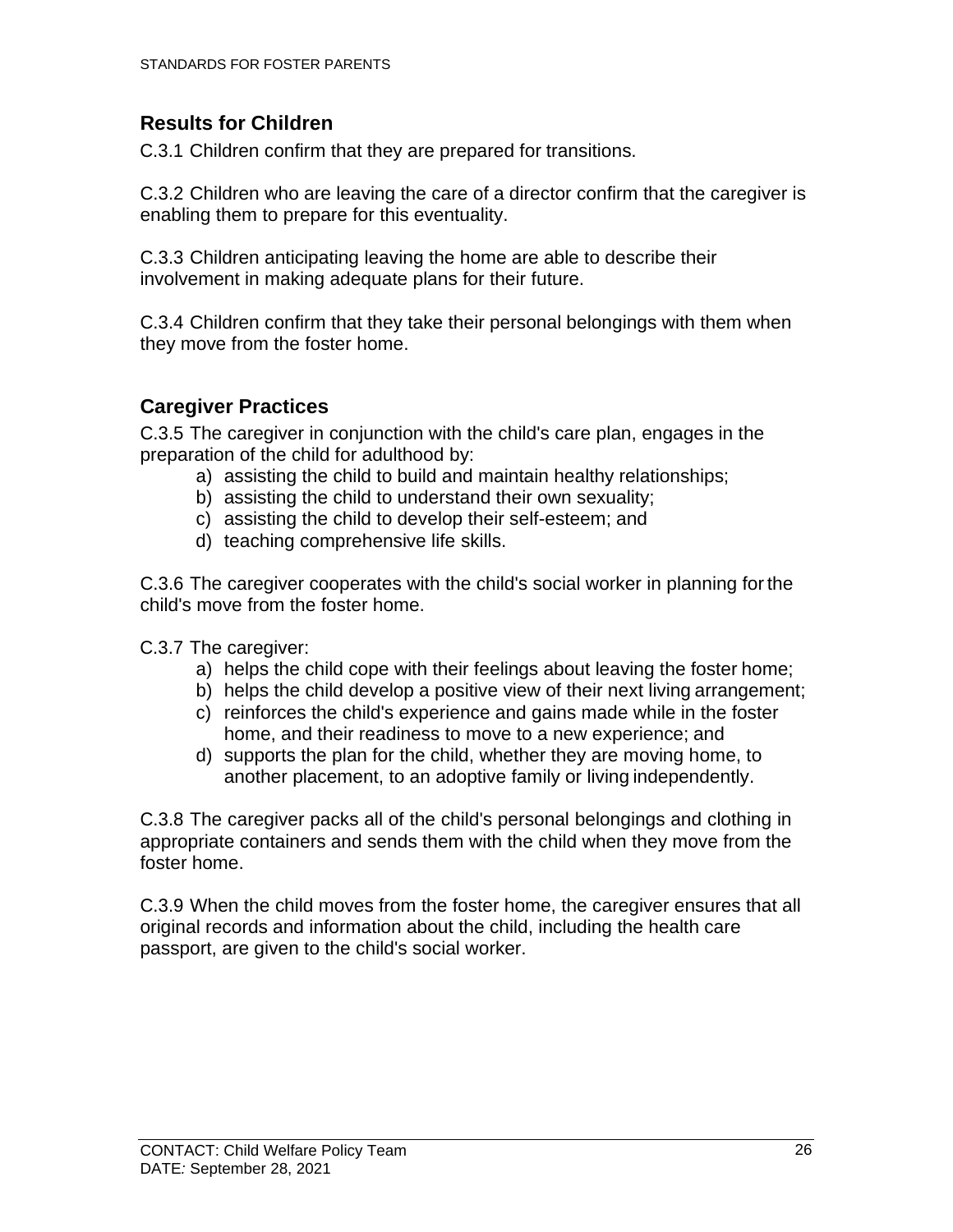# **D. Caring For Children**

### <span id="page-32-0"></span>**STANDARD D.1 Positive Parenting**

Children and youth in care receive positive and culturally appropriate parenting.

### <span id="page-32-1"></span>**Commentary**

While children have the responsibility to adhere to a reasonable standard of behaviour, they have the right to know the standard of behaviour expected of them by their caregiver as well as the consequences for not meeting the caregiver's expectations. It is expected that caregivers will apply reasonable consequences sensitively and fairly, according to the child's level of development. In order to develop positive behaviour and social skills, children need to grow confident in their own ability to distinguish right from wrong. One way children learn positive behaviour and social skills is by observing and imitating adults who are worthy behaviour models.

### <span id="page-32-2"></span>**Results for Children**

D.1.1 Children confirm that they receive the same quality of care as other children in the placement, including the caregiver's own children.

D.1.2 Children confirm that the caregiver is interested in and cares about them as individuals.

D.1.3 Children confirm that the caregiver assists them with issues which arise from daily living and developing appropriate behaviour.

D.1.4 Children confirm that the caregiver does not use prohibited behaviour management methods.

D.1.5 Children confirm that they have been informed of the standard of behaviour expected by the caregiver and the consequences for not meeting the caregiver's expectations.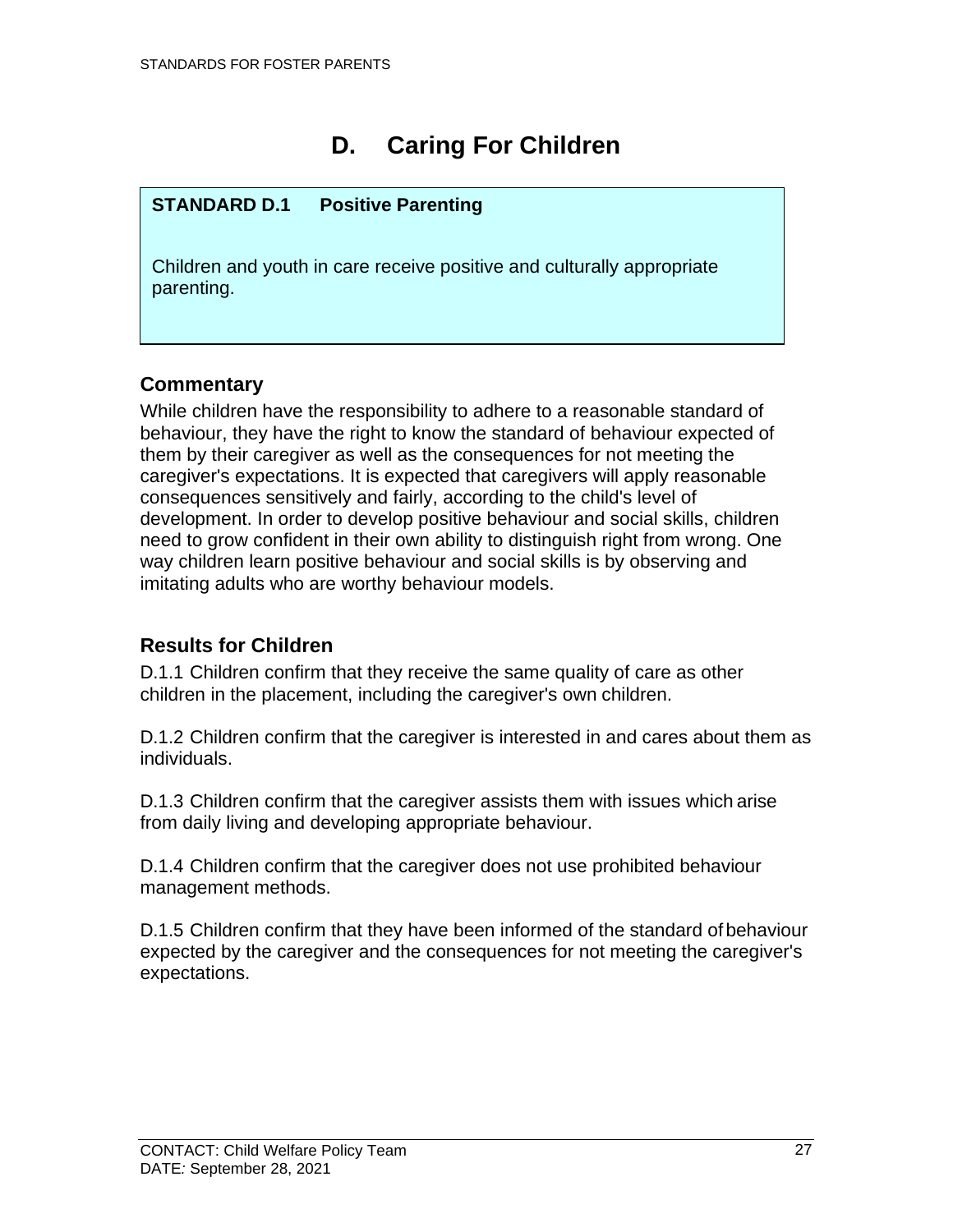### <span id="page-33-0"></span>**Caregiver Practices**

D.1.6 The caregiver ensures to the fullest extent possible that the child receives the same quality of care as other children in the placement, including the caregiver's own children.

D.1.7 The caregiver ensures that caregiving practices are consistent with the child's individual needs.

D.1.8 The caregiver provides care and supervision appropriate to the child's age, level of development and ability to accept independence and responsibility.

D.1.9 The caregiver uses positive parenting methods. Positive parenting methods include those actions that:

- a) are based on praise, encouragement, and structuring the setting for success;
- b) are motivated to assist the child to learn responsibility and self-control;
- c) teach or model appropriate ways of behaving;
- d) are reasonable and directly related to the child's behaviour; and
- e) respond to the child's behaviour as soon as possible.

D.1.10 The caregiver, if authorized, assists the child's family to understand and use positive parenting methods.

D.1.11 The caregiver does not use the following prohibited behaviour management methods which are expressly forbidden:

- a) deprivation of a child's or youth's basic rights or needs (for example: food, clothing, shelter, and bedding);
- b) physical discipline (for example: spanking, shaking, slapping, hitting);
- c) degrading actions (for example: humiliation, ridicule);
- d) restraint, other than for the immediate physical safety of the child or youth, other children or youth, the caregiver or others, or as an extraordinary measure approved of by 'a designated director' and outlined in the child or youth's care plan;
- e) seclusion (not including time-out) or confinement;
- f) assignment of unreasonable exercise or work that may be excessive or harmful to the child or youth;
- g) threats of removal from the care setting in order to manipulate or coerce the behaviour of the child or youth;
- h) arbitrary or unauthorized denial of visits, telephone contact or correspondence with family members or guardians;
- i) application of consequences in situations where it is not certain that the individual's behaviour has warranted them;
- j) being disciplined by another child who has not been designated as a temporary caregiver; and
- k) coercive behaviour by the caregiver regarding their religious or personal beliefs.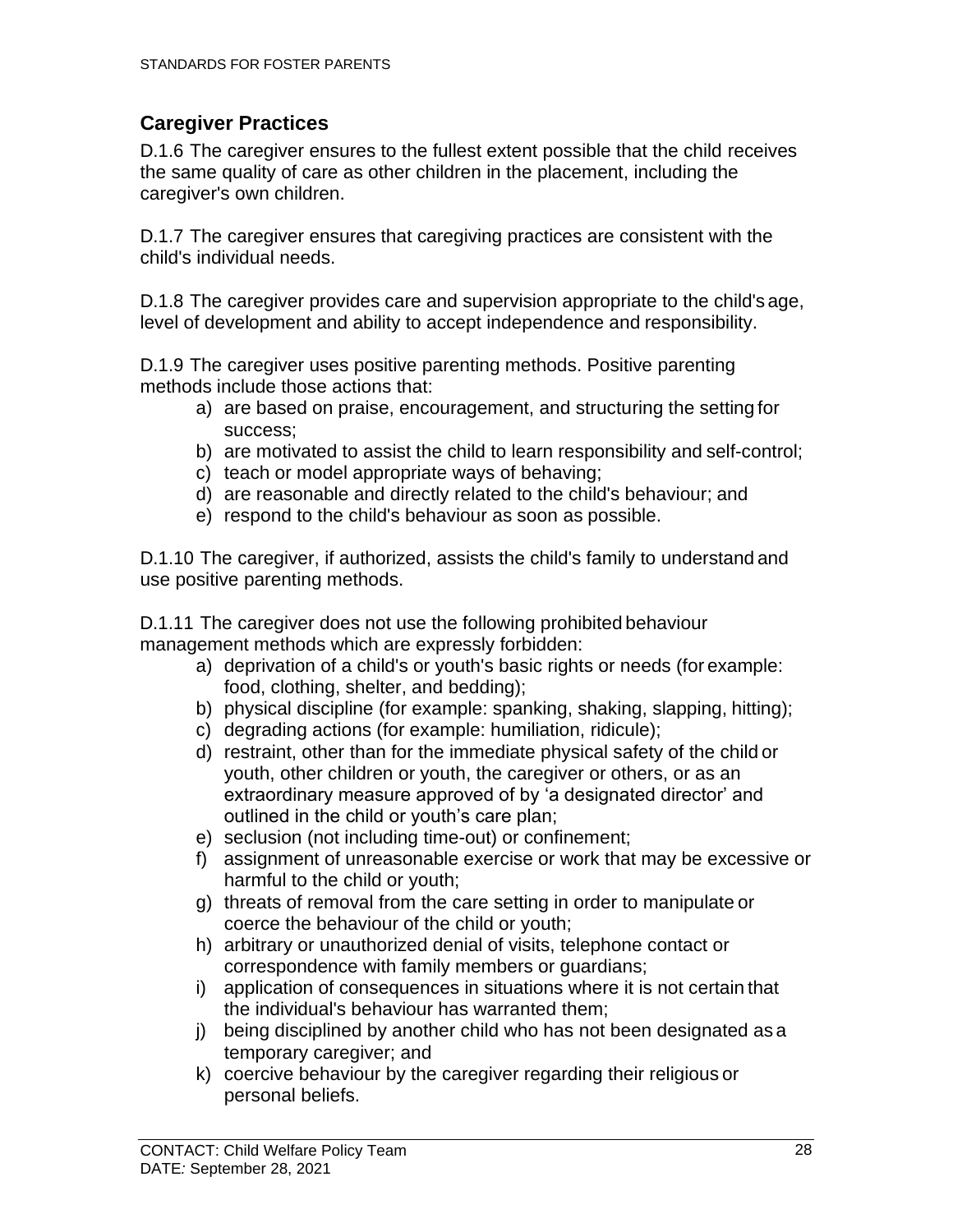D.1.12 The caregiver informs the child of the standard of behaviour expected by the caregiver and the consequences for not meeting the caregiver'sexpectations.

D.1.13 If having difficulty managing the child's behaviour, the caregiver consults with the child's social worker as soon as possible, and with the child's parents if authorized.

### **STANDARD D.2 Culture and Religion**

Children receive guidance and encouragement to maintain their cultural heritage and to participate in the religious activities of their choice.

### <span id="page-34-0"></span>**Commentary**

Cultural heritage can be defined as the shared customs, beliefs, behaviours and traditions of a particular ethnic group. The right to receive guidance and encouragement to maintain their cultural heritage promotes the child's positive sense of belonging and personal identity. Children also have the right to freedom of religion and the right to choose whether or not to participate in religious instruction or activities.

### <span id="page-34-1"></span>**Results for Children**

D.2.1 Children confirm their cultural heritage is respected and supported.

D.2.2 Children confirm that they have opportunities to maintain their cultural heritage.

D.2.3 Children confirm that they have opportunities to choose whether or not to participate in any religious instruction or activities.

D.2.4 Children confirm that they are not discriminated against on the basis of gender, sexual orientation, physical or developmental disability, culture, ethnicity, religion or race.

### <span id="page-34-2"></span>**Caregiver Practices**

D.2.5 Within the context of the child's care plan, the caregiver provides the child with opportunities, guidance and encouragement to maintain their cultural identity.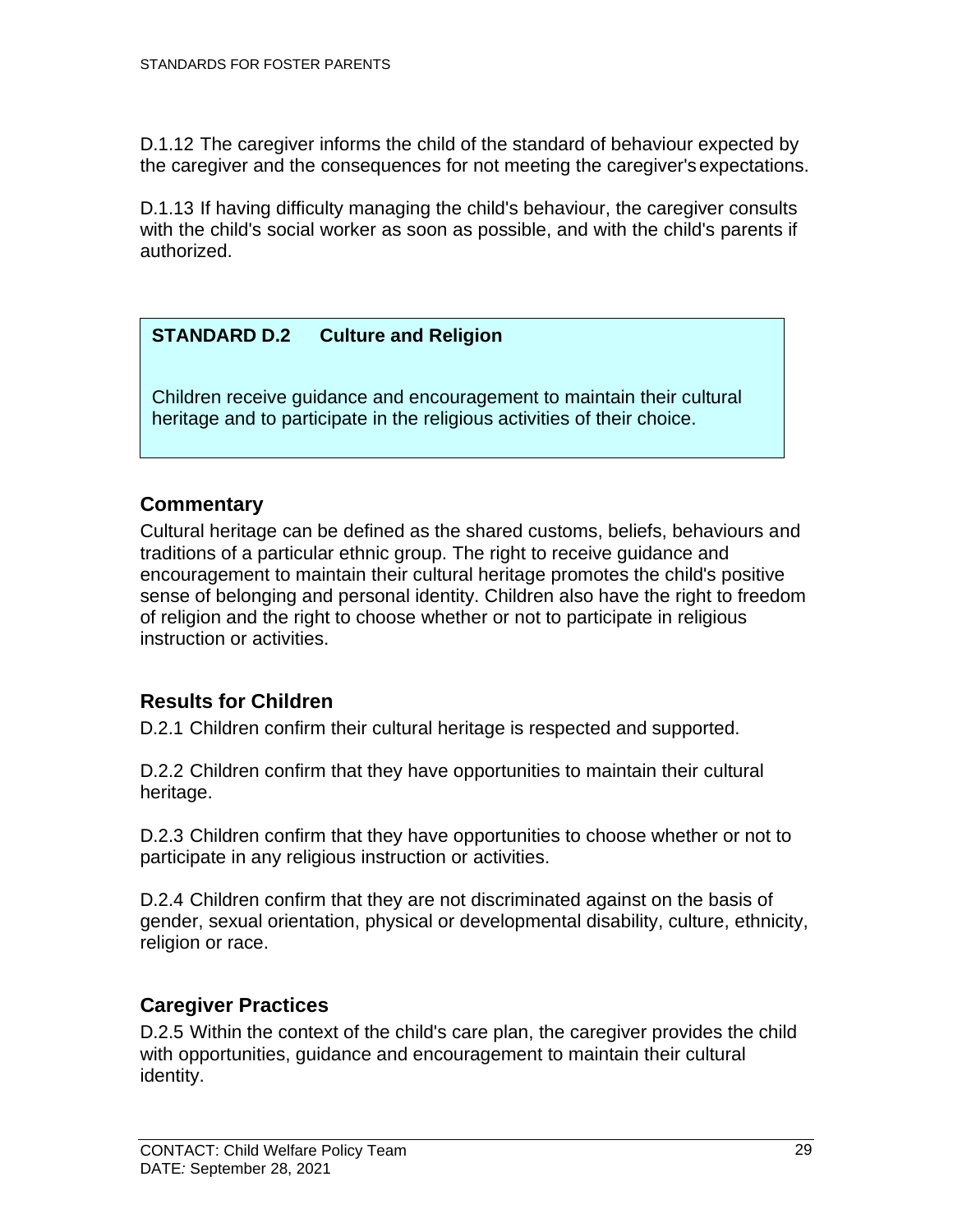D.2.6 Within the context of the child's care plan, the caregiver accepts the child's choice whether or not to participate in religious instruction or activities.

D.2.7 The caregiver encourages children to celebrate significant events in culturally appropriate ways.

D.2.8 The caregiver encourages and assists the child to keep records of significant events.

D.2.9 The caregiver does not promote their own culture or religion with the child unless required to do so as part of the child's care plan.

#### **STANDARD D.3 Supporting the Indigenous child/youth's right to know and belong to their Indigenous community and be involved in its customs and practices.**

Indigenous children/youth are entitled to learn about and practise their Indigenous traditions, customs, and languages, and to belong to their Indigenous communities. The importance of these rights must be considered in determining their best interests.

With involvement from their Indigenous communities whenever possible, Indigenous children receive guidance, encouragement and support to learn about and practise their Indigenous traditions, customs and languages, and to belong to their Indigenous communities.

### <span id="page-35-0"></span>**Commentary**

Approximately one third of children in care in British Columbia are of Indigenous ancestry, while Indigenous people make up only 5% of the total population. The *Child, Family and Community Service Act* places a strong emphasis on respecting and safeguarding the Indigenous child's unique cultural identity and ties to family, Indigenous community and heritage. Indigenous children develop a positive cultural identity by participating in their culture, by understanding their heritage and by learning of the experiences and achievements of persons of the same cultural background.

In addition to the requirements specified in Standard D.2, the following criteria apply to Indigenous children.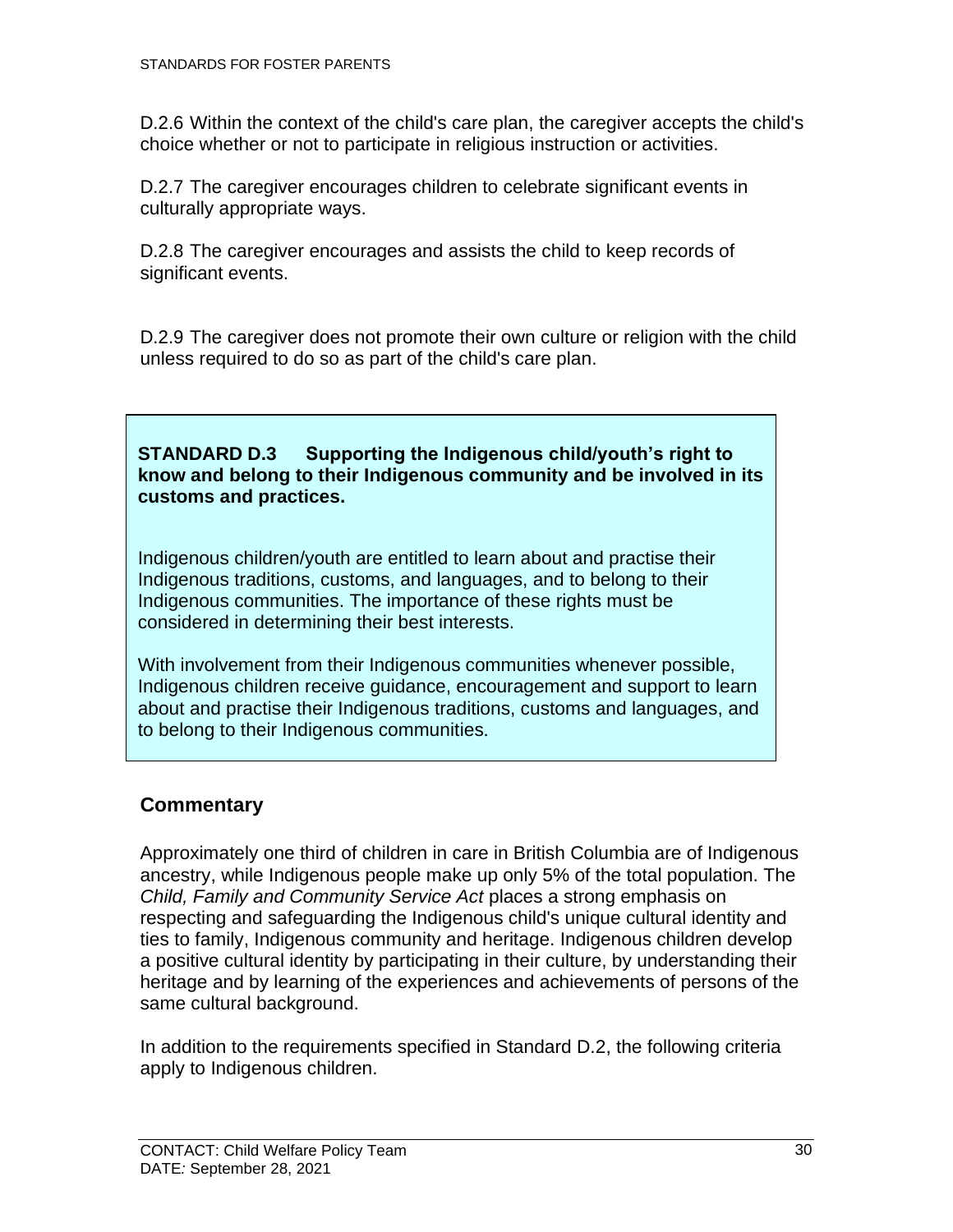### <span id="page-36-0"></span>**Results for Children**

D.3.1 Indigenous child/youth confirms they had opportunities to learn about and practise their Indigenous traditions, customs, and languages, and to belong to their Indigenous communities.

### <span id="page-36-1"></span>**Caregiver Practices**

D.3.2 The caregiver supports the involvement of the Indigenous child/youth's extended family, Indigenous community members, the delegated Aboriginal agency (DAA) serving their community (if applicable), and other related Indigenous organizations (e.g. Friendship Centres) or cultural Knowledge Keepers when assessing, planning and providing services.

D.3.3 Where possible, the caregiver promotes the child's participation in cultural practices within the caregiver's home.

#### **STANDARD D.4 Social and Recreational Activities (Leisure Activities)**

<span id="page-36-2"></span>Children are encouraged to participate in appropriate and available social and recreational activities according to their abilities and interests. These include school-related activities such as field trips, swimming lessons and other outings.

### **Commentary**

Participation in social and recreational leisure activities is an important aspect of a child's development and socialization, promoting confidence in their skills and abilities. Leisure activities include a wide range of social and recreational activities that are organized within the child's geographic, religious and cultural community. The child's social worker and caregiver should make an affirmative effort to search out available activities that are consistent with the child's interests, needs and abilities.

### <span id="page-36-3"></span>**Results for Children**

D.4.1 Children confirm that they have opportunities to participate in available and appropriate leisure activities, according to their abilities and interests.

D.4.2 Children confirm that they have been encouraged to express and identify interests.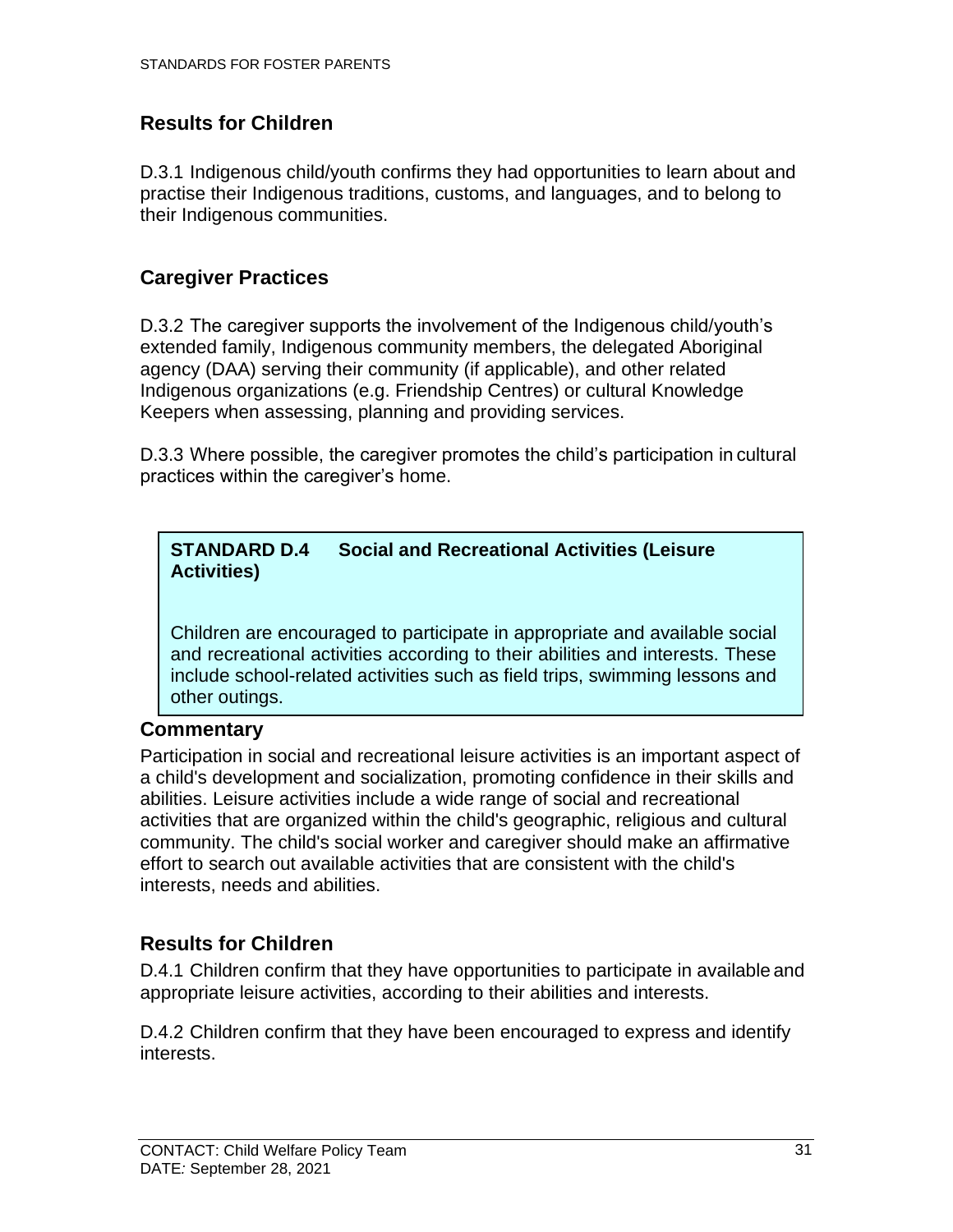### <span id="page-37-0"></span>**Caregiver Practices**

D.4.3 The caregiver provides opportunities for the child to participate in available and appropriate leisure activities, according to the child's abilities and interests.

D.4.4 The caregiver encourages the child to express and identify interests.

D.4.5 The caregiver signs required permission forms allowing the child or youth to participate in routine school activities, including forms that contain waivers and indemnities, unless the activity is considered to be a high risk activity or potentially inappropriate for the particular child or youth or the caregiver has concerns about signing the form. Examples of high risk activities include, but are not limited to: scuba diving, snowmobiling and mountain climbing.

If the caregiver does not sign a required permission form to permit a child or youth to participate in routine school activities, the caregiver must bring the form to the attention of the child's or youth's guardianship worker as soon as possible so that they can determine whether to sign the form prior to the activity taking place.

**Note:** *Guardianship workers are no longer required to send Indemnity forms to the Risk Management Branch of the Ministry of Finance for approval.*

**Note:** *Caregivers are insured against liability under the Master Insurance Program, and section 101 of the Child, Family and Community Service Act that states that no person, including foster parents, are personally liable for anything done or omitted in good faith in exercising a duty or function under the Act.*

**Please see Appendix 4**: **Social and Recreational Activities for Children and Youth in Care: Signing Permission Forms** for additional policy details.

### **STANDARD D.5 Education**

The education of every child/youth is actively promoted and supported by the caregiver.

### <span id="page-37-1"></span>**Commentary**

As part of their development, children require stimulation that promotes competence and interest in learning. Education is a key to positive opportunities in adulthood. Child welfare research indicates that many children who come into care require extra assistance and support in school, at home and in the community in order to succeed in school.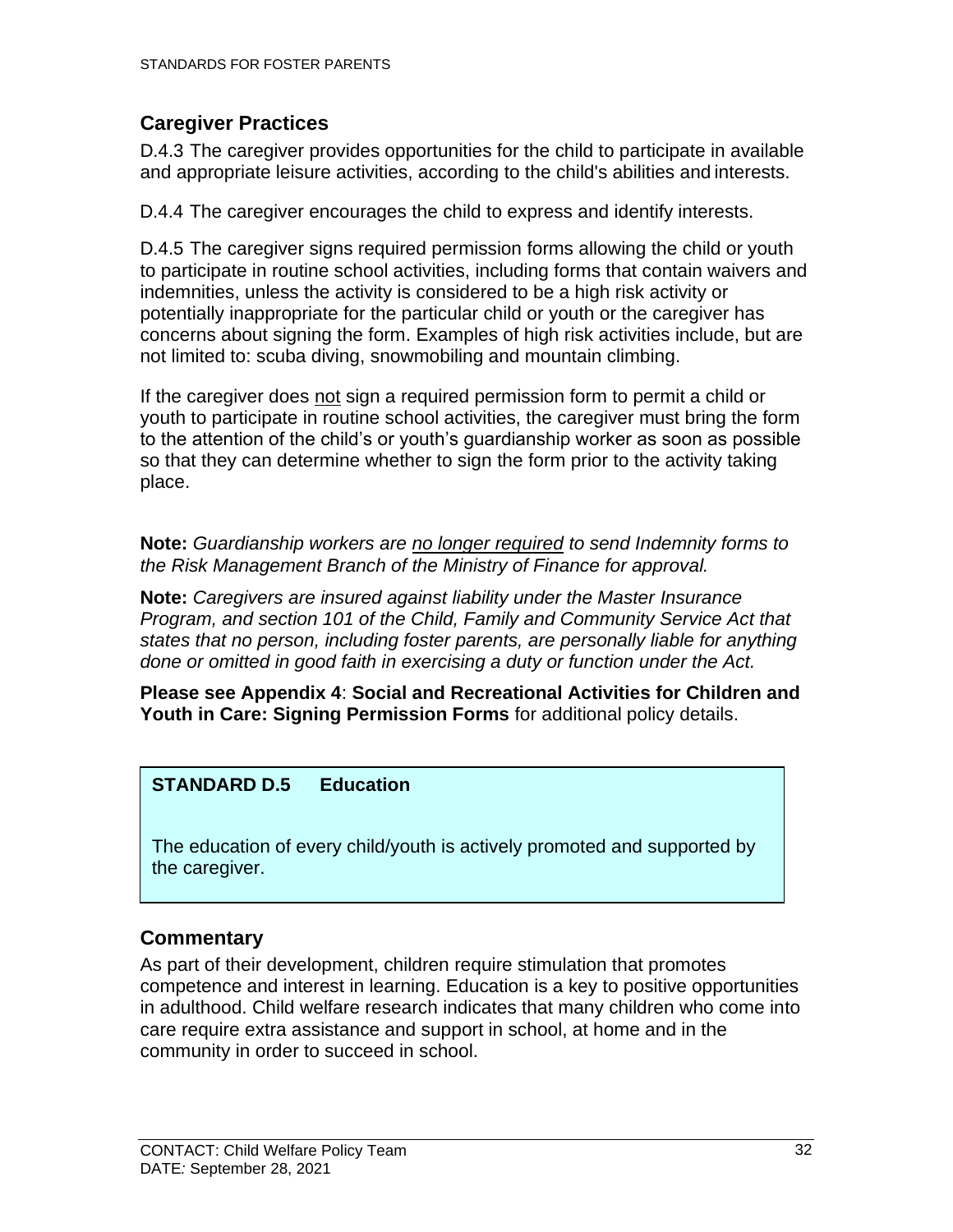### <span id="page-38-0"></span>**Results for Children**

D.5.1 Children confirm that they are encouraged, assisted and supported to achieve educational performance that matches their abilities.

D.5.2 Children confirm that they are supplied with the necessary materials and an appropriate setting for study and homework.

D.5.3 Indigenous child/youth confirms their right to learn about and practise their Indigenous traditions, customs, and language has been upheld.

### <span id="page-38-1"></span>**Caregiver Practices**

D.5.4 The caregiver encourages assists and supports the child to achieve educational performance that matches their abilities.

D.5.5 The caregiver ensures the child has the necessary materials and an appropriate setting for study and homework.

D.5.6 Within the context of the child's care plan, the caregiver takes an interest in the child's education, including:

- providing the child with help with homework when necessary; and
- participating in the child's school events and meetings.

D.5.7 The caregiver helps the child to understand, as appropriate, how residential schools may have impacted their elders as it relates to school participation.

### **STANDARD D.6 Health**

The health of children is actively promoted.

### <span id="page-38-2"></span>**Commentary**

Children have the right to receive medical and dental care when required to ensure their health, safety and well-being. The child's social worker and caregiver are required to ensure ongoing monitoring of the child's need for medical and dental care and treatment.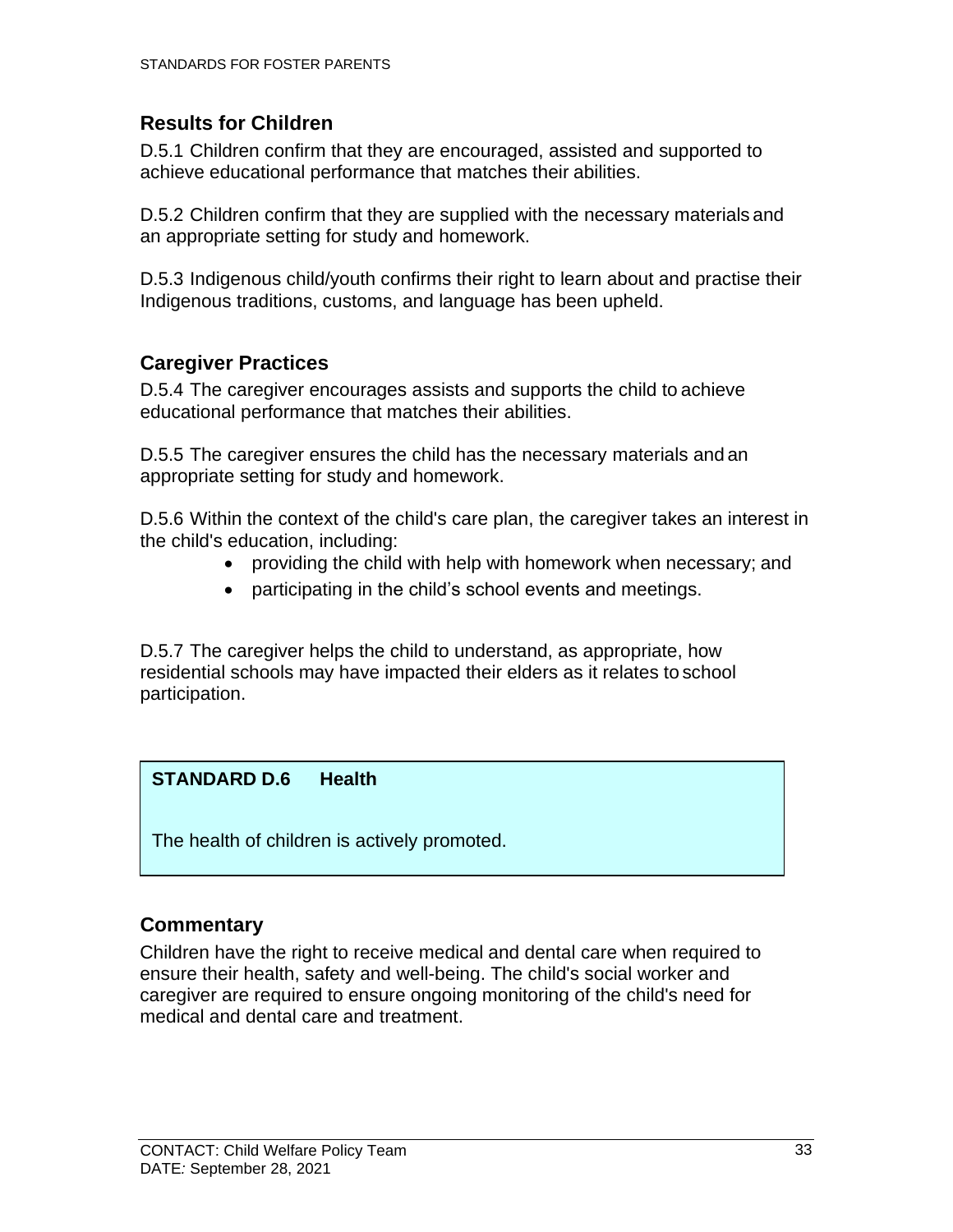### <span id="page-39-0"></span>**Results for Children**

D.6.1 Children are aware of their right under the *Infants Act* to consent to or refuse medical examination or treatment, and younger children are aware that their wishes will be taken into account, provided a health care provider considers them competent.

D.6.2 Children who feel they have need for medical and dental services confirm that they receive the services on a timely basis from appropriate health care providers.

D.6.3 Children confirm they are able to consult with their caregiver regarding a health concern.

D.6.4 Children confirm that they are assisted with acquiring information on preventative health care.

D.6.5 Children confirm that they live in a smoke/vapour-free environment. Smoke/vapour free environment includes but is not limited to tobacco, cannabis, and e-substances.

### <span id="page-39-1"></span>**Caregiver Practices**

D.6.6 The caregiver ensures that the daily health care needs of the child are met.

D.6.7 Within the context of the child's care plan or subject to first notifying and confirming with the child's worker, the caregiver arranges for routine medical and dental care for the child with the child's identified health care providers, and may sign consents to routine medical and dental care as a representative of the director pursuant to s. 94 of the CFCSA.

D.6.8 The caregiver assists the child with acquiring information on preventative health care.

D.6.9 The caregiver advises the child's social worker of any concerns regarding the child's physical or mental health.

D.6.10 The caregiver follows treatment procedures prescribed for the child by a medical or dental professional, and notifies the child's social workers of such treatments.

D.6.11 The caregiver keeps a written record of medical and dental services arranged for the child.

D.6.12 The caregiver obtains medical treatment from a qualified health care provider as quickly as possible when a child shows signs of serious illness or injury.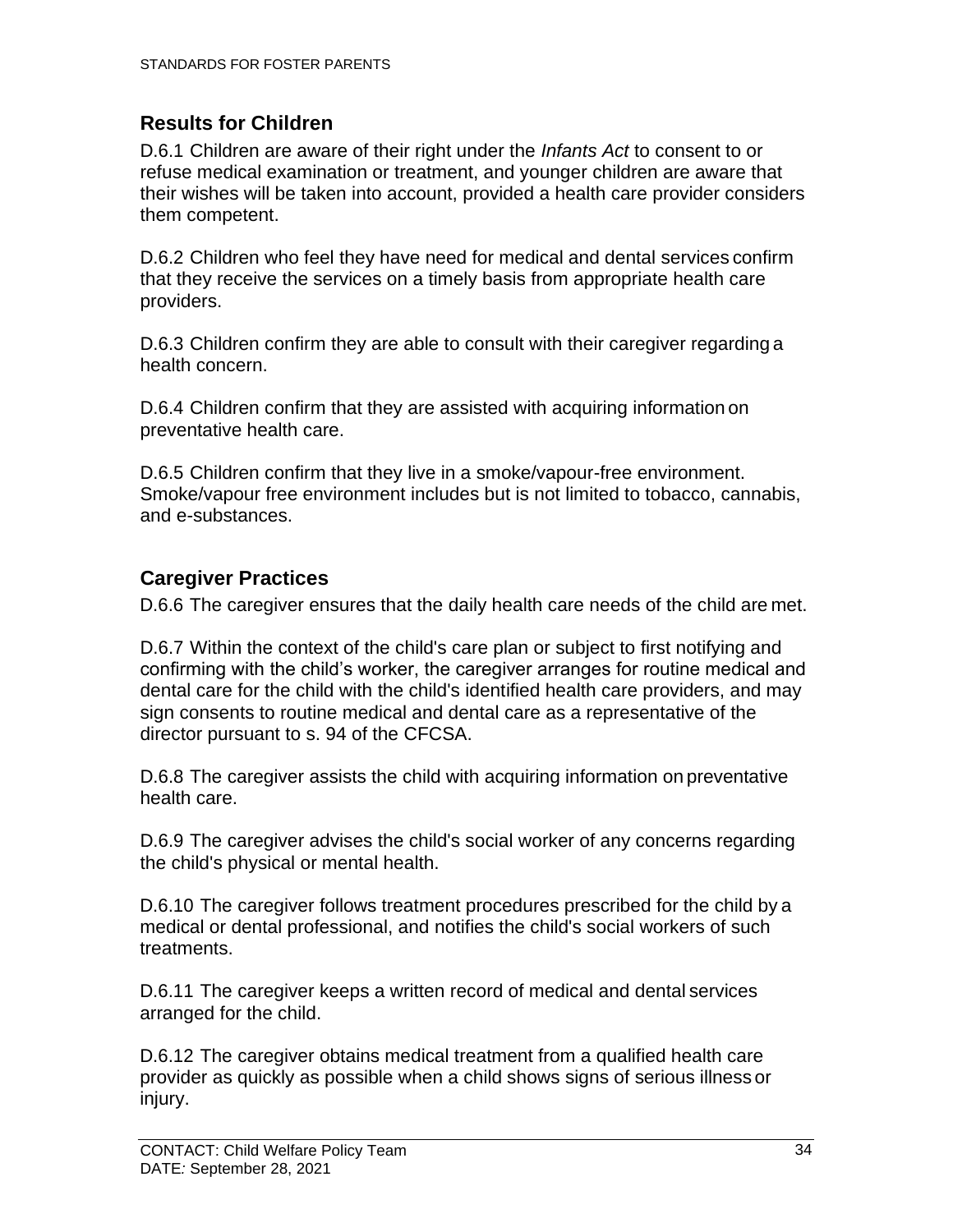D.6.13 The caregiver assists in meeting the child's health care needs as identified in the child's care plan.

D.6.14 The caregiver provides a smoke/vapour free environment. Smoke/vapour free environment includes but is not limited to tobacco, cannabis, and esubstances.

#### **STANDARD D.7 Nutrition**

Children are provided with nutritious food by their caregiver.

<span id="page-40-0"></span>Indigenous child/youth are supported to experience their traditional food whenever possible.

#### **Commentary**

A nutritious and healthy diet is an essential part of a child's development. It may be advisable for older children to be given increased responsibilities around meal preparation as part of developing life skills. Food is not to be used as a behaviour consequence for children under any circumstance.

#### <span id="page-40-1"></span>**Results for Children**

D.7.1 Children confirm that they are provided with access to nutritionally sound meals, snacks and/or special diet requirements identified in the care plan.

D.7.2 Indigenous child/youth confirms that they are supported to access traditional food through their connection with their Indigenous community and, where possible, learn how to prepare their traditional food.

D.7.3 Children confirm that they have the opportunity to eat at least some of their meals together with all other members of the household, and that they regard these meals as positive social events.

D.7.4 Children confirm that they are neither denied meals nor forced to eat.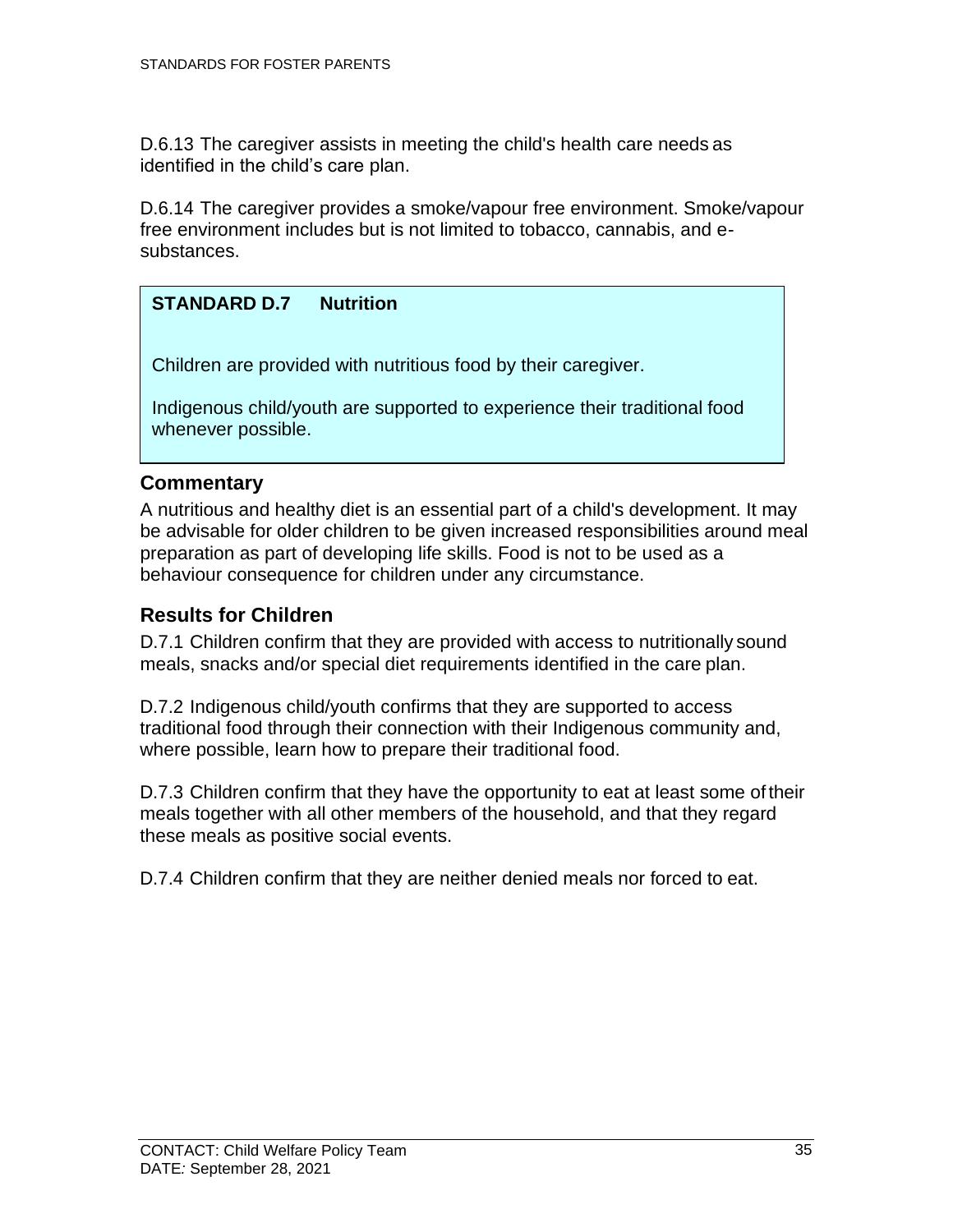### <span id="page-41-0"></span>**Caregiver Practices**

D.7.5 In serving nutritious meals and snacks, the caregiver follows the Canada Food Guide and/or any special dietary requirements specified in the child's care plan; and gives consideration to the child's cultural and religious background, personal preferences and medical requirements.

D.7.6 The caregiver provides the opportunity for the child to eat at least some of their meals together with all other members of the household.

D.7.7 The caregiver ensures that the child is neither denied meals nor forced to eat.

D.7.8 Within the context of the child's care plan, the caregiver provides the capable child with opportunities to budget for, plan, shop for and prepare their own meals.

### **STANDARD D.8 Personal Care**

Children are assisted with making their own choices regarding their personal care.

### <span id="page-41-1"></span>**Commentary**

The capacity to consider available options and to select those that are in a person's best interest is considered to be a skill central to building effective life skills. The caregiver is in an ideal position to provide the child with opportunities to develop these skills. To the extent that this is done in a planned, consistent and regular fashion it will enhance the child's development.

### <span id="page-41-2"></span>**Results for Children**

D.8.1 Children confirm that they have choice and opportunity in the purchase of clothing and personal necessities through normal shopping arrangements.

D.8.2 Children confirm that they have the personal items necessary for their personal care, hygiene and grooming.

D.8.3 Children confirm that they are provided with clothes that are of comparable style, quality and condition as those of other children.

D.8.4 Children confirm that they are involved in the selection, care and maintenance of personal clothing as appropriate to their age and ability.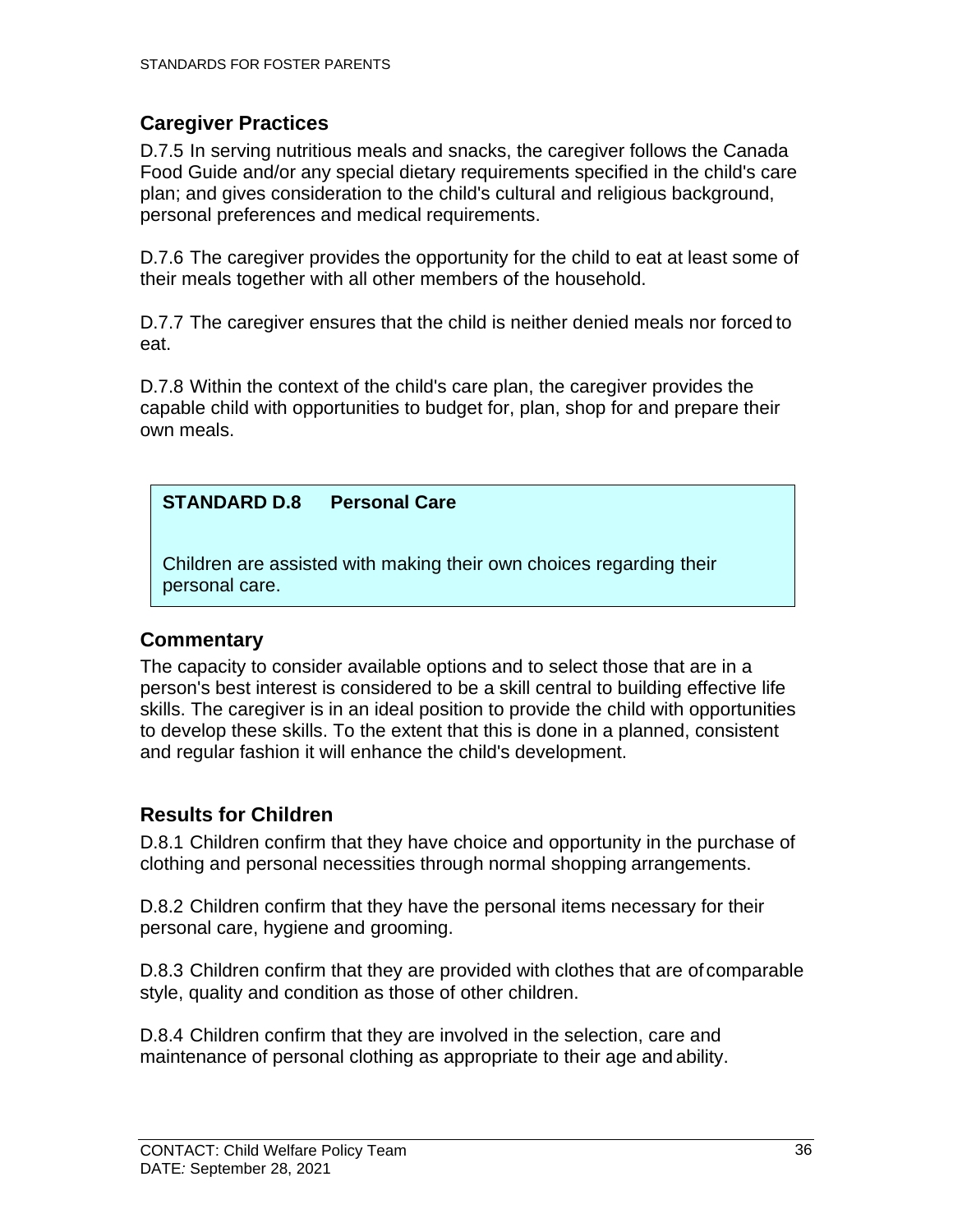D.8.5 Children confirm that money they receive as gifts or allowances is treated as their own personal property.

### <span id="page-42-0"></span>**Caregiver Practices**

D.8.6 The caregiver ensures the child has the personal items necessary fortheir personal care, hygiene and grooming.

D.8.7 The caregiver provides the child with clothes that are of comparable style, quality and condition as those of other children in the community.

D.8.8 The caregiver involves the child in the selection, care and maintenance of personal clothing as appropriate to their age and ability.

D.8.9 The caregiver ensures that money the child receives as gifts or allowances is treated as the child's own personal property.

D.8.10 The caregiver supports and respects any personal cultural traditions the child wishes to follow (e.g. growing their hair long).

**STANDARD D.9 Privacy and Personal Belongings**

Children have reasonable privacy and possession of their personal belongings.

### <span id="page-42-1"></span>**Commentary**

Decisions made on privacy should be geared to the child's best interests, safety and well-being. The degree of privacy will vary depending on the child's age, needs and level of maturity. The degree of privacy may also depend on safety considerations in the home.

### <span id="page-42-2"></span>**Results for Children**

D.9.1 Children confirm they have privacy when using bathroom facilities unless otherwise indicated in the care plan.

D.9.2 Children confirm that they have privacy when dressing, spending time alone and communicating with others, unless there are safety considerations.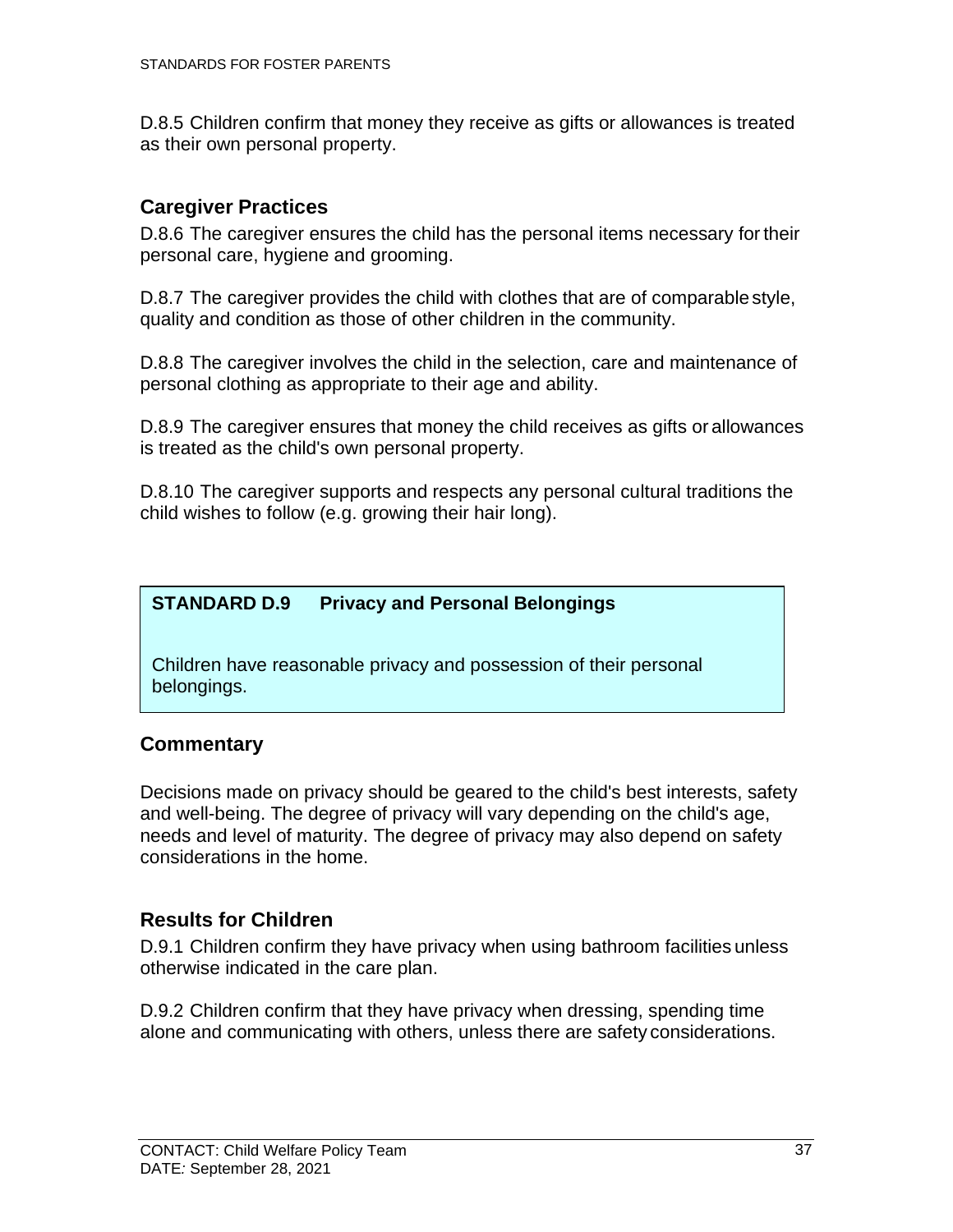D.9.3 Children confirm that they are able to receive visitors, including family members and friends, in reasonable privacy and comfort unless there are safety considerations.

D.9.4 Children confirm that they are provided with privacy during discussions with a lawyer, the Office for Children and Youth, the Ombudsman, a Member of the Legislative Assembly, or a Member of Parliament.

D.9.5 Children confirm they are encouraged by the caregiver to keep and display their personal belongings.

D.9.6 Children confirm that they can keep their personal belongings safe and secure.

D.9.7 Children confirm that the caregiver explains any limits which may be placed on having access to their personal belongings.

D.9.8 Children confirm that in the event access to their personal belongings has been limited, the caregiver makes arrangements for their suitable storage.

### <span id="page-43-0"></span>**Caregiver Practices**

D.9.9 The caregiver ensures the child has privacy when using bathroom facilities unless otherwise indicated in the care plan.

D.9.10 The caregiver ensures the child has privacy when dressing, spending time alone and communicating with others, unless there are safety considerations.

D.9.11 The caregiver ensures the child is able to receive visitors, including family members and friends, in reasonable privacy and comfort unless there are safety considerations.

D.9.12 The caregiver ensures the child is provided with privacy during discussions with a lawyer, the Office for Children and Youth, the Ombudsman, a Member of the Legislative Assembly, or a Member of Parliament.

D.9.13 The caregiver protects the child's privacy by requiring that written permission of the child's social worker is secured before the child is interviewed, photographed, filmed, videotaped, tape-recorded or otherwise identified by anyone for a public or teaching purpose.

D.9.14 The caregiver encourages the child to keep and display their personal belongings.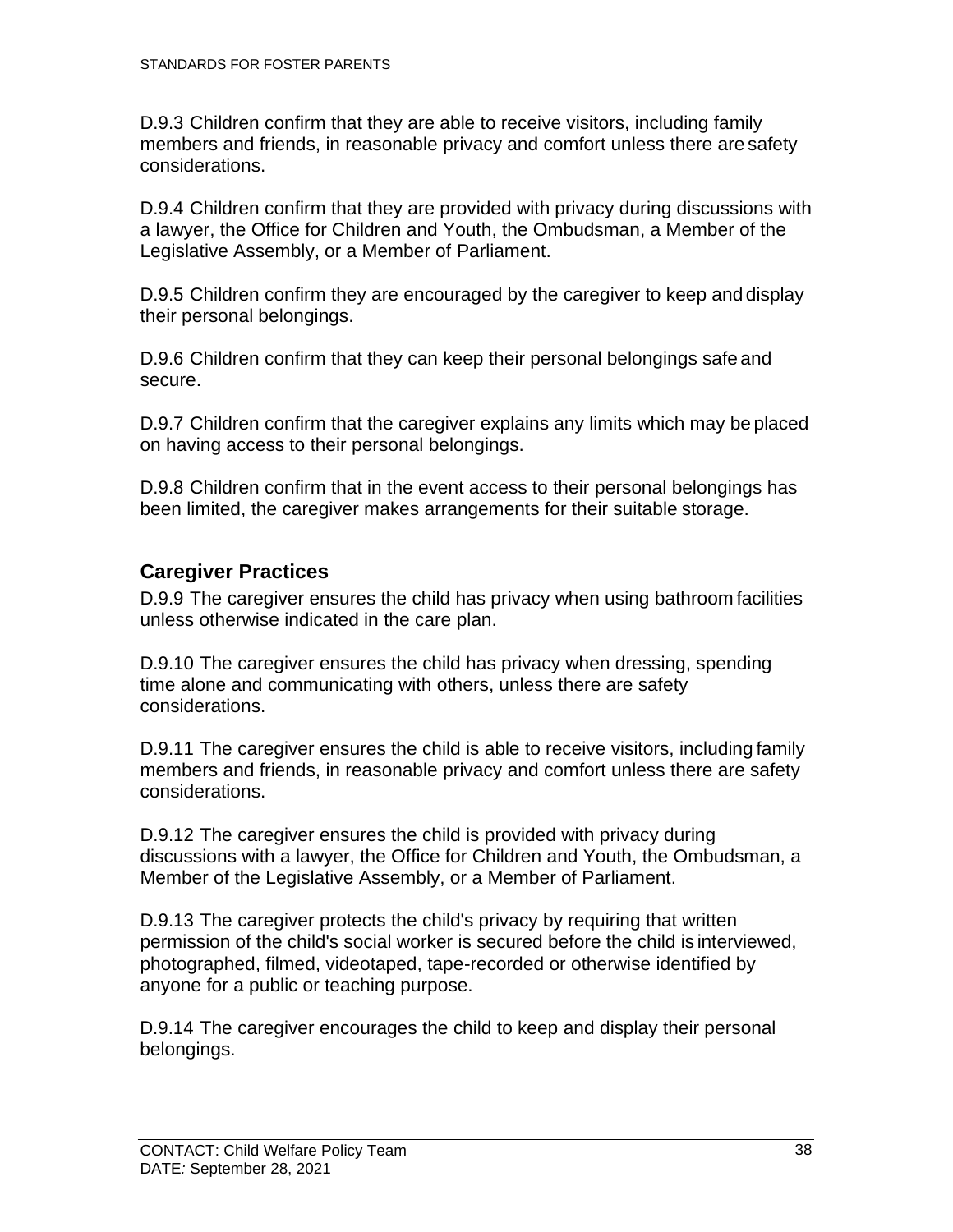D.9.15 The caregiver explains to the child any limits which may be placed on having access to their personal belongings.

D.9.16 In the event that access to the child's personal belongings has been limited, the caregiver makes arrangements for their suitable storage.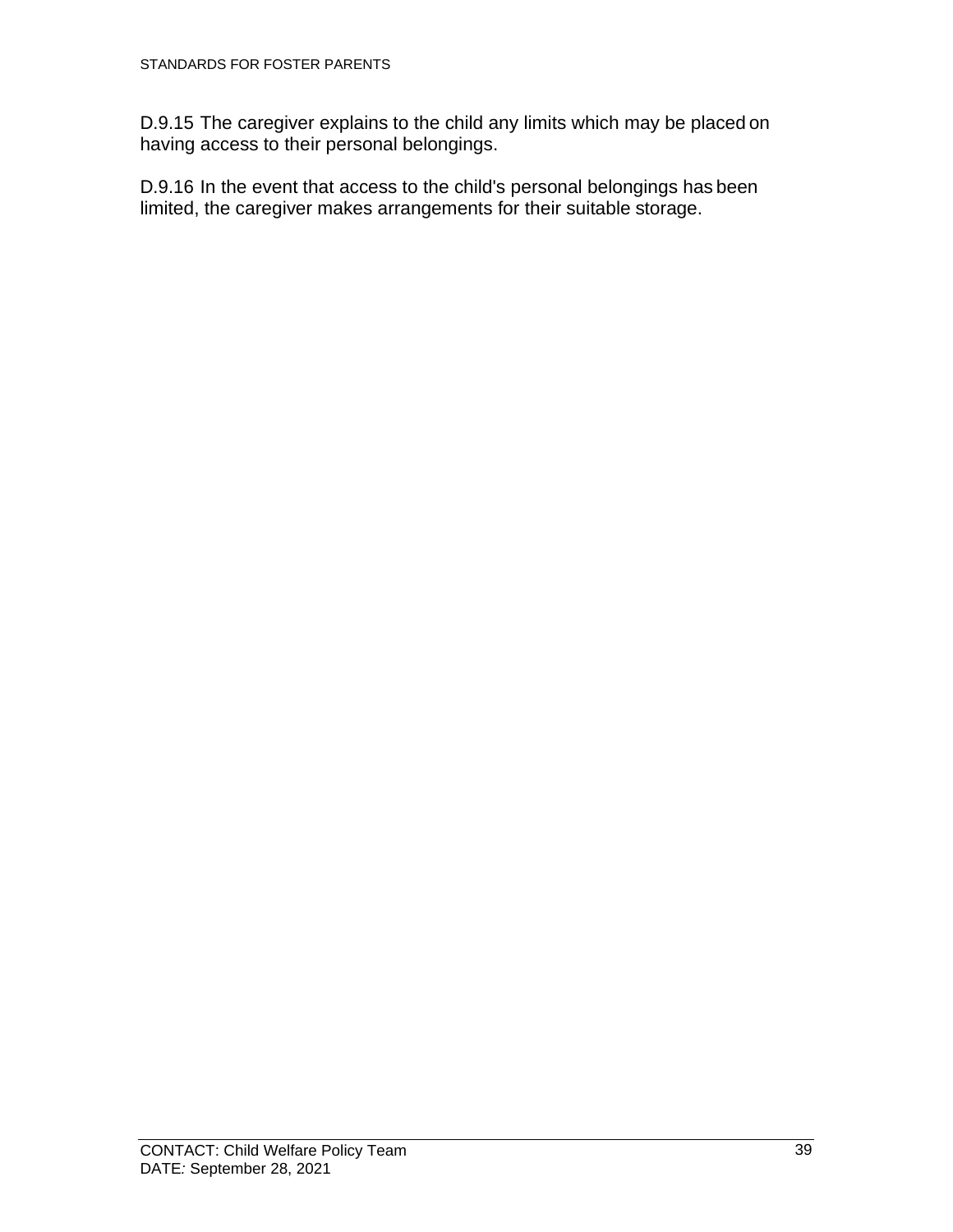# **E. Environment of Care**

### <span id="page-45-0"></span>**STANDARD E.1 Accommodation of Individual Children**

Children are provided with a safe and healthy home environment that meets their individual needs.

### <span id="page-45-1"></span>**Commentary**

The condition of the physical surroundings can have a significant impact on the child's social, emotional and physical well-being. It is expected that the caregiver will take into account the opinions of children and their developmental needs in designing and maintaining the physical surroundings. Adapting successfully to living with others in a foster home requires a significant amount of accommodation on the part of the child. The child's capacity to modify some amount of space dedicated to their needs is likely to reduce the pressure of accommodation, enhance their sense of belonging, and increase the likelihood of their adapting successfully to that setting.

### <span id="page-45-2"></span>**Results for Children**

E.1.1 Children confirm they feel safe and comfortable in their living environment.

E.1.2Children confirm that they each have their own bed.

E.1.3 Children confirm that their bedroom space is of sufficient size to comfortably accommodate their needs.

E.1.4 Children confirm that they were consulted and that they participated in arranging and decorating their personal space.

E.1.5 Children confirm that they have reasonable access to toilet and washing facilities in accordance with local community norms.

### <span id="page-45-3"></span>**Caregiver Practices**

E.1.6 The home, furnishings and equipment are safe, functional and suited to the developmental or special needs of each child placed in the home.

E.1.7 The home has living or family room space available to all members of the household, of sufficient size to allow all members to join in family group activities.

E.1.8 Where required by the care plan, the living space is modified to accommodate the needs of the child.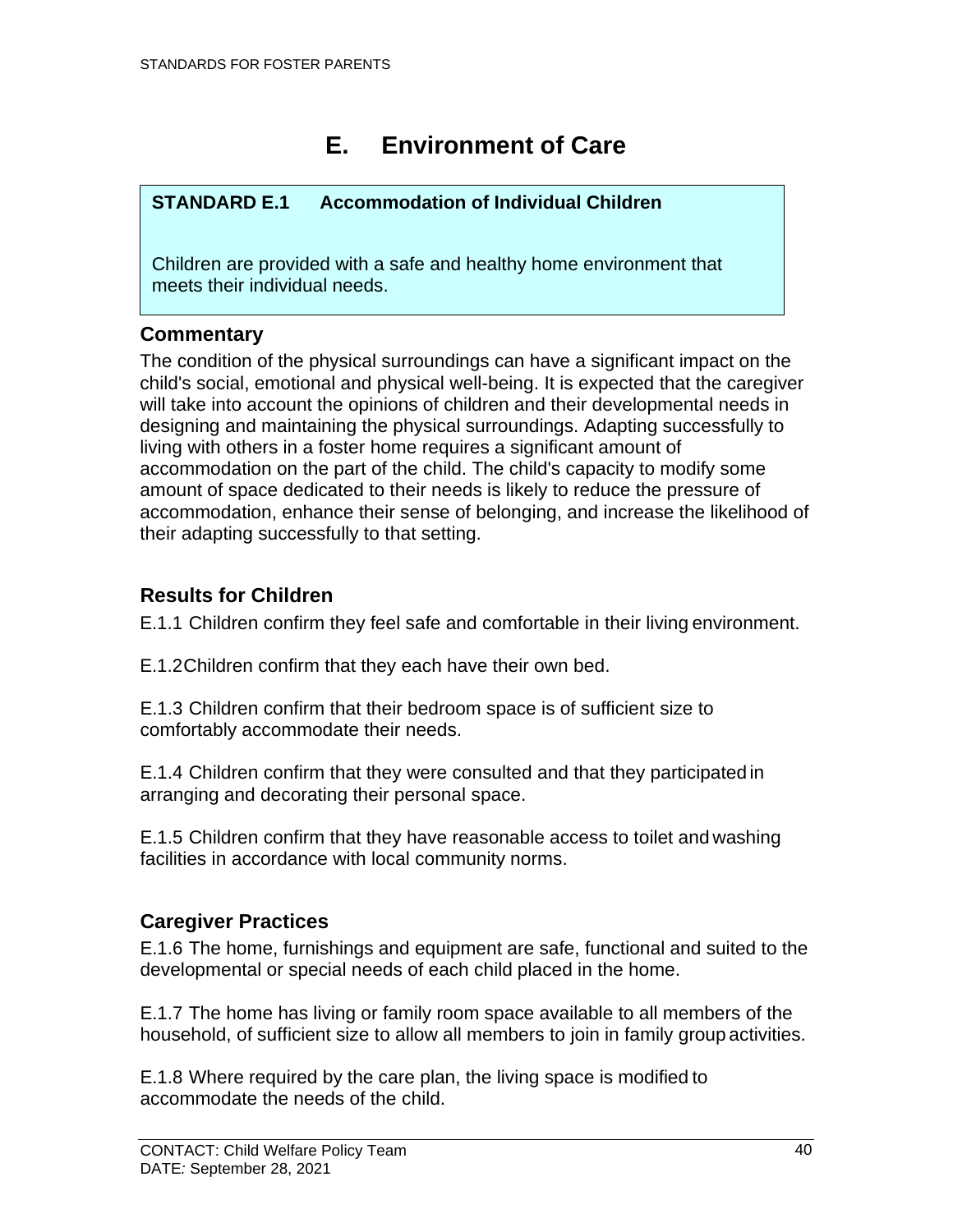E.1.9 The caregiver provides sanitary toilet and washing facilities in accordance with local community norms.

E.1.10 Rooms commonly used for other purposes are not used as bedrooms for children. On occasion, temporary sleeping arrangements may be provided in response to an emergency, provided such arrangements have been approved by the child's social worker.

E.1.11 All bedrooms have a door and at least one exterior window. The window(s) have curtains or blinds to provide privacy.

E.1.12 Bedrooms are of sufficient size to comfortably accommodate the child's individual needs, including suitable storage or display space for the child's personal clothing and belongings.

E.1.13 Each child has their own bed. Beds are clean, comfortable, in good condition, of sufficient size and have enough bedding to ensure warmth and comfort appropriate to the season.

E.1.14 When using bunk beds, the following conditions are met:

- a) the child using an upper bunk is over six years of age;
- b) the upper bunk mattress is no more than one inch at any point from the bed frame;
- c) the upper bunk has guard rail(s) on the open side(s);
- d) the vertical distances between the upper mattress and the ceiling permit the child to sit up comfortably in bed; and
- e) the guard rail(s), ladder and other components are in their proper positions, free from damage, and all connections are secure.

E.1.15 Cribs and cradles comply with the federal *Hazardous Products Act* and its regulations and all other applicable laws.

E.1.16 The caregiver is aware of the [Safer Sleep brochure](https://www.healthlinkbc.ca/hlbc/files/pdf/safer-sleep-for-my-baby.pdf) or [translated version](https://www.healthlinkbc.ca/safer-sleep-baby) and there is an approved crib or other approved sleep surface appropriate to the infant or child's developmental needs in the home.

E.1.17 The caregiver ensures that a child over the age of one year does not share a bedroom with an adult unless otherwise stated in the care plan.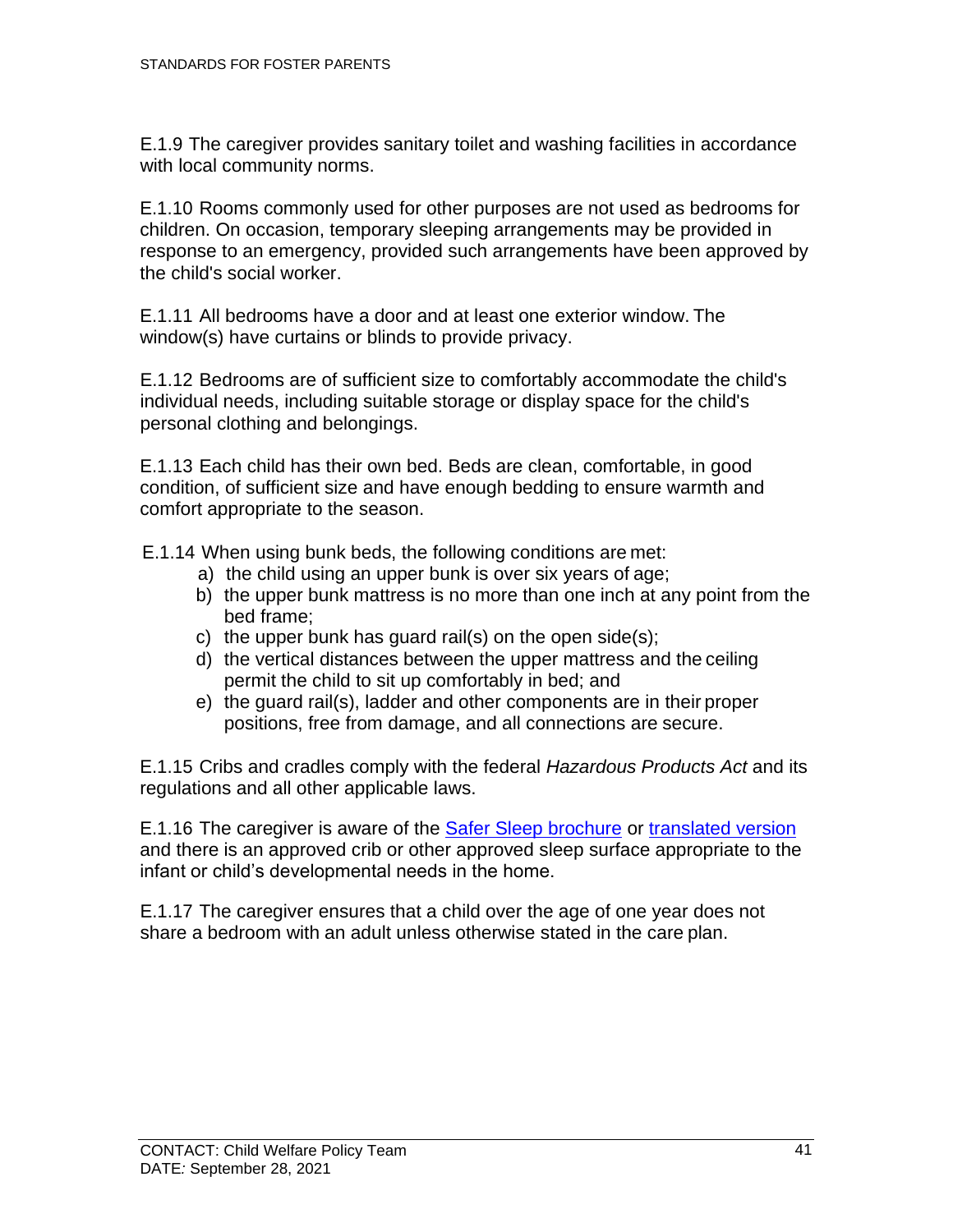#### **STANDARD E.2 Safety and Emergency Practices**

Children receive care that promotes their safety and well-being.

### <span id="page-47-0"></span>**Commentary**

The safety and well-being of children are the paramount considerations under the *Child, Family and Community Service Act*. It is the responsibility of the caregiver and the child's social worker to take all reasonable steps to reduce the level of risk that a child may be exposed to in the physical environment of the foster home. This is a fundamental requirement for the healthy development of the child.

### <span id="page-47-1"></span>**Results for Children**

E.2.1 Children confirm that they know what to do and how to escape in the event of a fire or other emergency.

E.2.2 Children confirm that they know what to do if they think something in the home or its surroundings is unsafe and confirm that any concerns have been, or would be, addressed satisfactorily.

E.2.3 Children confirm that they have been advised of known hazards in the physical environment of the foster home.

### <span id="page-47-2"></span>**Caregiver Practices**

E.2.4 The caregiver posts and ensures the child is aware of the current household emergency response plan for fires, earthquakes, disasters and other emergencies.

E.2.5 The caregiver ensures that the household emergency response plan takes into consideration individuals who require assistance.

E.2.6 The caregiver ensures that the household emergency response plan is practiced at least every six months and immediately following the placement of a child in the home.

E.2.7 The caregiver advises the child of known hazards in the physical environment of the foster home.

E.2.8 The caregiver ensures the child is supervised when in an area of the physical environment of the foster home containing known hazards.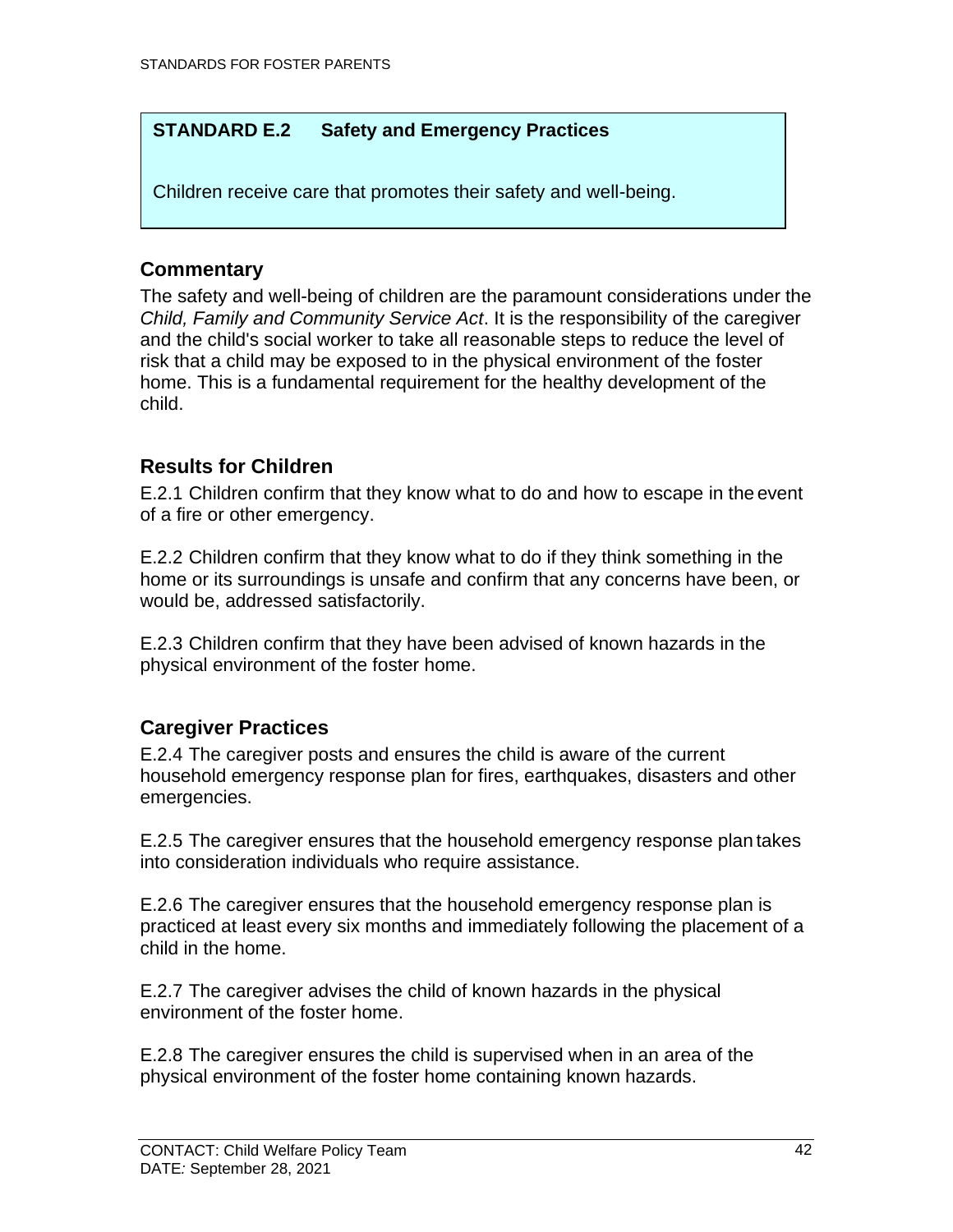E.2.9 The home has at least two exits from each floor commonly used by household members as living or recreation space. Doorways, exits, ramps and stairs are kept unobstructed and readily accessible for exit.

E.2.10 Each room commonly used for sleeping has at least one opening window equipped for emergency exit.

E.2.11 The home has at least one functioning smoke detector or alarm approved by the Underwriter's Laboratories of Canada, mounted on or near the ceiling in the corridor of each sleeping area and on each floor. The detector(s) or alarm(s) are tested at least once per month. Batteries are changed at least once per year.

E.2.12 The home has at least one five-pound ABC fire extinguisher readily accessible to the kitchen. Fire extinguishers are tested once per year to ensure that they are fully charged and operable.

E.2.13 There is a working telephone or other means of ensuring reliable and regular communication with others outside of the home.

E.2.14 Emergency telephone numbers, including fire, police, doctor, ambulance and poison control, are clearly written and readily available by the telephone. If the home does not have a telephone, then clearly written instructions are readily available regarding how to ask for help outside of the home in an emergency.

E.2.15 Heat, light, and ventilation are adequate for safe and comfortable occupancy.

E.2.16 Heating systems including oil and gas furnaces, wood burning stoves, and fireplaces as well as electrical systems are properly installed and maintained.

E.2.17 The home has a well-maintained first-aid kit which is readily accessible to household members. Any restrictions on accessibility will reflect consideration for the child's level of development and specific safety concerns as outlined in the care plan.

E.2.18 All poisonous substances (including but not limited to cannabis in the form of fresh or dried leaf, oil, food, or drinks) and medications are clearly labelled and stored in a locked location. Access by the child is based on consideration of their developmental level and on any specific safety concerns as outlined in the child's care plan.

E.2.19 All dangerous and hazardous materials, objects and equipment are securely stored. Specific methods of storage are based on consideration of the child's developmental level or on any specific safety concerns as outlined in the child's care plan.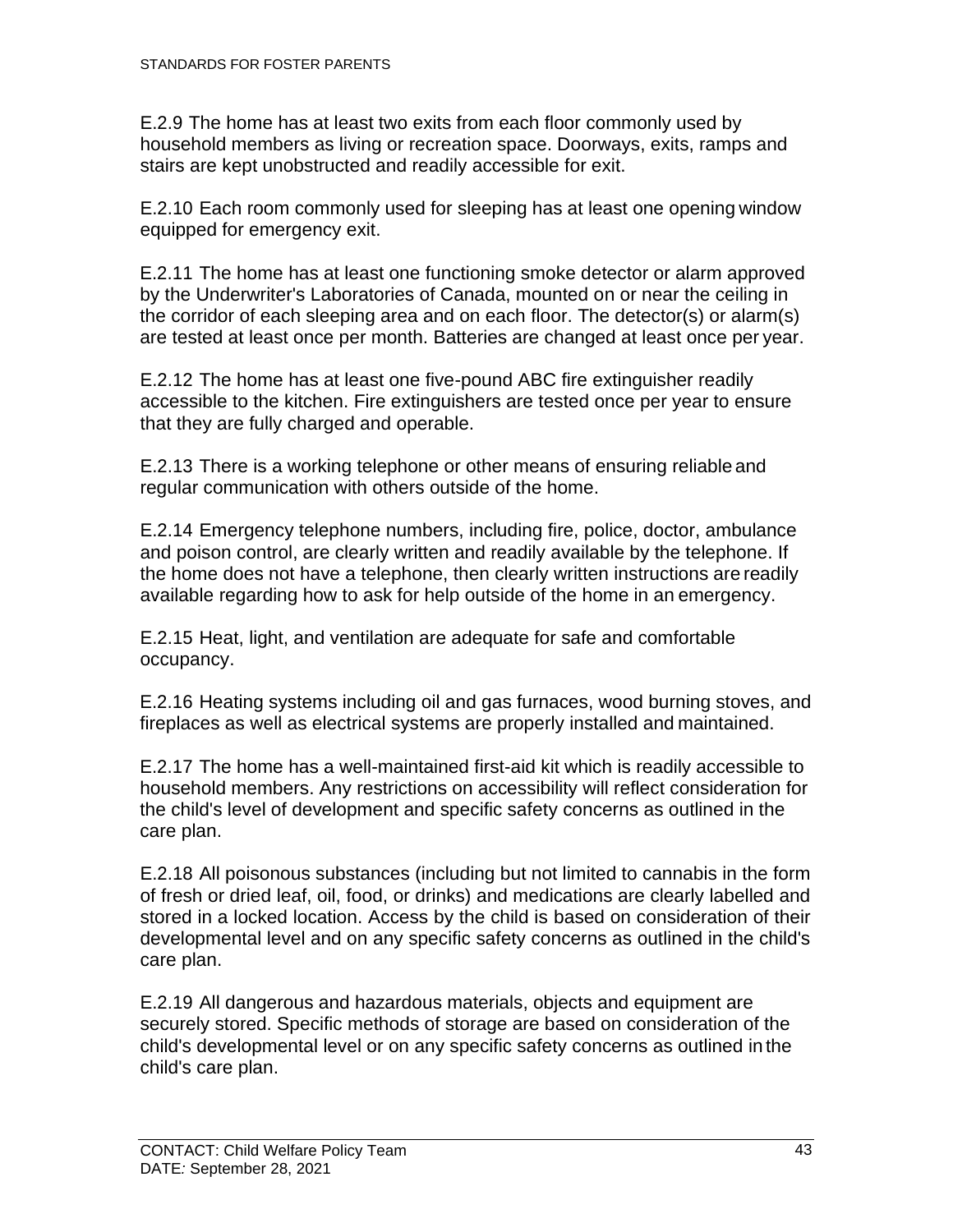E.2.20 All weapons are inaccessible to children, and are disassembled or made otherwise unusable.

E.2.21 All firearms are stored in accordance with federal legislation and Department of Justice regulations, including the following requirements:

- a) the firearm is unloaded;
- b) the firearm is rendered inoperable by removing the bolt or installing a trigger lock; and
- c) ammunition and firing mechanisms are stored separately from the firearm in securely locked containers or cabinets.

E.2.22 Dogs, cats and other domestic animals maintained on the premises are kept in a safe and sanitary manner and according to provincial and local requirements. Dogs and cats maintained on the premises have up-to-daterabies vaccinations. Children are protected from animals which are potentially dangerous to them.

E.2.23 Outdoor play or recreation areas which are part of the physical environment of the foster home are safe and comply with any legislation and local by-laws and the following requirements:

- a) play and recreational equipment are age appropriate, in good working condition and structurally sound;
- b) all in-ground pools are enclosed with safety fences;
- c) swimming pools are regularly tested to ensure the pool is free from contamination.

E.2.24 The caregiver ensures that children are supervised at all times by a responsible adult while using swimming pools or trampolines.

- E.2.25 The caregiver ensures that all vehicles used to transport children:
	- a) meet *Motor Vehicle Act* requirements;
	- b) are maintained in safe condition;
	- c) include age appropriate, certified child restraint systems;
	- d) have adequate insurance necessary to carry out thecaregiver's responsibilities, including motor vehicle third-party legal liability insurance coverage of at least two million dollars; and
	- e) are operated in a safe manner by a person with a valid driver'slicense of the appropriate classification.
- F.2.26 When a child is transported in a motor vehicle, the caregiver ensures that the child is properly secured in a certified restraint system, in accordance with the *Motor Vehicle Act* and Regulations and the Canadian Motor Vehicle Safety Standards. In addition, and whenever possible, the caregiver ensures that children twelve years of age and under are seated in the back seat.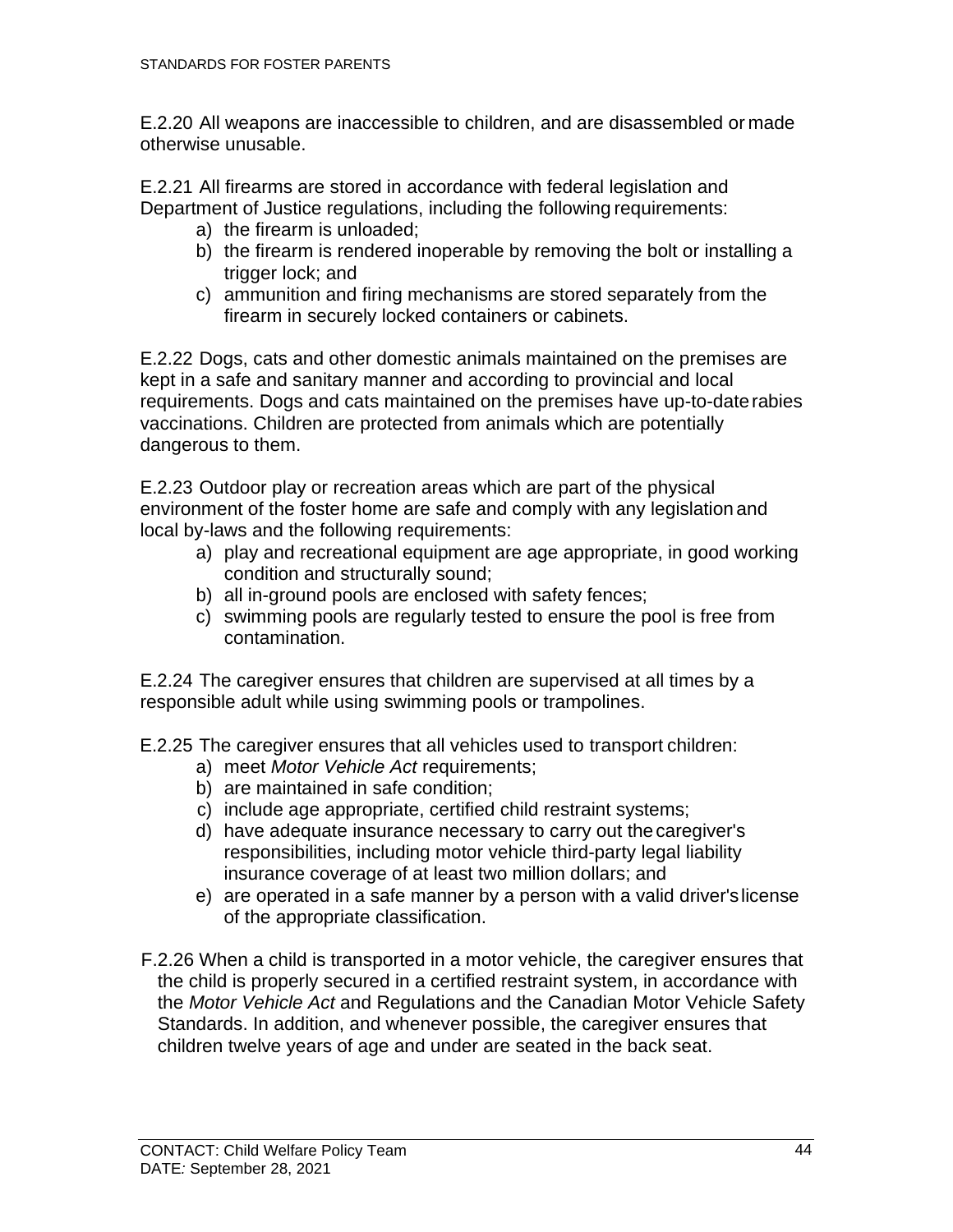E.2.27 No more than four cannabis plants are grown in a foster home and the plants are not visible from a public space.

E.2.28 Cannabis plants and products (including but not limited to cannabis in the form of fresh or dried leaf, oil, food, or drinks) are stored in such a way that they are inaccessible to children/youth in the home. Needs and capabilities of the children/youth are considered when assessing the safety of the home and accessibility to cannabis plants and products.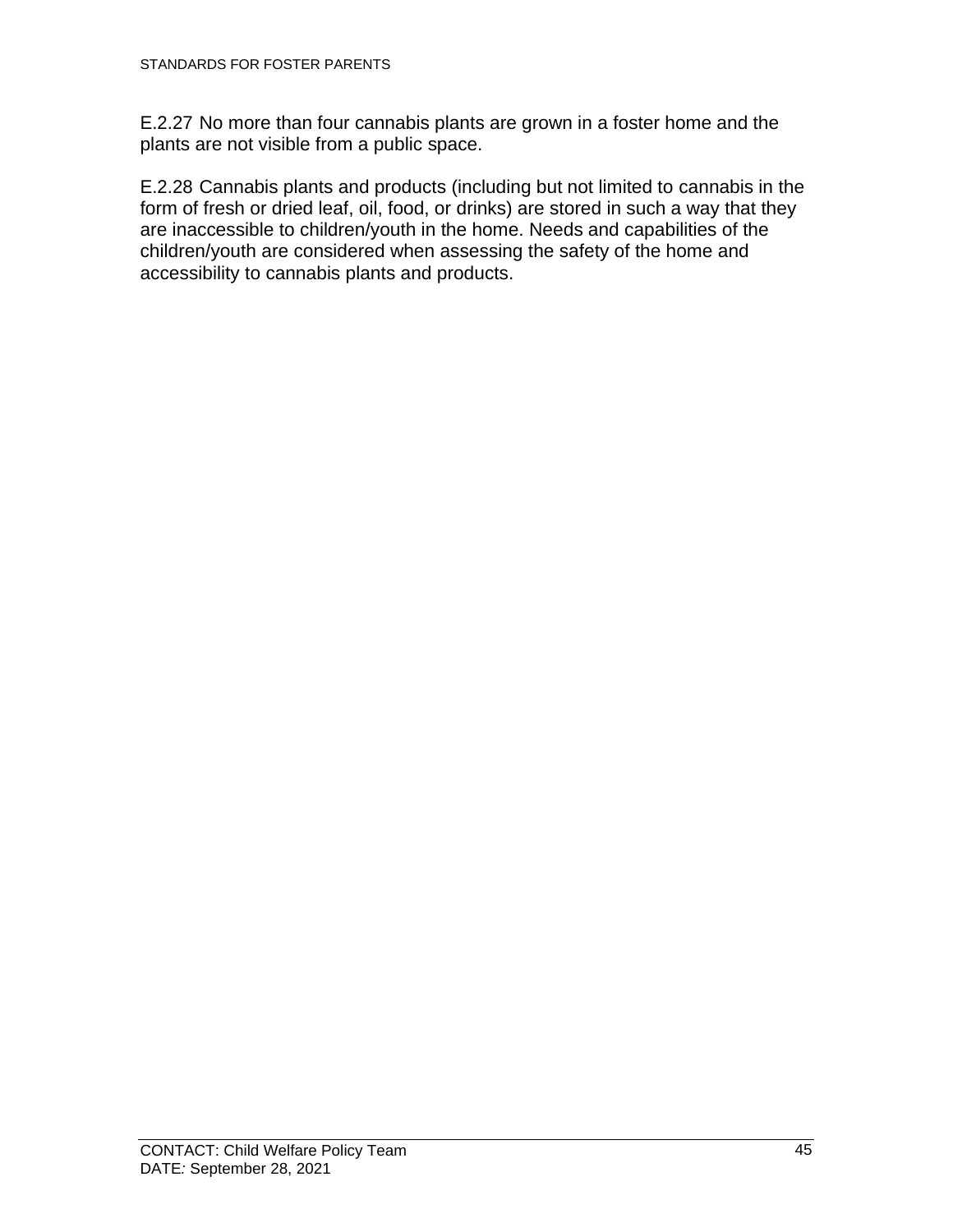# **F. Foster Home Administration**

### <span id="page-51-0"></span>**STANDARD F.1 Alternative Care Arrangements**

Children receive appropriate child minding, overnight and relief care from individuals who have the necessary maturity, knowledge, skills and abilities to fulfill the responsibilities of looking after children.

### <span id="page-51-1"></span>**Commentary**

Alternative care arrangements involve situations when someone other than the child's usual caregiver provides care for the child on a temporary basis and include child-minding situations, the child visiting overnight in another home and relief care services. It is the responsibility of the caregiver to ensure that a person providing temporary, alternative care for the child has the necessary maturity, knowledge, skills, and abilities to fulfill the responsibilities of looking after the child.

### <span id="page-51-2"></span>**Results for Children**

F.1.1 Children confirm that they are advised and prepared when alternative care arrangements are made.

F.1.2 Children confirm that they know what to do in the event of an emergency during an alternative care arrangement, including how to contact their social worker.

F.1.3 Children confirm that child minding, overnight or relief care is consistent with that provided by their usual caregiver.

### <span id="page-51-3"></span>**Caregiver Practices**

F.1.4 Child minding is an arrangement in which a person other than the child's usual caregiver provides care for the child for a time that does not extend overnight, and during which the caregiver is reasonably physically accessible to the child and the person caring for the child. The caregiver selects child-minding care providers using a process that ensures they are capable of providing the required quality of care to the children. The child-minding care provider is required to:

a) have the maturity, knowledge, skill and ability to meet the child's needs and follow through with child care routines for the period(s) of child minding;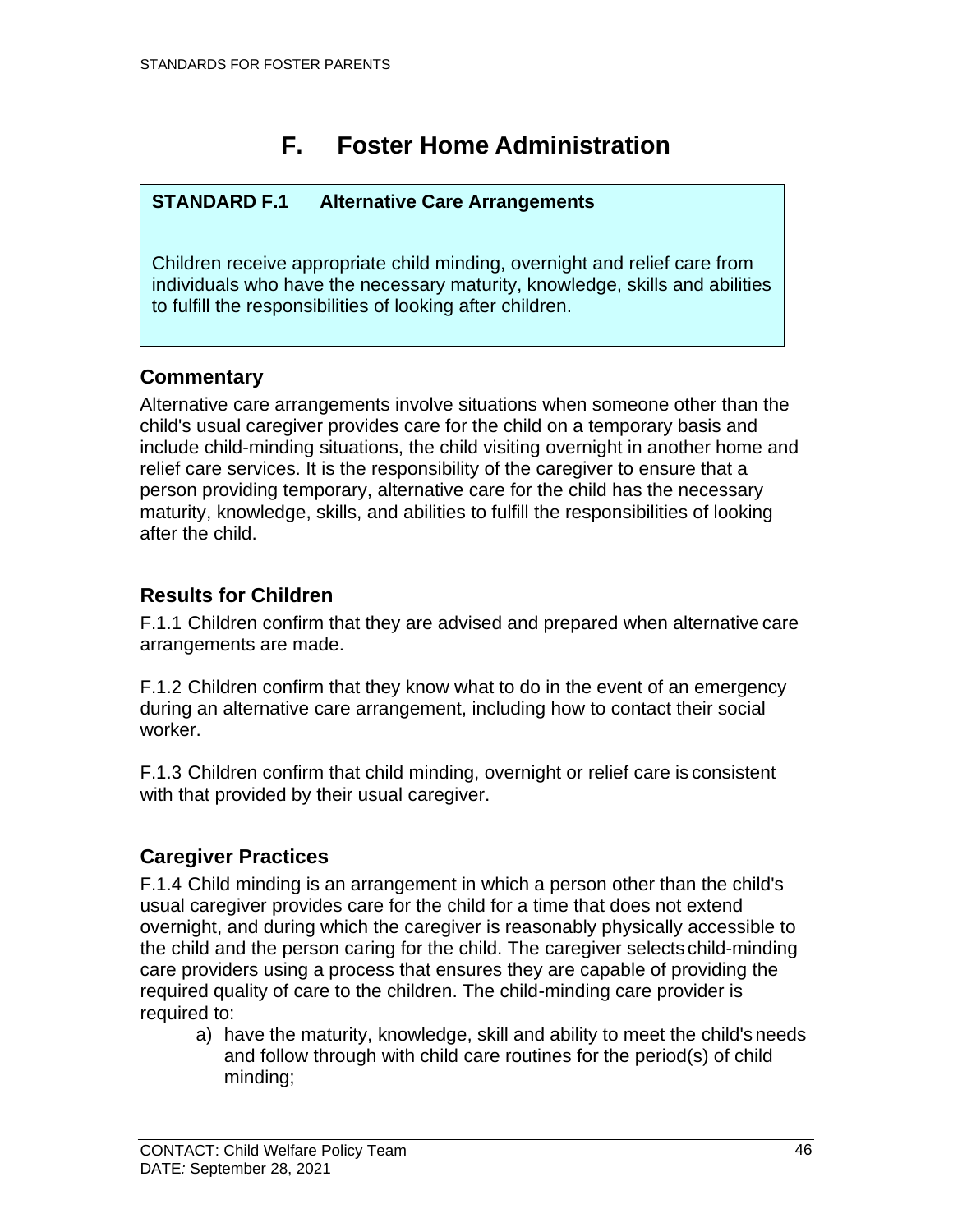- b) use positive behaviour management techniques and appropriate discipline techniques;
- c) be present and in charge for the period of child minding; and
- d) know what to do in an emergency.

F.1.5 An overnight arrangement refers to situations when the child visits another home overnight while the caregiver is reasonably physically accessible to the child and the person caring for the child. An example of this type ofarrangement is when the child requests or is invited to sleep over at a friend's house. This does not include approved relief care or authorized overnight visits with family members. The caregiver approves overnight visiting arrangements for the child with persons who:

- a) satisfy the child's social worker that they are capable of ensuring the safety and well-being of the child;
- b) have the maturity, knowledge, skill and ability to meet the child's needs and follow through with child caring routines for the period(s) of overnight care provision;
- c) use positive behaviour management techniques and appropriate discipline techniques;
- d) will be present and in charge for the period of overnight care; and
- e) know what to do in an emergency.

F.1.6 Relief care is a planned arrangement in which a person provides care for a child for a period of time when the child's usual caregiver may not be reasonably accessible to the child or the person caring for the child. The caregiver selects persons to provide relief care services who:

- a) satisfy the child's social worker and resource social worker that they are capable of ensuring the safety and well-being of the child;
- b) have the maturity, knowledge, skill and ability to meet the child's needs and follow through with care plan responsibilities for the period(s) of relief care provision;
- c) use positive behaviour management techniques and appropriate discipline techniques;
- d) will be present and in charge for the period of relief care;
- e) know what to do in an emergency; and
- f) have no criminal record that would affect the care, safety and wellbeing of the child.

F.1.7 The caregiver ensures that relief care providers are informed, at a minimum, of the following:

- a) the whereabouts of the caregiver and how to contact them;
- b) what to do in the case of an emergency, including how to contact the child's social worker;
- c) the individual needs or circumstances of the child for whom they are assuming responsibility, as indicated in the child's care plan;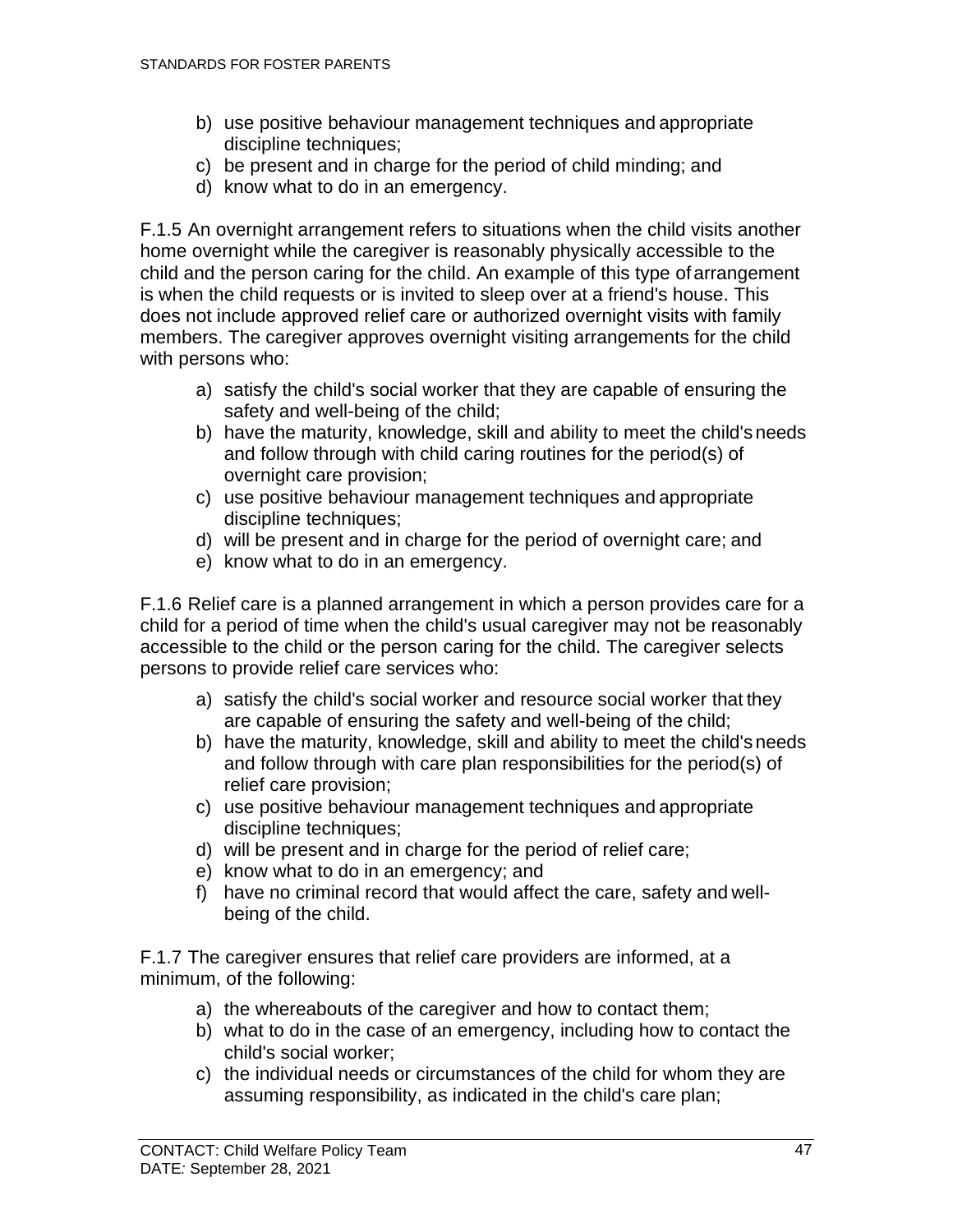- d) the caregiver's obligations and responsibilities as outlined in the caregiver's written agreement with the director;
- e) the Standards for Foster Homes;
- f) the Foster Family Handbook; and
- g) the rights of children and youth in care.

F.1.8 The caregiver ensures that arrangements for child minding, overnight or relief care are monitored to ensure the child's safety and well-being, and the caregiver:

- a) identifies the person in charge of the setting where the child will be visiting;
- b) confirms that the person in charge of the setting will be present during the child's visit;
- c) provides to the child and the person in charge of the setting, a means of contacting the caregiver and the child's social worker;
- d) follows up to confirm that the child is at the setting; and
- e) ensures that the arrangement is consistent with the child's care plan.

F.1.9 The caregiver notifies the child's social worker before making plans, not previously authorized, for the child to be cared for by another person overnight.

F.1.10 The caregiver advises and prepares the child prior to the provision of an alternative care arrangement.

F.1.11 The caregiver maintains written records which document that minimum requirements for child minding, overnight and relief care are met.

### **STANDARD F.2 Child's Individual Service Records**

Children have accurate, individual, secure and confidential records of their relevant history and progress in the home.

<span id="page-53-0"></span>For Indigenous children/youth, their Indigenous identity is clearly documented, as well as the specific Indigenous communities to which they belong.

#### **Commentary**

The child's individual service record contains information of a sensitive and highly personal nature about the child and possibly their family. The caregiver ensures the information is accurate and protected from unauthorized access.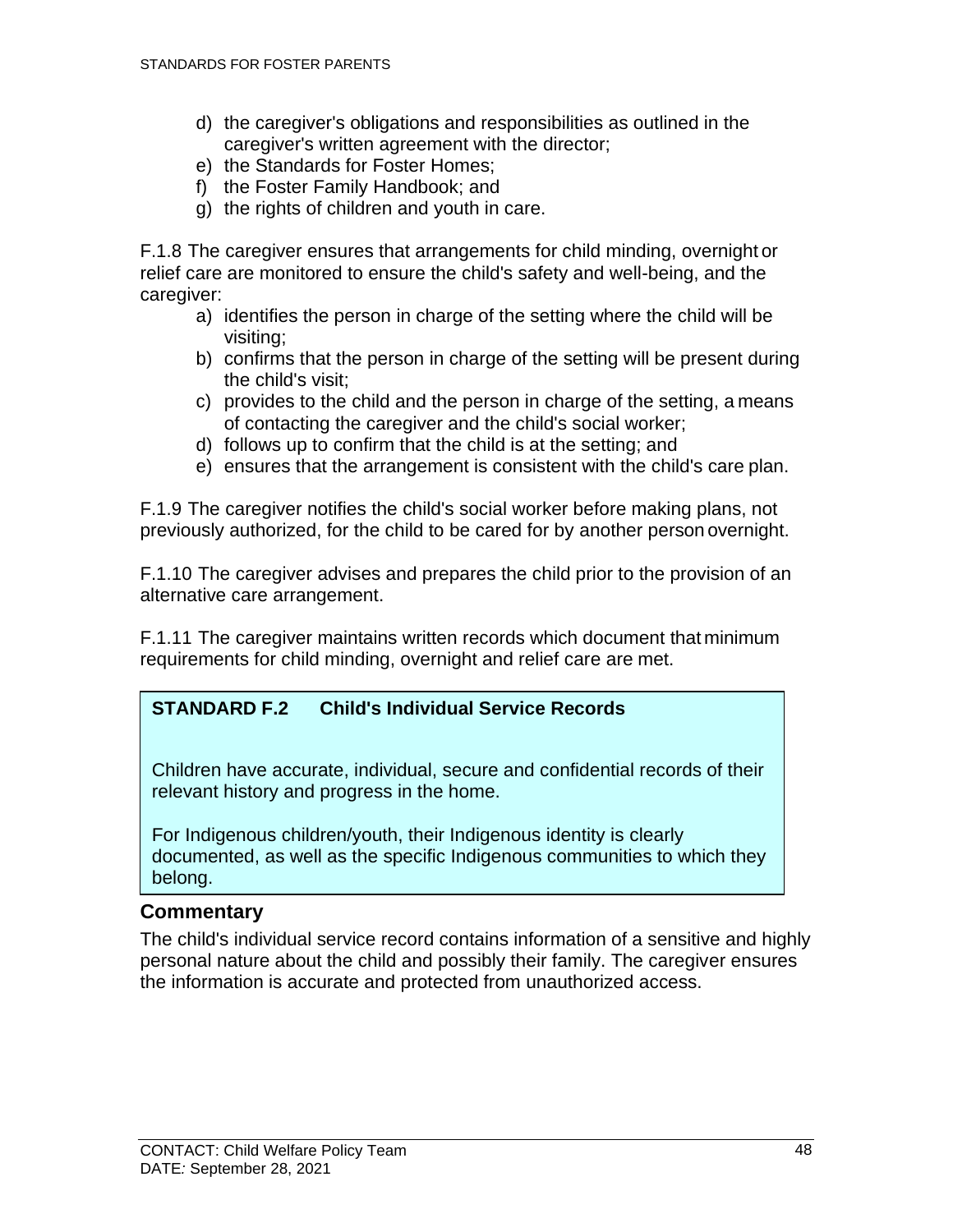The child's individual service record is subject to legislation governing the protection of privacy and freedom of information, including the *Child, Family and Community Service Act* and the *Freedom of Information and Protection of Privacy Act*. While the child's individual service record is maintained by the caregiver as part of their contractual obligations, the record is the property of the director responsible for the child. The child is entitled to access the record according to procedures in the relevant legislation and policy. The child's individual service record is an important part of the child's history.

### <span id="page-54-0"></span>**Results for Children**

F.2.1 Children confirm that, to the best of their knowledge, the caregiver maintains an individualized service record about them.

F.2.2 Children confirm that, to the best of their knowledge, their individual service records are stored securely.

F.2.3 Children are provided support in gaining access to their records in accordance with procedures identified in legislation, including the *Freedom of Information and Protection of Privacy Act* and the *Child, Family and Community Service Act*, and policy of the Ministry of Children and Family Development.

### <span id="page-54-1"></span>**Caregiver Practices**

F.2.4 The caregiver keeps a separate individual service record for each child placed in the home.

F.2.5 The caregiver keeps all information and documentation pertaining to the child in the child's individual service record, including:

- a) intake information and documentation;
- b) Indigenous identity and any community specific traditions, customs, etc.
- b) legal documents;
- c) medical and dental information;
- d) signed consent forms;
- e) assessment information;
- f) caregiver's current responsibilities under the child's care plan, and any related reviews, reports and professional assessments;
- g) a day book for the child that includes information regarding the child's normal daily routines, both current and recent past;
- h) information regarding complaints made by the child;
- i) documentation of reportable incidents involving the child;
- j) documentation of service termination;
- k) other information and evaluations required to deliver and monitor services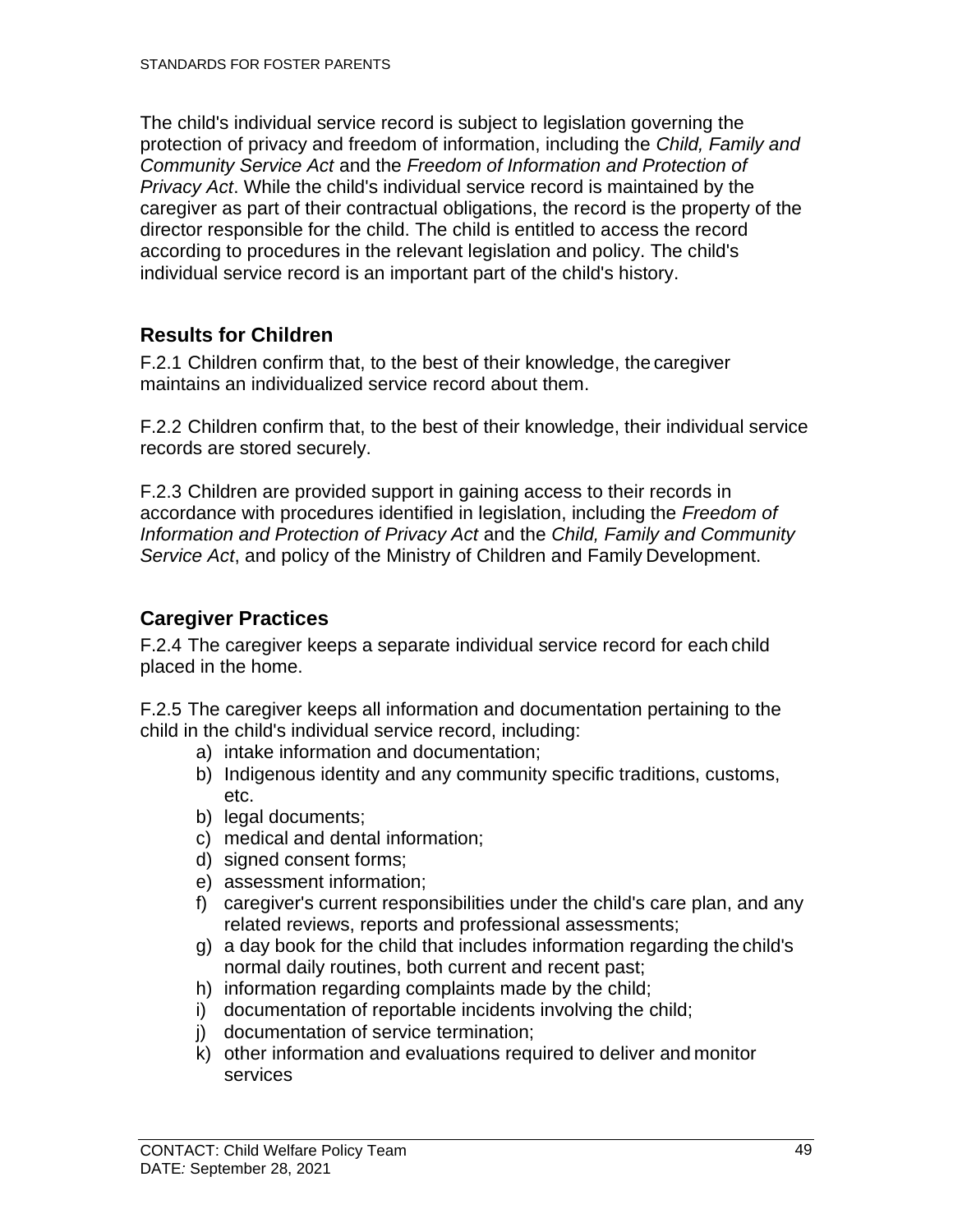F.2.6 The caregiver maintains and stores the child's individual service record in accordance with relevant sections of the *Freedom of Information andProtection of Privacy Act*, the *Child, Family and Community Service Act* and records management procedures of the Ministry of Children and Family Development. This confidential record is kept in a locked location.

F.2.7 The caregiver provides support to the child in gaining access to their individual service record in accordance with the procedures described in legislation, including the *Freedom of Information and Protection of Privacy Act*  and the *Child, Family and Community Service Act*, and Ministry of Children and Family Development policy.

F.2.8 The caregiver does not permit the destruction of the child's individual service record.

F.2.9 The caregiver gives a director access to the child's individual service record upon request.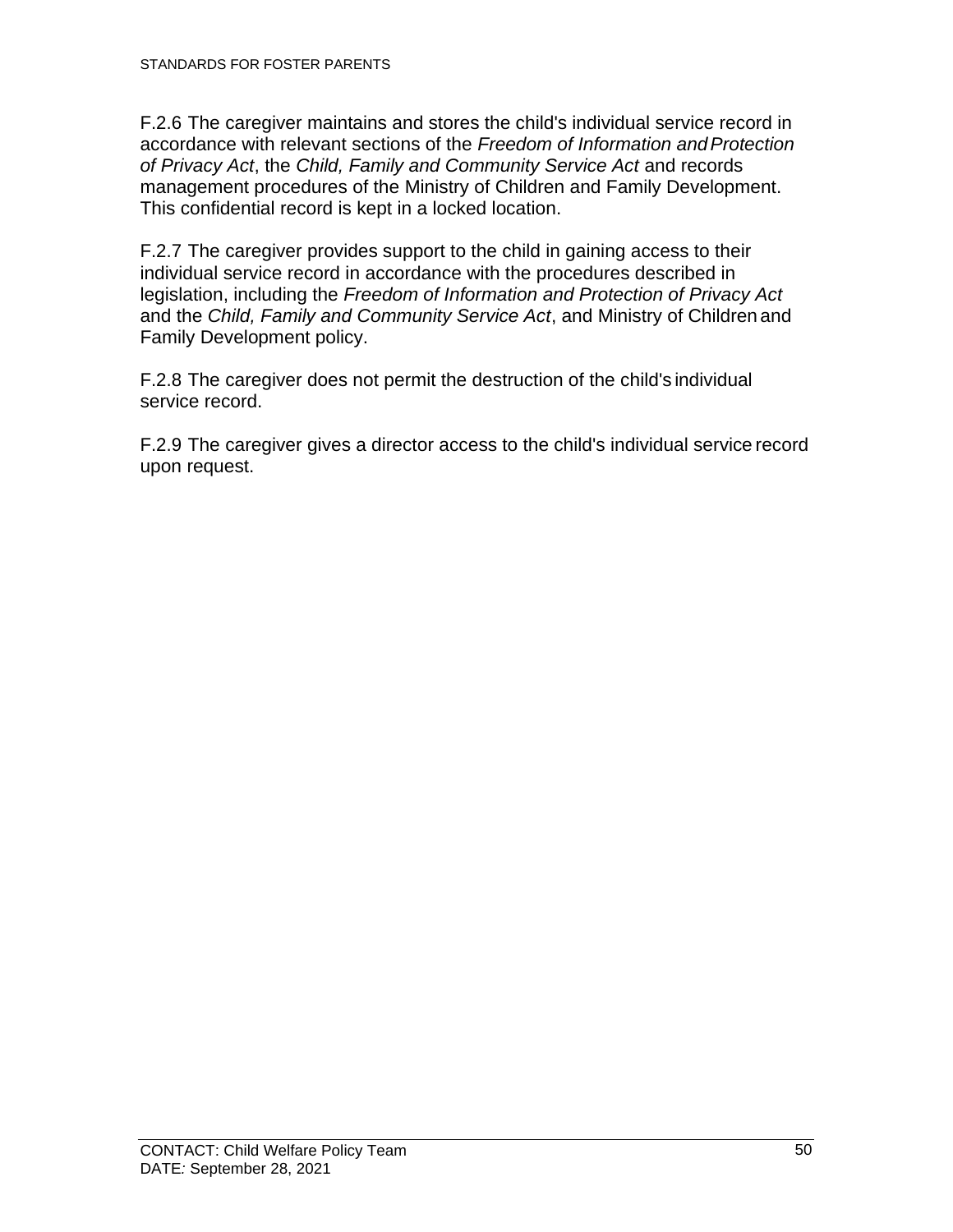# **Appendices**

- <span id="page-56-0"></span>**Appendix 1** When a Child or Youth is Missing: Revised Definition and Procedural Requirements
- **Appendix 2** Key Elements of Training for Caregivers in the Use of Physical Restraint
- **Appendix 3** The Care Plan

#### **Appendix 4** Social and Recreational Activities for Children and Youth in Care: Signing Permission Forms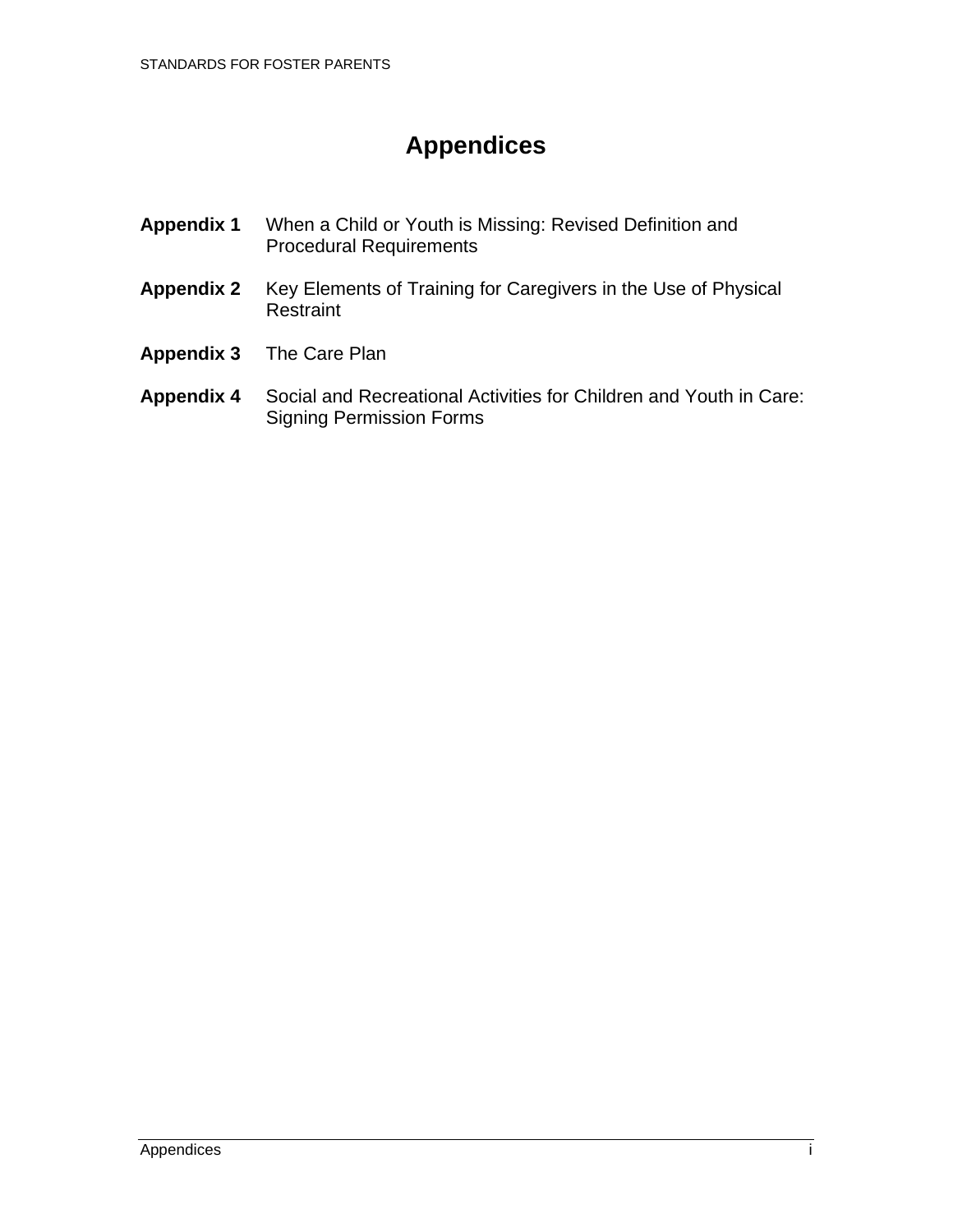### <span id="page-57-0"></span>**Appendix 1 When a Child or Youth is Missing**

#### **Standards for Foster Homes: Standard B.2.2 (f)**

**Definition of Missing Child/Youth:** any child or youth in care including respite care, whose whereabouts are unknown **and** there are additional concerns about the safety of the child or youth.

#### **Responding when a Child/Youth's whereabouts are unknown and there are no additional concerns about the child/youth's safety**

When a child or youth is unreasonably late coming home the caregiver will take the same actions as a prudent and responsible parent would including trying first to locate the child or youth prior to contacting the social worker/After Hours, or Police/RCMP.

Actions taken by a prudent and responsible parent in an effort to locate a child or youth include, but are not limited to the following:

- actively trying to contact the child/youth directly via their cell phone, etc.
- actively seeking out and contacting anyone, such as friends, coaches, or teachers of the child/youth, who may know the child/youth's current or recent whereabouts; and
- identifying and checking likely locations where the child/youth may be.

**Note:** A **youth on probation** who could harm or put others at risk must be governed by the rules of their probation with regards to time away from a resource or required check-in. If a youth breaches their probation, the youth's social worker/Centralized Screening or Police/RCMP **must** be contacted immediately.

#### **Responding when a child/youth's whereabouts are unknown and there are additional concerns about the child/youth's safety**

The following factors are considered when determining if the child/youth is **unsafe**:

- vulnerability (e.g., due to: age or level of development, physical or cognitive disability, addictions or mental health concerns or involvement in high risk activities);
- the mental or emotional state of the missing child/youth (e.g., emotionally distraught, suicidal or likely to cause harm to self or others);
- extreme weather (no coat, boots, etc.) or other physical conditions (e.g., terrain);
- any suspicious or dangerous circumstances surrounding the child/youth's disappearance, which suggest the child/youth may be the victim of a crime;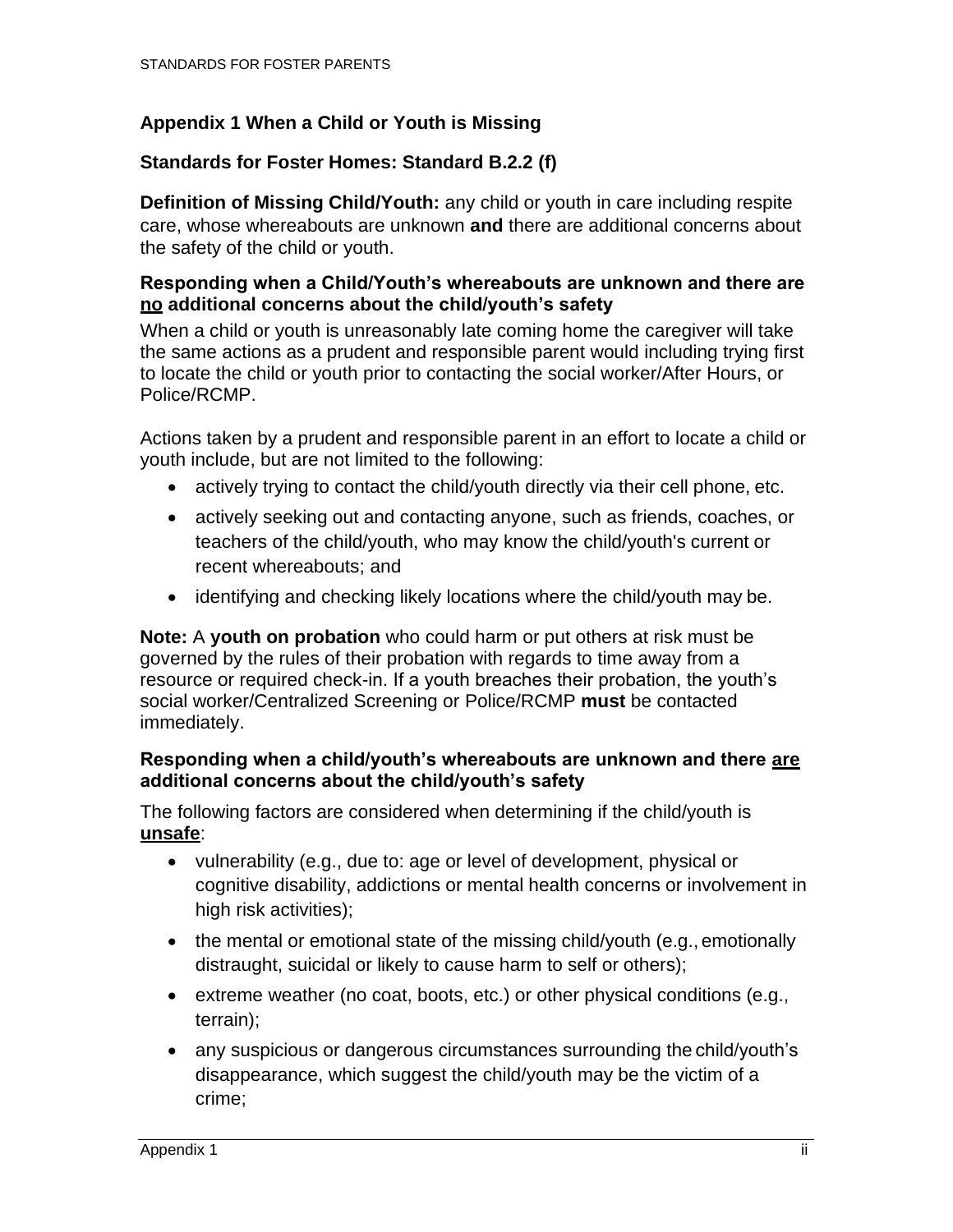- it is out of character for the child/youth to be missing;
- there is reason to believe that the child/youth may have been involved in an accident or mishap;
- the whereabouts of the child/youth have been unknown to the caregiver overnight.

If the child or youth's whereabouts are unknown and there **are** additional concerns about their safety, he or she is considered to be Missing and the caregiver, the child/youth's social worker or After Hours will immediately call the Police/RCMP to report a missing child/youth in order for the police to take action to locate the missing child or youth.

If it is the caregiver who has called the Police/RCMP, he or she will also inform the child/youth's social worker or After Hours that Police/RCMP have been called regarding the missing child/youth and action to locate the child/youth was requested. The child/youth's social worker makes a Reportable Circumstance Report.

Once a report has been made to Police/RCMP about a missing child/youth, the caregiver and/or the child/youth's social worker will:

- ensure that all parties involved in searching for the child/youth are provided with all information pertaining to the possible whereabouts of the child or youth;
- ensure a detailed description is provided to the Police/RCMP of the last known clothing that the child or youth was wearing as well as any other items known to be or likely to be in their possession (e.g., cell phone, backpack, school books, sports equipment, etc.);
- ensure a current picture of the child or youth is provided to the Police/RCMP;
- ensure a detailed physical description of the child/youth is provided to the Police/RCMP, including height, weight, hair/eye colour, glasses, braces, facial hair and other distinguishing features such as birth marks, tattoos, piercings, scars, or physical disabilities;
- ensure a list of known friends and associates is provided to the Police/RCMP; including addresses and phone numbers;
- ensure the Police/RCMP know that the child/youth being in foster care is **not** to be included in any information made public in effort to locate the child/youth; and
- determine with the Police/RCMP how their efforts regarding locating the child or youth will be communicated and to whom.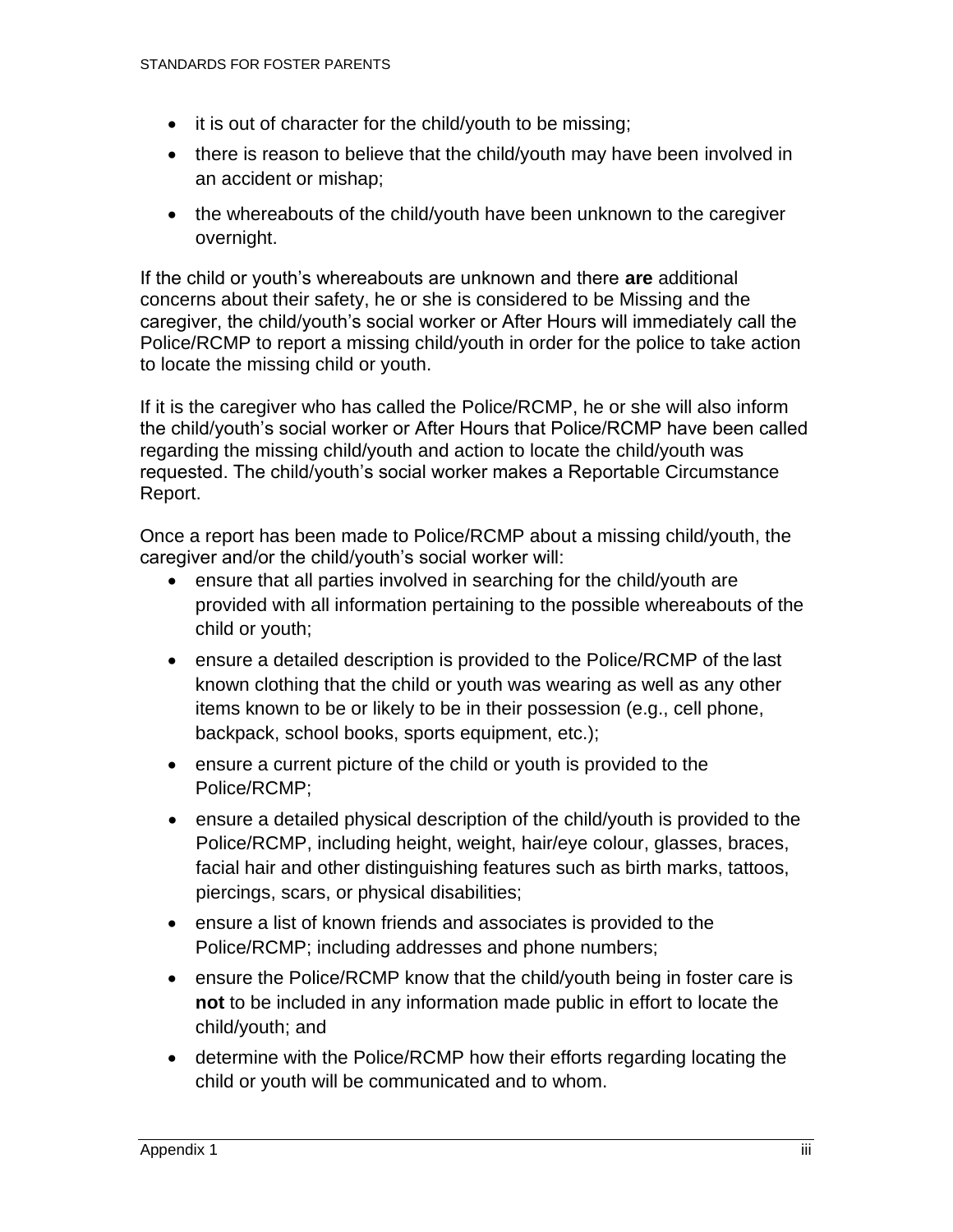The child/youth's social worker will take responsibility for communication with the parent(s) about the missing child or youth, unless the responsibility for such communication has been assumed by the Police/RCMP.

#### **When a Child/Youth has been located**

When the child/youth has been located, the child/youth's social worker takes responsibility to ensure all parties are notified as soon as possible that the child/youth is no longer missing.

### **Physical or emotional injuries observed or suspected**

If injuries are observed or suspected, the caregiver and/or the child/youth's social worker ensure the child/youth is provided medical assessment and treatment.

If the child/youth experienced any form of emotional/psychological trauma while missing, the child/youth's social worker ensures appropriate support for the child/youth.

If the injuries meet the criteria in the Reportable Circumstance Policy, the child/youth's social worker makes a further Reportable Circumstance report.

### **When a Child or Youth is habitually missing**

For a child/youth who is habitually missing, the child/youth's social worker works with the child/youth and others to determine information such as:

- the reasons why the child/youth goes missing;
- where the child/youth goes, with whom and what they do while missing;
- other information that could be used to locate the missing child/youth in the future; and
- whether there is a local protocol in place between Police/RCMP and MCFD/DAAs re: missing children/youth.

The child/youth's social worker develops a plan with the child/youth and relevant service providers, including those providing residential care to address identified issues and offers resources and services to help prevent the child/youth from going missing again.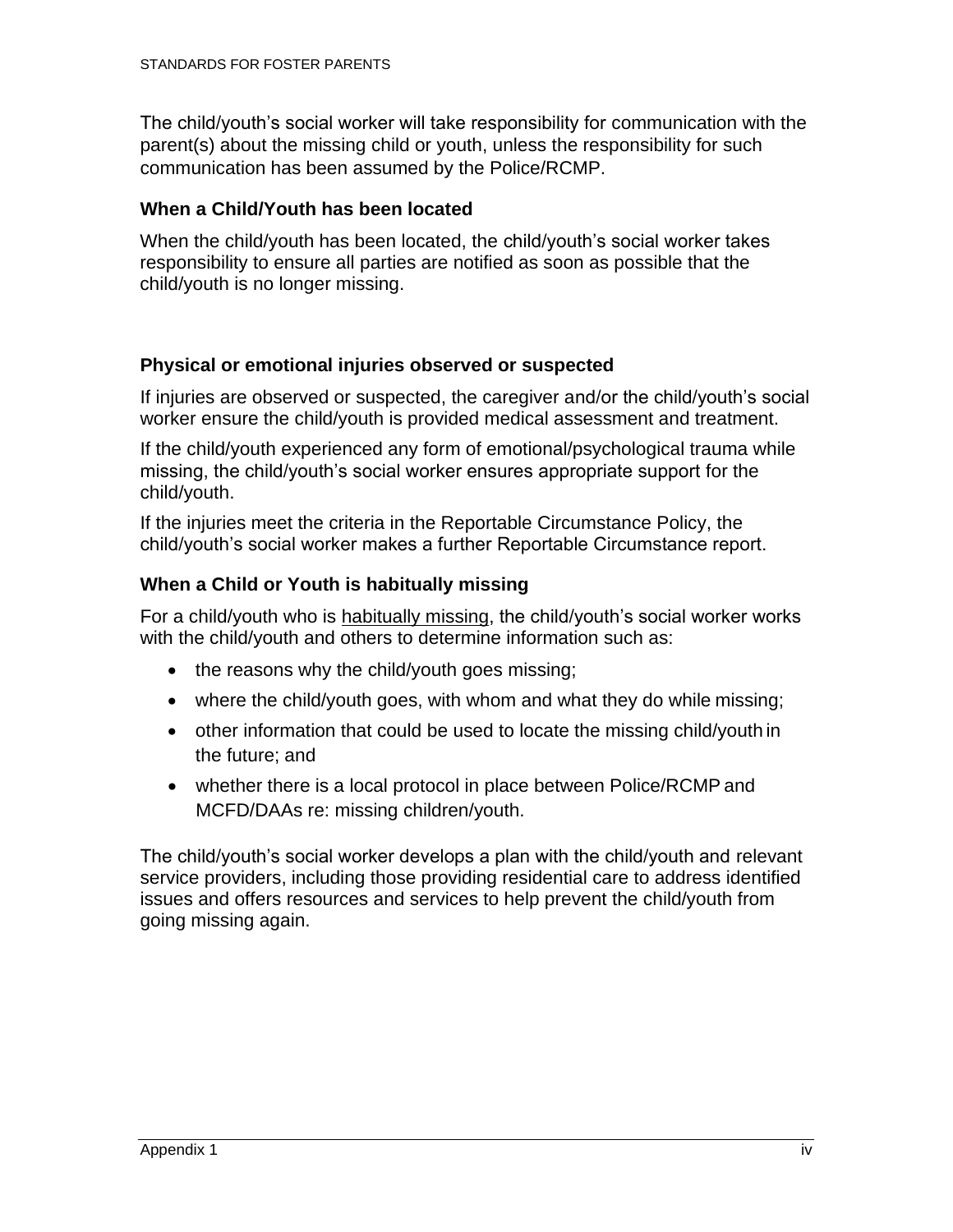#### <span id="page-60-0"></span>**Appendix 2 Key Elements of Training for Caregivers in the Use of Physical Restraint**

Physical restraint should be used by caregivers who have received appropriate training and skill development in the safe use of physical restraint when protecting a child, youth or others from immediate physical harm, or as an extraordinary measure approved of by 'a designated director' and outlined in the child or youth's care plan. Caregivers are encouraged to consult with the provincial office of the British Columbia Federation of Foster Parent Associations (BCFFPA) regarding the relevance and reliability of a training approach and its suitability to the care currently provided to children. A training "provider" should offer initial and ongoing training for caregivers including refresher courses at a minimum of six-month intervals. Training providers should also offer access to a resource information library, consultation, and easy access to training events. Appropriate training should include, but is not limited to the following key elements:

### <span id="page-60-1"></span>**1. Prevention**

training must equip caregivers with the information they need to effectively assess the safety risks within the home and daily living environment and have a major focus on how to prevent emergency situations from arising;

- training must provide caregivers with the skills necessary to recognize a crisis quickly and intervene most effectively;
- opportunity must be provided for caregivers to explore attitudes, style and beliefs which can influence how a caregiver responds;
- training must offer practical do's and don'ts both to safeguard the physical environment and for making a plan ahead of time for safely responding to a child at risk of immediate physical harm.

### <span id="page-60-2"></span>**2. Crisis Management**

- training must offer caregivers several options f or quickly establishing safety for a child when harm is imminent;
- approach must consider the various needs and ages of children who may require intervention;
- training must be able to describe to the caregiver what they can do before, during, and after a crisis occurs.

#### <span id="page-60-3"></span>**3. Physical Restraint Methods**

- training must offer a number of options for safely restraining a child when harm is imminent;
- these methods must show a range of ways to safely intervene, from the least intrusive to the most restrictive non-harmful way to physically restrain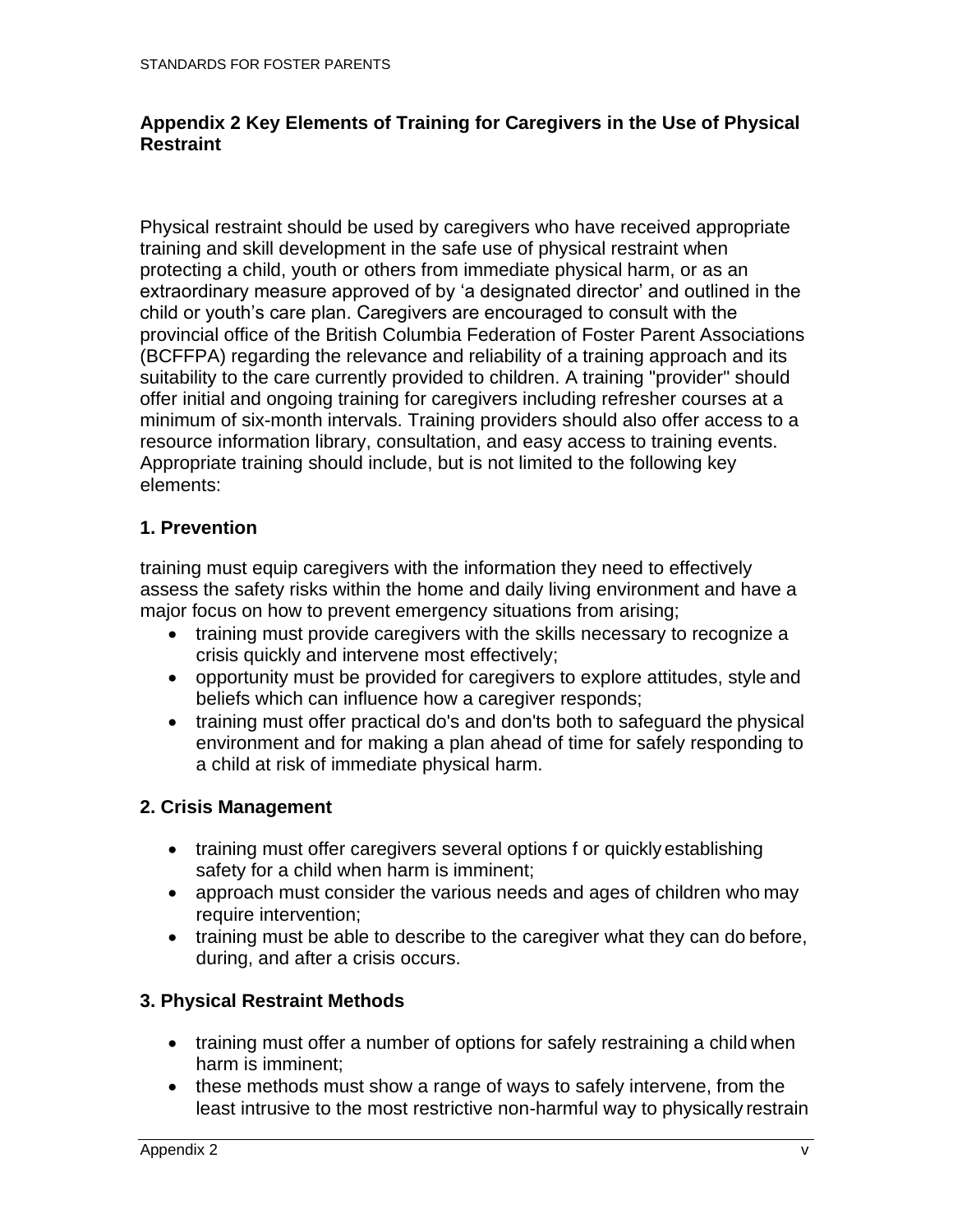a child. In this way, the approach can be matched with the type of crisis situation encountered;

- training must include a practical list of do's and don'ts for when, how and where to use techniques;
- training must also demonstrate and include the differences and correct use of both one- and two-person restraints;
- the approach must be flexible and considerate of the different needs, ages and size of the child being protected from harm;
- guidelines must also include how to release and ensure the continued safety of the child and others affected by the event when the risk of harm has passed.

### <span id="page-61-0"></span>**4. Guidelines**

- training must discuss the need for debriefing the event and give suggestions to caregiver for how to do this with the child and others affected or needing to know;
- there must be discussion about how to effectively record what took place so that evaluation and planning can help to safeguard against future episodes;
- training must assist caregivers in making a plan ahead of time for how to respond when a child is in immediate physical danger.

### <span id="page-61-1"></span>**5. Approach**

Training approach must provide face-to-face instruction for caregivers and include opportunities to role play and learn skills experientially. Such an approach will reduce likelihood of injury for a child, caregiver or others and will further strengthen prevention skills.

 $\triangleright$  For more information about the use of restraint, refer to Policy 5.12: Restraint and Seclusion Regarding Children and Youth in Care.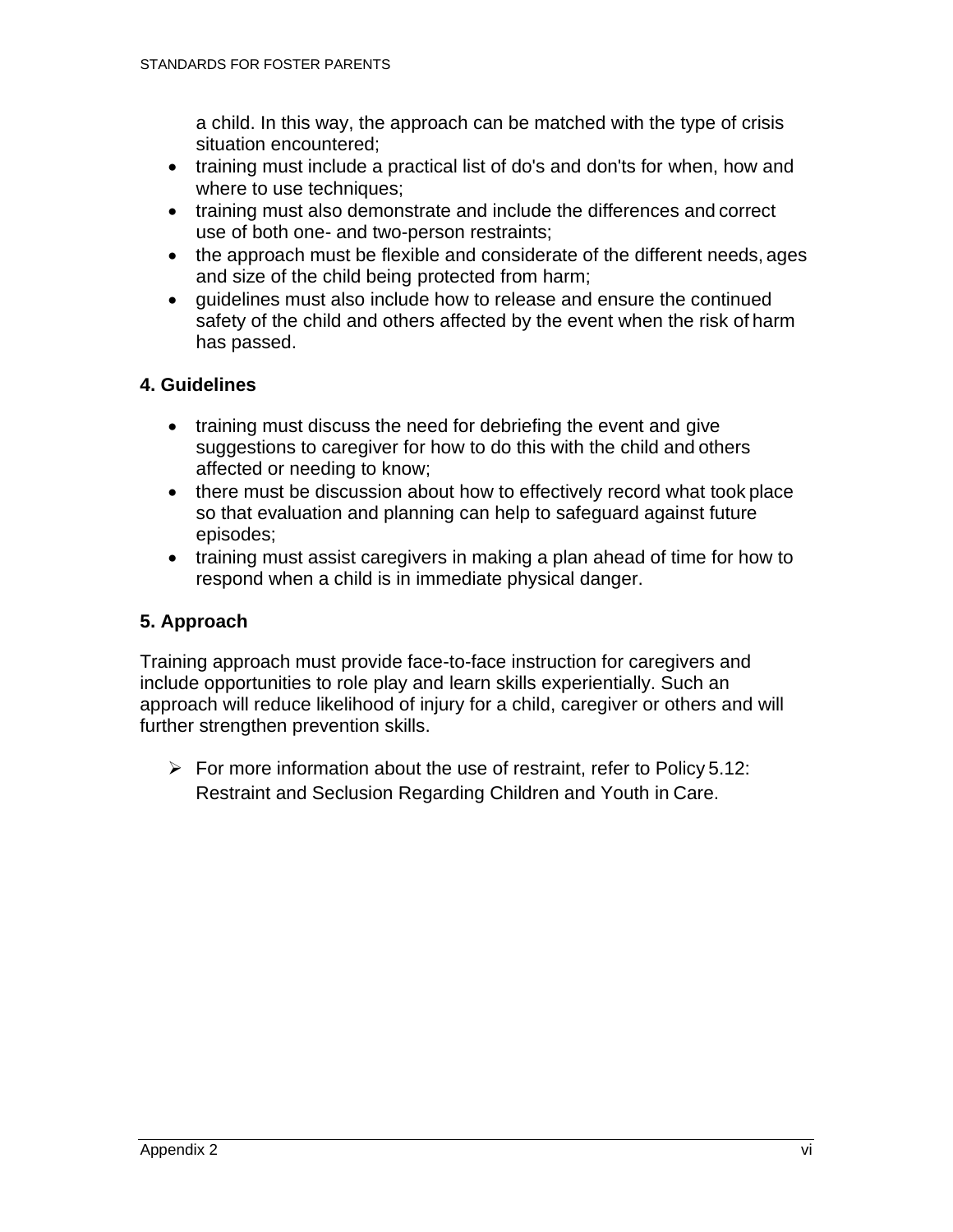### <span id="page-62-0"></span>**Appendix 3 The Care Plan**

The child's guardianship social worker is responsible for ensuring:

- that a written, individualized, care plan is in place within thirty days of the decision to bring the child into care; and
- that the care plan is reviewed and updated within three months after the initial plan is developed and every six months thereafter while the child is in care or more frequently if specified in care plan or if circumstances arise that make a review necessary.

The care plan is developed in partnership with the caregiver, the child and other involved and appropriate persons.

The care plan includes:

- information that identifies the child (name, date of birth);
- the overall goal for the child;
- assessment of the current status of the child's:
	- o health;
	- o education
	- o identity;
	- o family and social relationships;
	- o social presentation;
	- o emotional and behavioural development;
	- o self-care skills;
- for each of the dimensions above the following is noted:
	- o current functioning;
	- o work required;
	- o desired outcomes;
	- o person(s) responsible;
	- o target date;
	- o date completed;
	- o comments;
- the views and signature of the child, the caregiver, the child's social worker, the child's parent (if appropriate) and any other appropriate planning participants; and
- a schedule for the review of the plan.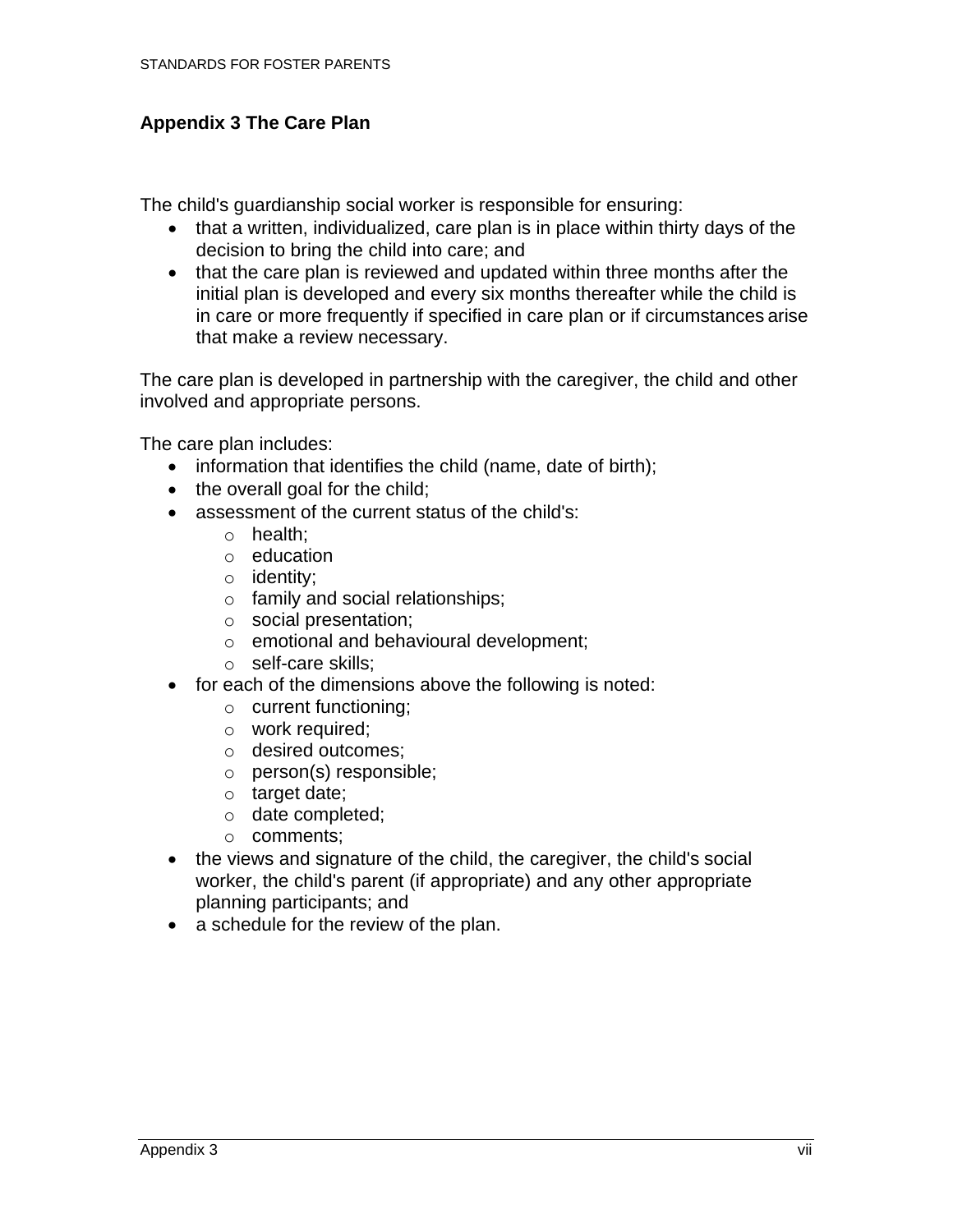#### <span id="page-63-0"></span>**Appendix 4 Social and Recreational Activities for Children and Youth in Care: Signing Permission Forms**

*Research has shown that hobbies, sports activities and other recreational and social activities are important in promoting skills and interests that enhance the child/youth's cognitive, social and physical development, and can lead to a sense of accomplishment and competence. Social and recreational activities can include lessons, clubs, camps, hobbies, sports, artistic pursuits and activities organized by a school, club, association, or a geographical, cultural or religious community.*

*Children and youth in care have the right under Section 70 of the CFCSA to participate in social and recreational activities if available and appropriate and according to their abilities and interests.*

#### **Signing Permission Forms for routine school activities:**

*Note: Guardianship workers are no longer required to send Indemnity forms to the Risk Management Branch of the Ministry of Finance for approval.*

- $\triangleright$  Caregivers sign required permission forms allowing the child/youth to participate in routine school activities, including forms that include waivers and indemnities, unless
	- the activity is considered to be a high risk activity (see information below),
	- the activity is potentially inappropriate for the particular child/youth, and/or
	- the caregiver has concerns about signing a form.
- $\triangleright$  If the caregiver does not sign a required permission form to permit a child to participate in routine school activities, the caregiver must bring the form to the attention of the child's/youth's guardianship worker as soon as possible so that they can determine whether to sign the form prior to the activity taking place.

*Note: Caregivers are insured against liability under the Master Insurance Program, and section 101 of the Child, Family and Community Service Act that states that no person, including foster parents, are personally liable for anything done or omitted in good faith in exercising a duty or function under the Act.*

 $\triangleright$  Parental consent may be needed for a child or youth in care under a Voluntary Care Agreement or a Special Needs Agreement depending upon the terms of the Agreement.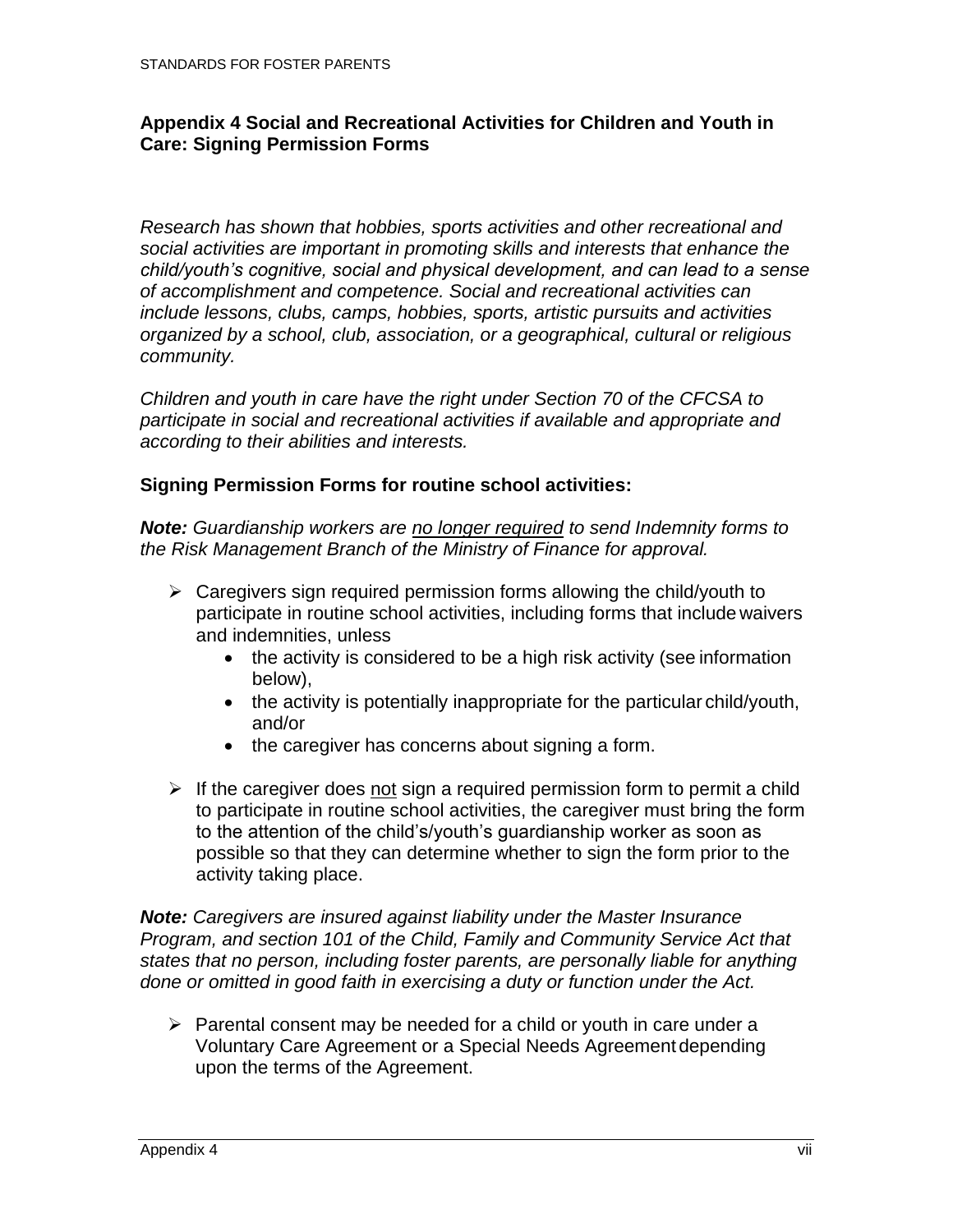- ➢ Parental consent respecting a child or youth in care under an Interim or Temporary Custody Order may be needed if the Provincial Court has ordered, as permitted under s. 47(3) of the CFCSA, that the parent retains the ability to make necessary decisions about the child's education and religious upbringing (This is an unusual circumstance.)
- $\triangleright$  Guardianship workers advise caregivers of situations when parental consent is required.
- $\triangleright$  See table below for a summary of who has authority to sign permission forms:

| <b>Legal Status</b>                                       | <b>Routine School, Social/</b><br><b>Recreational Activities</b>                   | <b>High Risk Activities</b>                                                                  |
|-----------------------------------------------------------|------------------------------------------------------------------------------------|----------------------------------------------------------------------------------------------|
| In care by agreement<br>(VCA, SNA)                        | Caregiver<br>(unless parent retains<br>this responsibility under<br>the agreement) | Guardianship worker<br>(unless parent retains<br>this responsibility under<br>the agreement) |
| Removal                                                   | Caregiver                                                                          | Guardianship worker, but<br>should involve parent<br>wherever possible                       |
| Interim and Temporary<br>Custody of the Director<br>(TCO) | Caregiver                                                                          | Guardianship worker                                                                          |
| Continuing Custody of<br>the Director (CCO)               | Caregiver                                                                          | Guardianship worker                                                                          |
| Out of Care order or<br>agreement (EFP)                   | Out of care<br>care provider                                                       | Out of care<br>care provider                                                                 |

- $\triangleright$  Before signing permission forms, including waivers and indemnities, caregivers and guardianship workers consider:
	- The level of risk of the activity;
	- Congruency with the child/youth's care plan;
	- The child's or youth's views, ability to participate and interest in the activity;
	- The quality and nature of the supervision;
	- Whether the activity will help support the positive development of the child/youth's cultural identity;
	- How the activity fits in with other scheduled activities and daily routines in the child/youth's life;
	- Whether the activity may interfere with family relationships and contact with family members with the child or youth;
	- Transportation requirements to and from the activity and the ability of the caregiver to meet those requirements, if required;
	- The cost of the activity and availability of funding;
	- Recommendations for safety relating to each sport or activity the child/youth participates in including: